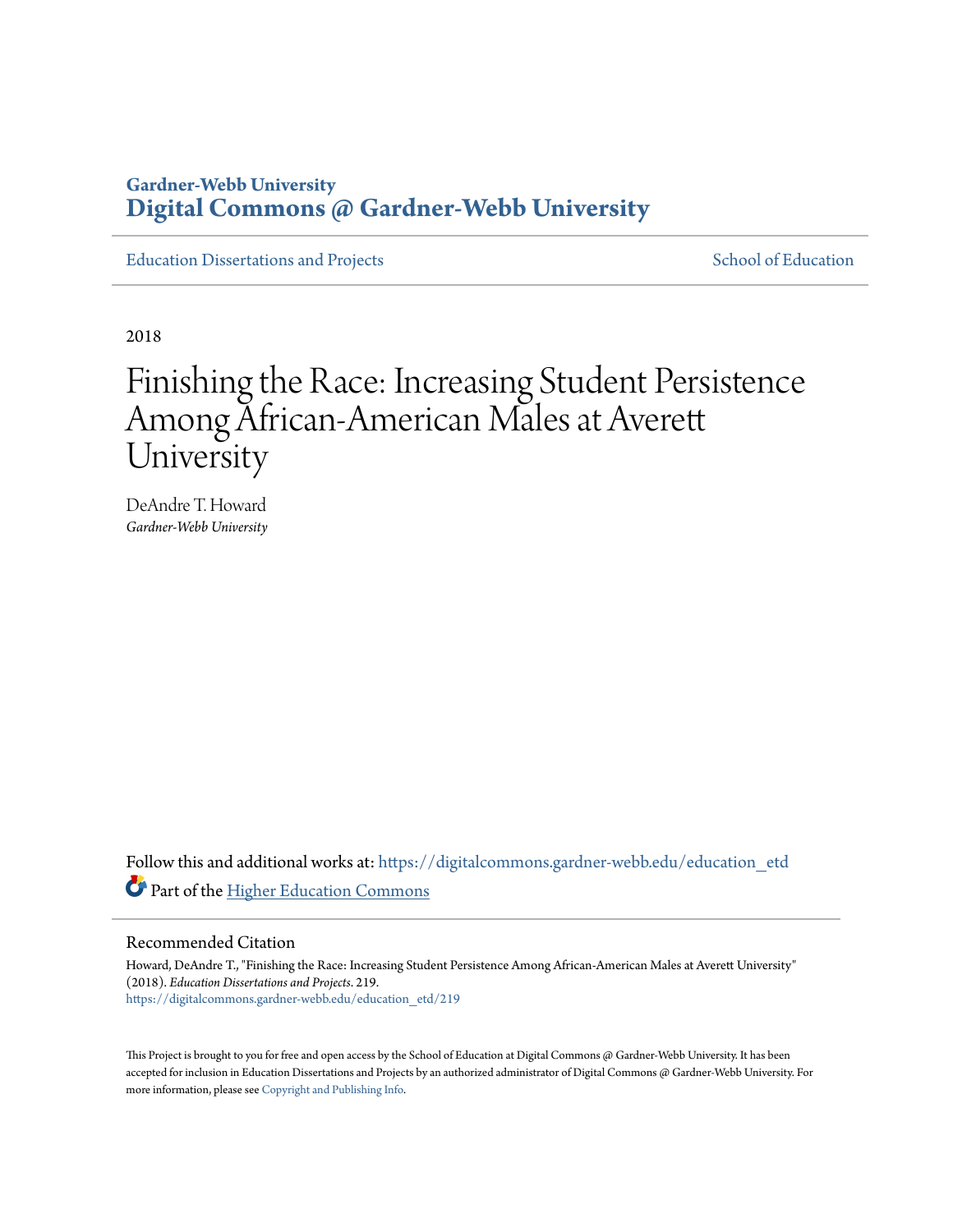# **Consultancy Project Executive Summary**

| Organization:             | Gardner-Webb University School of Education                                                              |
|---------------------------|----------------------------------------------------------------------------------------------------------|
| Project Title:            | Finishing the Race: Increasing Student Persistence Among<br>African-American Males at Averett University |
| Candidate:                | DeAndre T. Howard                                                                                        |
| <b>Consultancy Coach:</b> | Jeffrey Hamilton, Ed.D.                                                                                  |
| Defense Date:             | November 09, 2018                                                                                        |
| Authorized by:            | Lesley Villarose, Dean of Students                                                                       |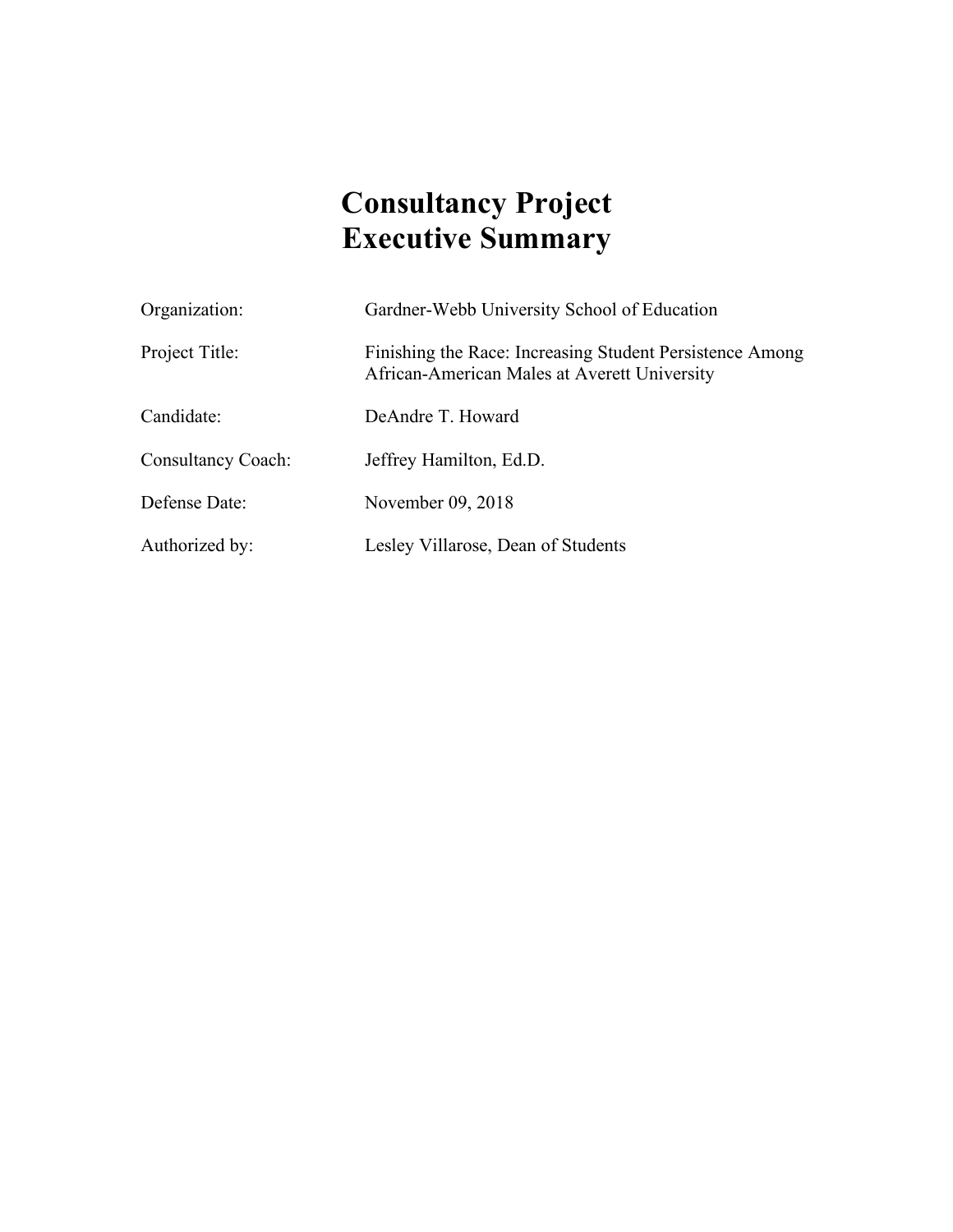## **Amendment History**

| Version<br><b>Issue Date</b><br><b>Changes</b>      |  |
|-----------------------------------------------------|--|
| Initial version.<br>#1<br>09/02/2018                |  |
| #2<br>09/09/2018<br>Second version.                 |  |
| #3<br>09/14/2018<br>Grammatical corrections.        |  |
| #4<br>09/15/2018<br>Final copy.                     |  |
| #5<br>10/03/2018<br>Copy for Barbara Hildreth.      |  |
| #6<br>Revisions for Barbara Hildreth.<br>10/07/2018 |  |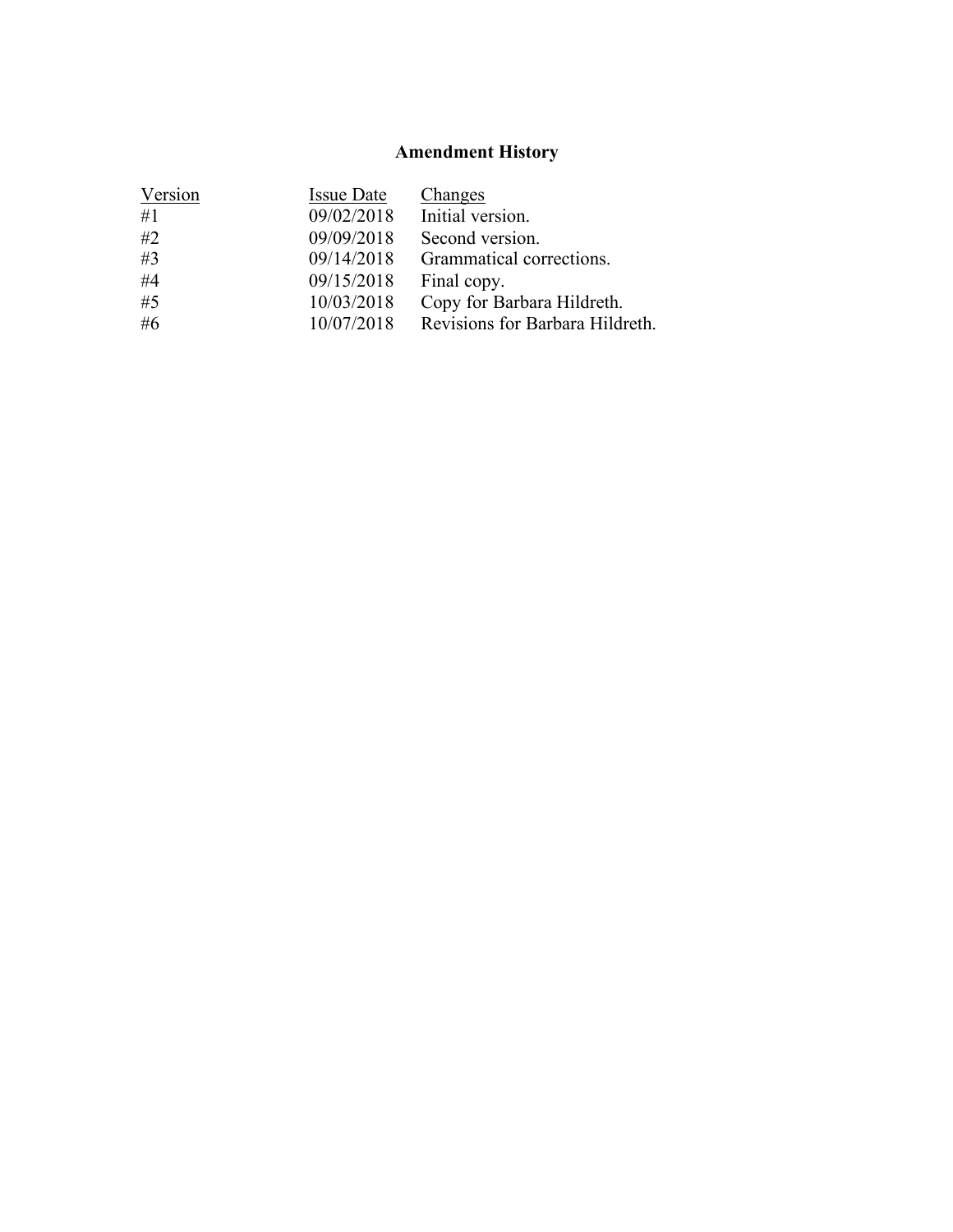## **Approval**

This consultancy project was submitted by DeAndre T. Howard under the direction of the persons listed below. It was submitted to Gardner-Webb University School of Education and approved in partial fulfillment of the requirements for the degree of Doctor of Education at Gardner-Webb University.

 $\mathcal{L}_\text{max}$  , and the contract of the contract of the contract of the contract of the contract of the contract of the contract of the contract of the contract of the contract of the contract of the contract of the contr

 $\mathcal{L}_\text{max}$  and the contract of the contract of the contract of the contract of the contract of the contract of the contract of the contract of the contract of the contract of the contract of the contract of the contrac

Dr. Jeffrey Hamilton, Faculty Advisor Date Gardner-Webb University

Lesley Villarose, Site Advisor Date Dean of Students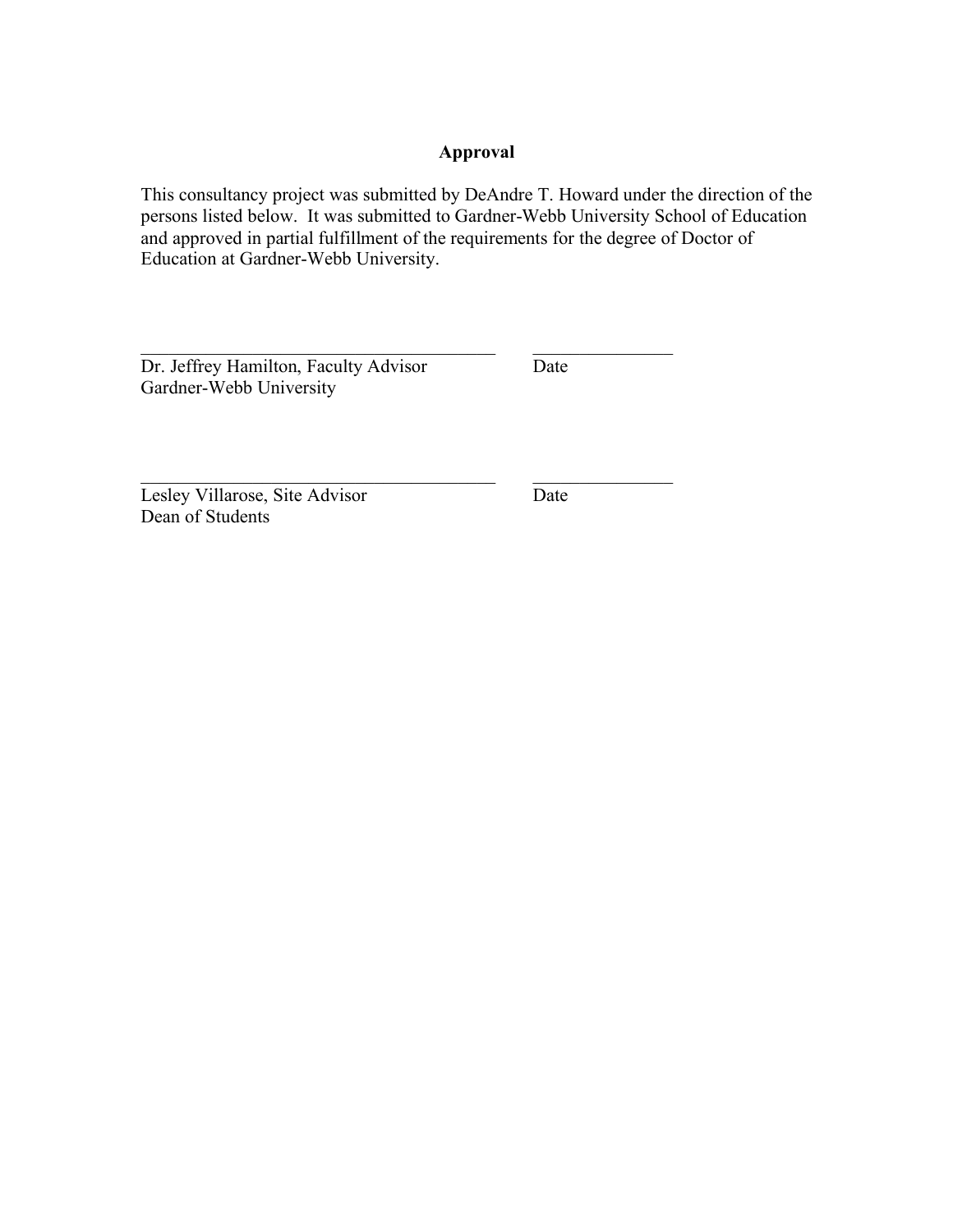#### **Acknowledgements**

### *"I can do all things through Christ, who strengthens me" Philippians 4:13*

First, I would like to acknowledge my Lord and Savior, Jesus Christ who stuck with me throughout this entire doctoral journey. Second, I would like to dedicate this research to my first cousin Shavonne Howard, who lost her battle with childhood cancer at age 13. Next, I would like to acknowledge my mother Patricia Howard, my father James Samuel, and my aunt Vivian Howard for their unwavering support throughout my life up to this point. A very special thank you is extended to Mr. and Mrs. Thomas Walker and to my dear aunt Mary V. Graves who consistently inspired and encouraged me throughout life. My godmother Juanita Horn is also to be commended for providing sound advice and guidance throughout the process. My home church family, Macedonia Community Baptist Church, has also shown so much love and supported my educational aspirations in every way imaginable.

I would be remised if I did not acknowledge several individuals who provided me with much needed assistance throughout this extensive process. First and foremost, a sincere thank you to my cohort members: Hazim, Mindy, Brittany, Rusty, Pat, and Barbara. You all supported me in more ways that I can imagine and I thank you. I would also like to thank Dr. Jeffrey Hamilton for his support throughout this process as my faculty advisor. Second, I would like to offer a heartfelt thank you to my site advisor, Mrs. Lesley Villarose, for her leadership, support, and guidance throughout the process.

To my best friend and his wife, Randy and Tyra Woods, thank you for your unwavering support throughout this process. A special acknowledgement is extended to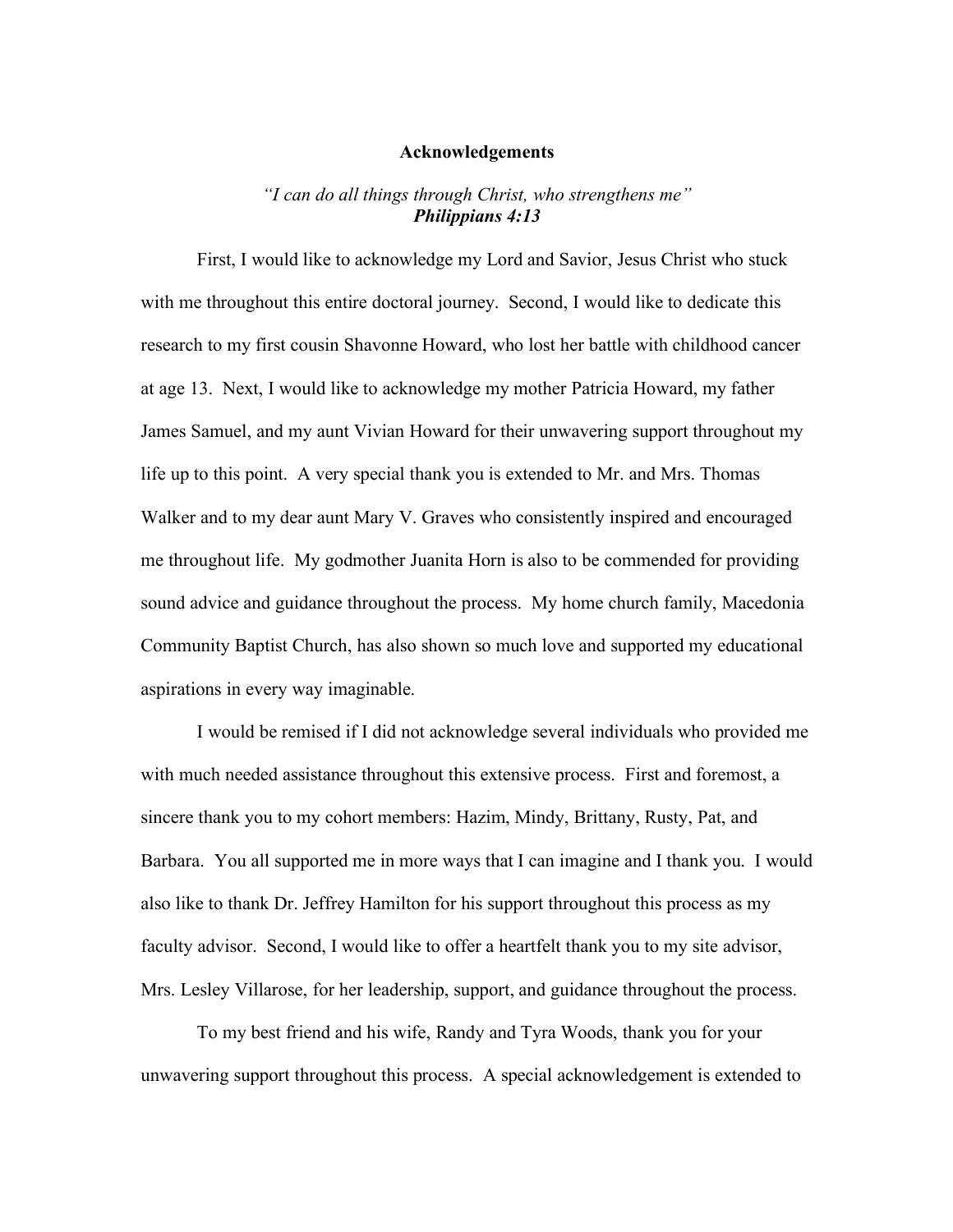all of my brothers of Kappa Alpha Psi Fraternity, Incorporated, who communicated consistent enthusiasm and encouragement throughout the doctoral journey. Last, a special thank you is extended to the following persons for their individual contributions and support to me and to this project: Malik Anderson, Sherill Anderson, Stephen Blount, Sierra Braxton-Sears, Brian Cousin, Tonisha Chislom, Stephanie Dickerson, Robert Ferebee, Shannon Hill, Quincy Howard, Darryl Hylton, Johnnie Moultrie, Rashard Pearson, Carmilla Richmond, Lesley Villarose, and Carolyn Wright. I would not have completed my journey without the abovementioned individuals, and I am grateful for each of them. Every visit, every phone call, and every text message with encouragement and support was greatly appreciated; and I will forever be grateful.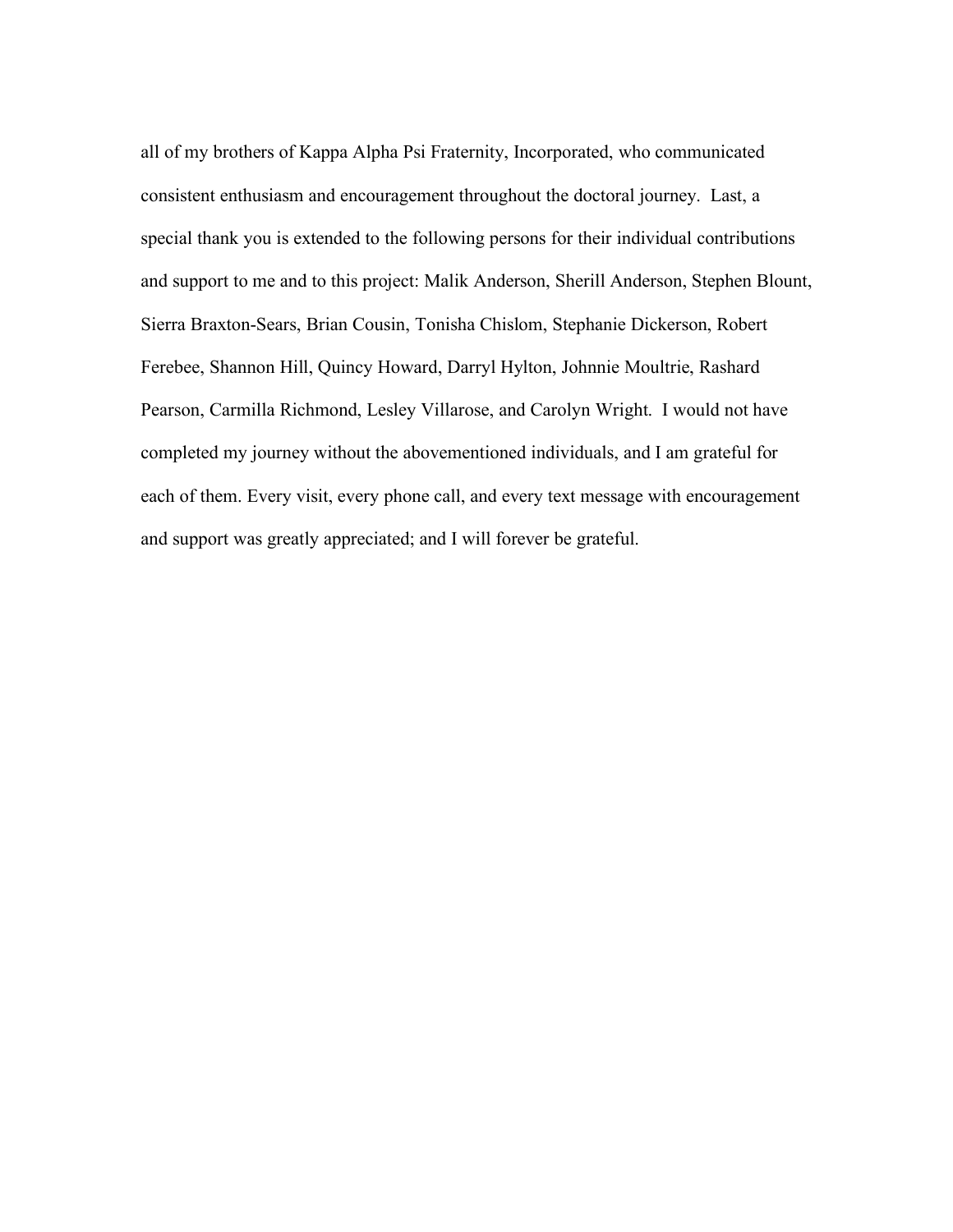#### **Abstract**

Finishing the Race: Increasing Student Persistence Among African-American Males at Averett University. Howard, DeAndre T., 2018, Consultancy Project, Gardner-Webb University, Digital Commons/Retention/African-American Male Students/Enrollment-Driven/Persistence

With the rising costs of tuition and fees at colleges and universities, the issue of retaining students has now become more important than ever. Several institutions of higher education spend thousands of dollars annually to recruit and enroll new students. Once enrolled, the faculty, staff and administration all share the obligation of keeping students enrolled until graduation. The more access to necessary resources college students have, the better the chance they will persist toward graduation. Additionally, college students who are engaged within the university community will retain at a better rate than their counterparts who are not.

Small, private colleges and universities are typically enrollment-driven institutions; and with such a small number of students, retention is even more of a priority. One of the hardest groups of students to retain, especially at predominately White institutions, are African-American male students. Averett University, a small, private, predominately White university in Virginia, has recently experienced some retention issues with African-American male students. The purpose of this consultancy project was to identify the causes associated with the failed retention of African-American male students at the university and work to mitigate the risks. A number of goals and objectives to address the retention dilemma in addition to some action plan items are discussed within the executive summary. Emphasis is placed on access to adequate resources, mentorship, student engagement, and overall student support.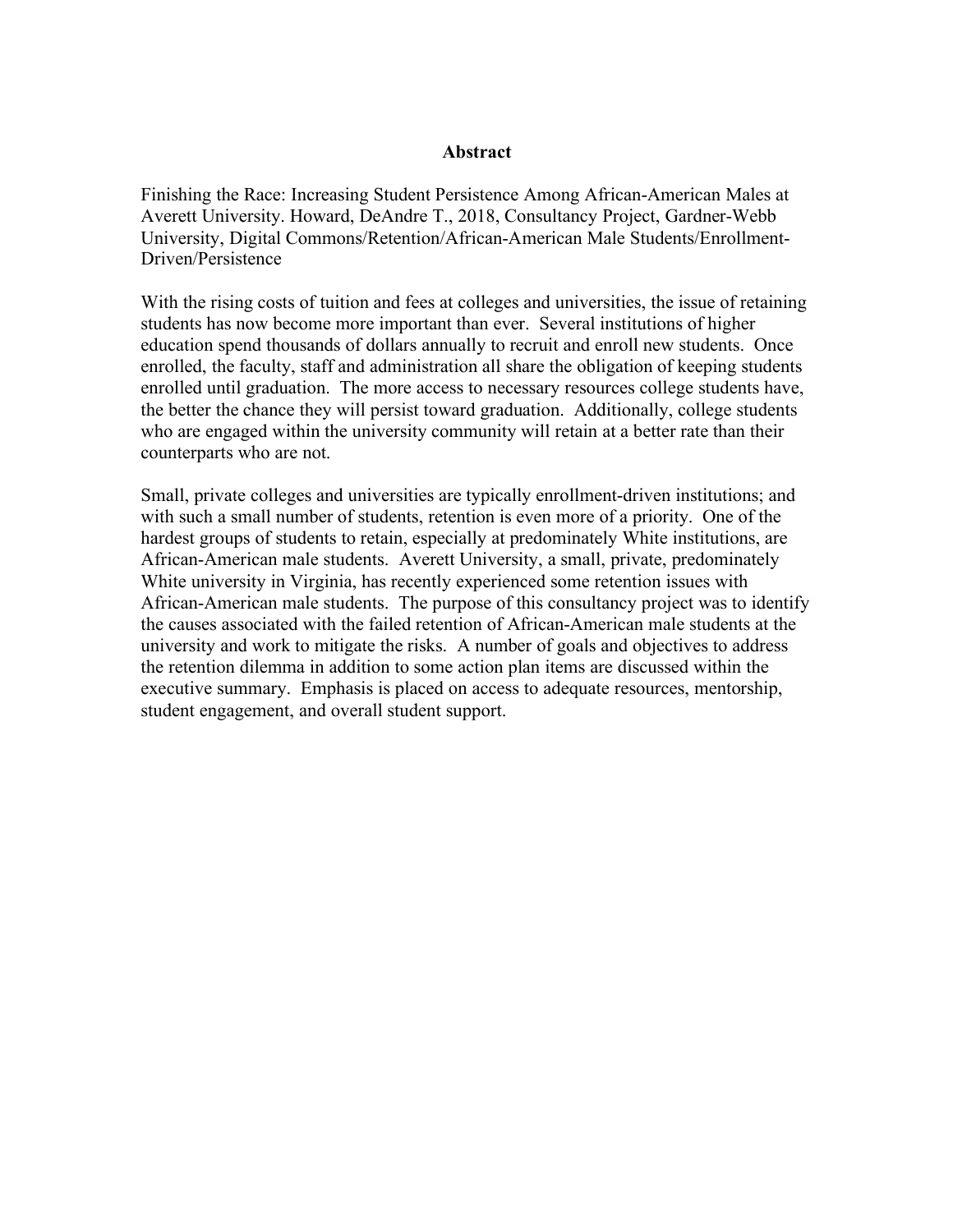## **Table of Contents**

| $\mathbf{1}$ |      |
|--------------|------|
|              |      |
|              |      |
|              |      |
| 2            |      |
|              |      |
|              |      |
|              |      |
|              |      |
|              |      |
|              |      |
|              |      |
|              |      |
|              |      |
| 3            |      |
|              |      |
|              |      |
| 4            |      |
|              |      |
|              |      |
|              |      |
|              |      |
|              |      |
|              |      |
| 5            |      |
| 6            |      |
|              |      |
|              |      |
| 7            |      |
| 8            |      |
| 9            |      |
|              |      |
|              |      |
|              | . 19 |
|              |      |
|              | .21  |
|              | 25   |
|              |      |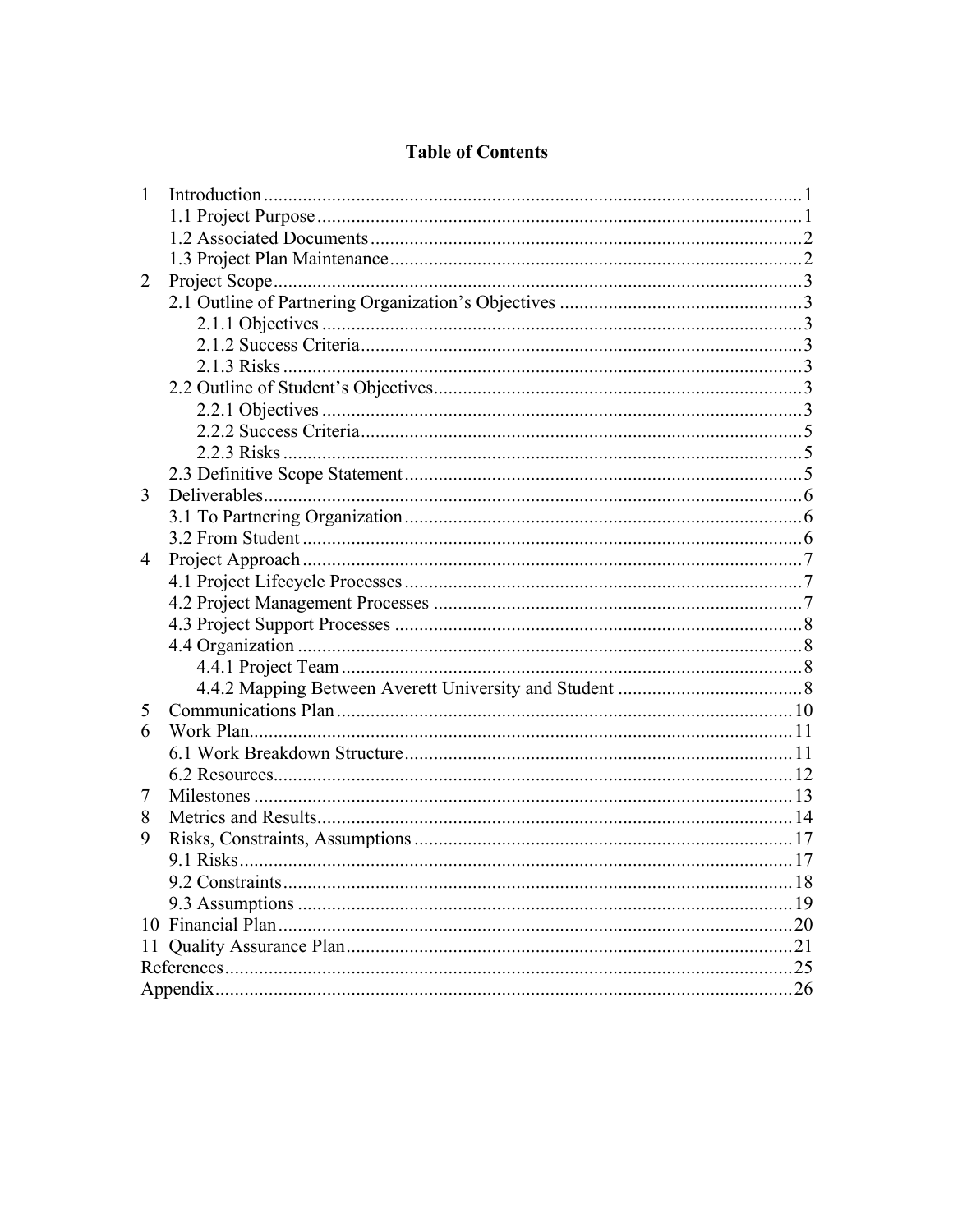#### **1 Introduction**

#### **1.1 Project Purpose**

Small colleges and universities are normally enrollment driven and heavily rely on retention to maintain a balanced budget. With all the student-focused initiatives surrounding student persistence and retention, the retention of African-American male students has become an issue worthy of discussion throughout the country. According to Villarose (2016), between the fall 2015 semester and the spring 2016 semester, Averett University lost 78 students. One third of the students lost were African-American males. Although the consultant focused on the overall retention of all African-American male students enrolled at the university throughout this project, it is noteworthy to indicate that freshmen students have consistently not retained as well as upperclassmen students. The university classifies freshmen students as those students having less than 30 earned credit hours.

There is no doubt that Averett University is an enrollment-driven institution. It is the hope of the institution that students, especially the African-American male students, will begin to retain at a significantly higher rate. This consultancy project worked hand-in-hand with the Division of Student Life at the university and focused on the needs of this particular group of students in an effort to retain them at the university. Specifically, the project provided ways to enhance the experience of African-American males while attending Averett University.

#### **Terminology and Definitions**

- **African-American male student.** For the purposes of this project, an African-American male student is a student who has been previously enrolled, who is currently enrolled, or who plans to enroll as a degreeseeking student at Averett University and who also identifies with the Black or African-American race/ethnicity.
- **Consultant.** The consultant within this project is also referred to as the doctoral student or as the doctoral candidate.
- **Division of Student Life.** The Division of Student Life, also known as Student Affairs or Student Development, is an umbrella term assigned to all student-related organizations and/or departments that are present on any given college/university campus. At Averett University, the following organizations fall under the Division of Student Life: Office of the Dean of Students, Office of Housing and Residence Life, Office of Counseling, Office of Student Engagement and Leadership Development, Office of Health and Wellness, Campus Security, Office of Mail Services, and the Office of Title IX.
- **Enrollment-driven institution.** Within this project, an enrollment-driven institution is defined as an institution whose financial operation is largely dependent upon its student enrollment.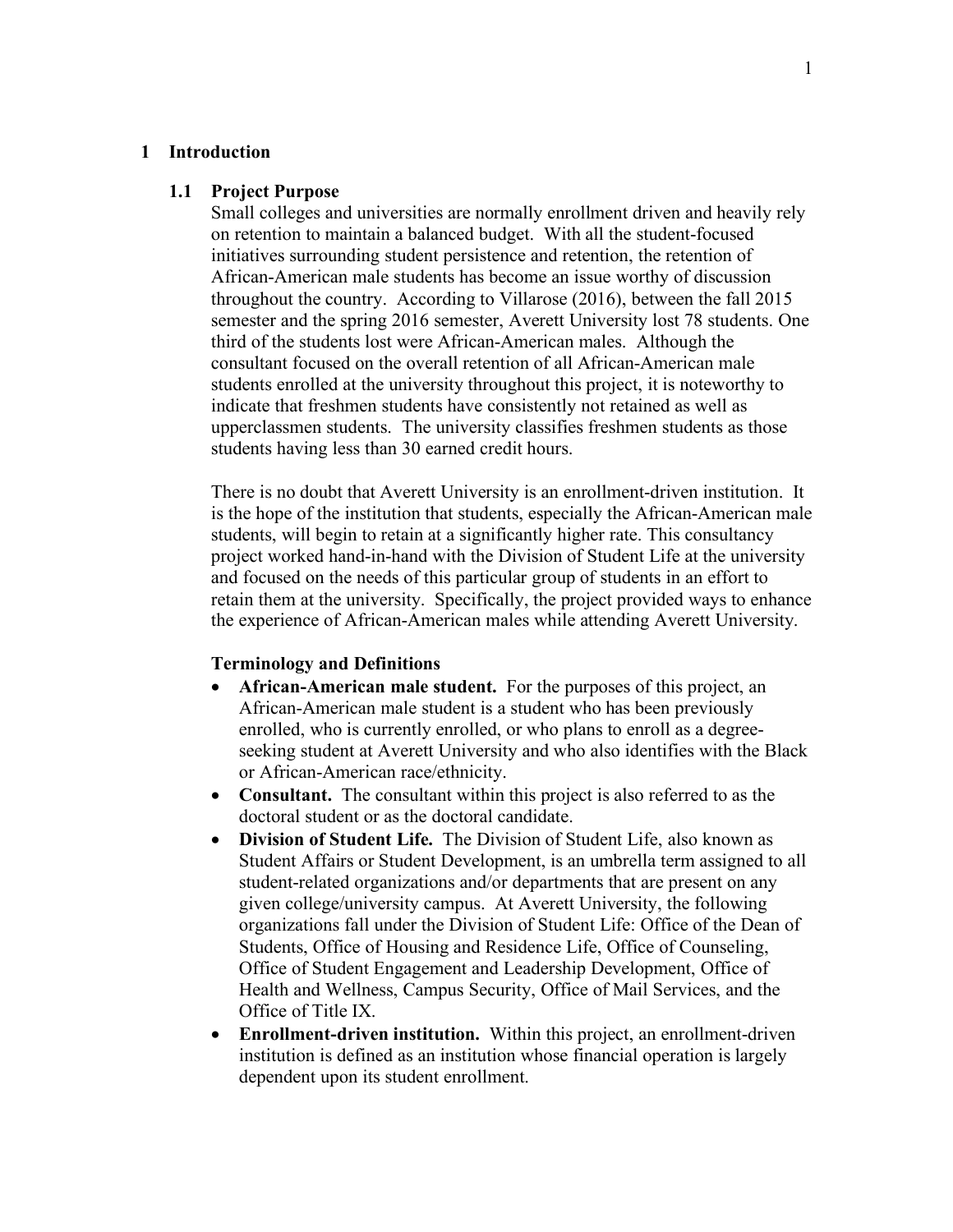- **Persistence.** The term persistence, as it relates to college students, is defined as determined continuation towards completion of the college degree, despite challenges and opposition.
- **Retention.** The term retention describes the process of the university keeping students enrolled until graduation.

#### **1.2 Associated Documents**

- See Appendix A: Black Student Union (BSU) of Averett University Constitution
- See Appendix B: Brother4Brother Constitution . . . Averett University

#### **1.3 Project Plan Maintenance Project Management**

Regular meetings occurred with the doctoral student and the Dean of Students to ensure that both individuals were on the same page in regard to progress. Initially, there was some planning and concept development regarding the project at hand; however, once a solution was developed, implementation was the biggest part of the project. The doctoral student took initiative here and followed up with the site advisor, as needed. Monitoring and assessment were continuous throughout the project. Each milestone was evaluated and assessed by Dr. Gerald Neal or Dr. Jeffrey Hamilton to make sure that the doctoral student was staying on task throughout the duration of the project.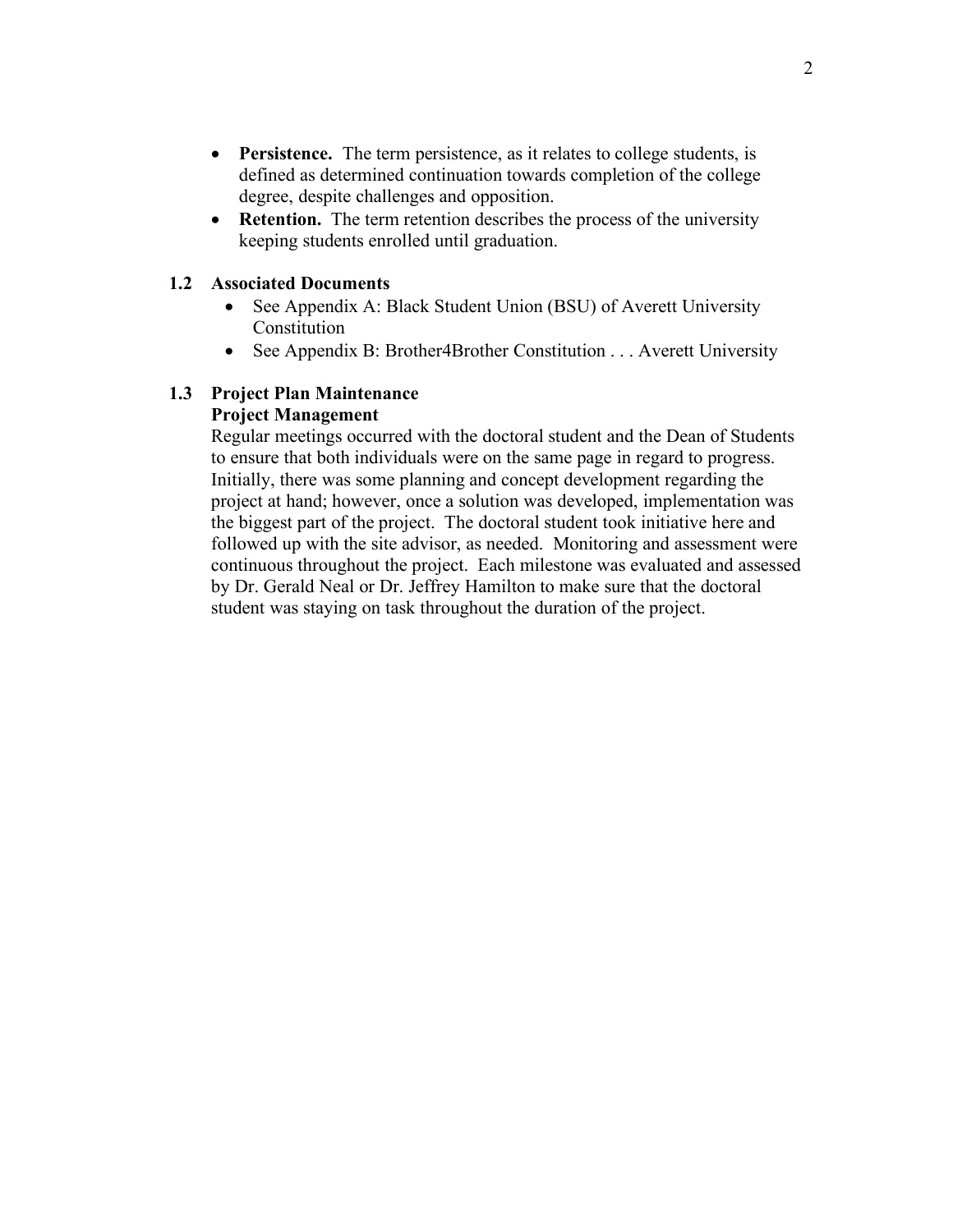#### **2 Project Scope**

#### **2.1 Outline of Partnering Organization's Objectives**

#### **2.1.1 Objectives**

- Created a scholarship database that provided scholarship information to African-American male students
- Improved the faculty/staff mentorship opportunities that were available to African-American male students
- Created a position to coordinate diversity and multicultural education initiatives
- Educated African-American males regarding academic resources that were available to them
- Organized a committee to meet regularly to discuss the current state of African-American male student success

#### **2.1.2 Success Criteria**

Averett University's success as a result of this consultancy project is multi-faceted and will continue to evolve overtime. The Office of Institutional Research (OIR) continuously collects, analyzes, and interprets data regarding student retention via various instruments. OIR has been very helpful in providing information to the consultant via the site advisor on where the institution stands as it relates to retention. Increased rates of retention for all African-American male students is the ultimate success for this project.

#### **2.1.3 Risks**

The major risks associated with this project were the absence of faculty/staff to support students of color and lack of protocol to retain students who separate from the Department of Athletics during their tenure at the university. Medium risks included inadequate faculty and staff members to support university-wide retention initiatives coupled with insufficient financial aid awareness and support for male students of color. This project addressed the aforementioned risks by adding faculty/staff of color to the university's directory who were passionate about retaining students. Also, the consultant provided financial aid awareness and training to a myriad of African-American male students at the university to mitigate the risk of insufficient financial aid support.

#### **2.2 Outline of Student's Objectives**

#### **2.2.1 Objectives**

**Goal 1:** Create a scholarship database that provides scholarship information to African-American male students to help them financially.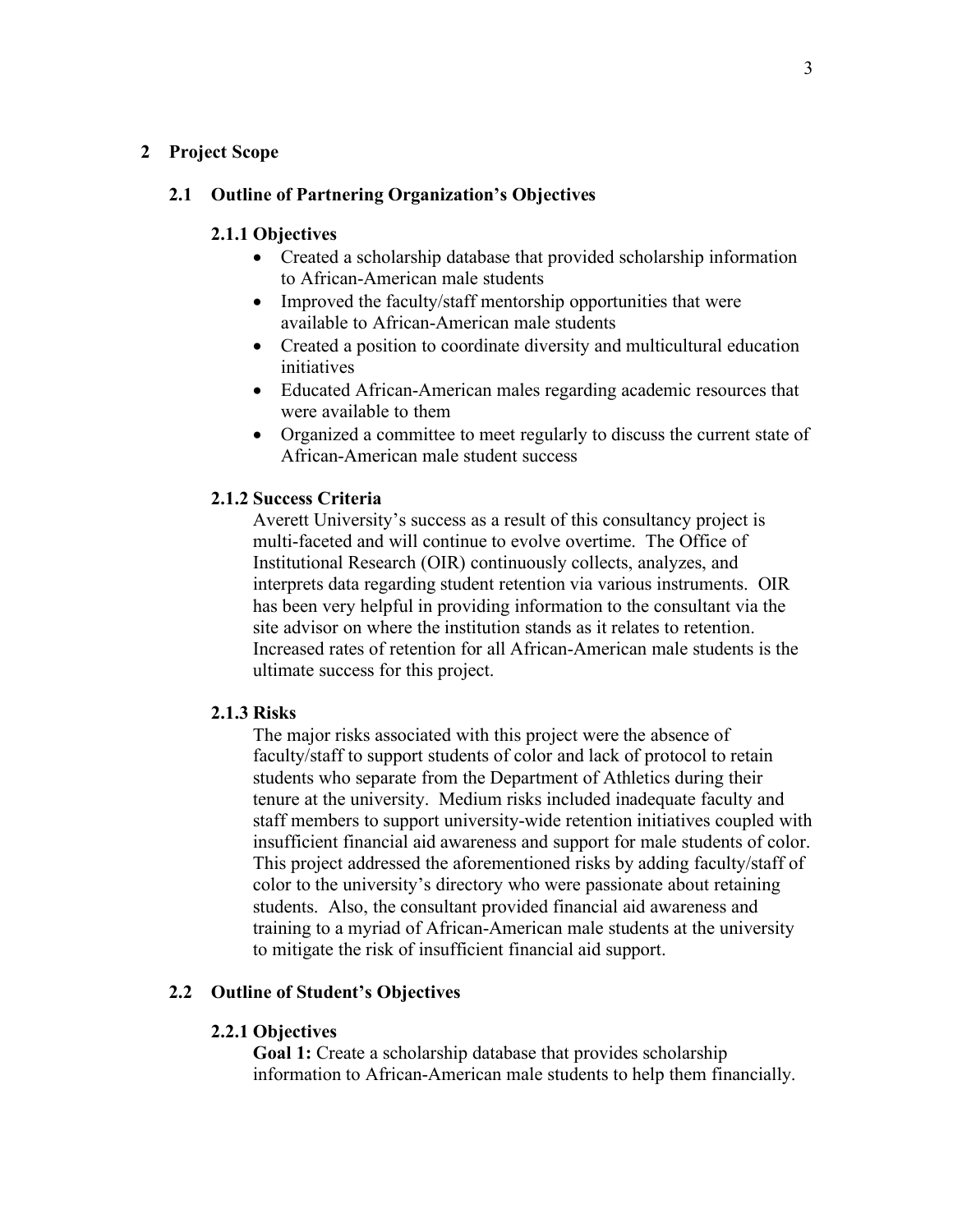**Objective 1:** The doctoral student hired a work study student to research scholarship opportunities exclusively available to African-American male students, and the hire maintained a master database to keep current with scholarship information. This database was created during the fall 2016 semester.

**Goal 2:** Improve the faculty/staff mentorship opportunities that are available to African-American male students.

**Objective 1:** The doctoral student reached out to faculty and staff at the institution who were interested in becoming mentors to African-American male students. A list of mentors was compiled along with contact information. The data were made assessable to African-American male students, and this will be a continuous list maintained by the graduate assistant for diversity and inclusion.

**Goal 3:** Create a position that coordinates diversity and multicultural education initiatives and student-led groups on campus.

**Objective 1:** The doctoral student created clubs and organizations that appealed to a more diverse and multicultural group of students. **Objective 2:** The doctoral student created a proposal for a new, fulltime university position to coordinate all diversity and multicultural initiatives for the university and provide a center for minorities (African-American male students, in this case) to get involved, feel included, and receive regular support. The request for a full-time position was denied; however, the university did approve to bring in a graduate assistant for diversity and inclusion to work approximately 29.5 hours each week. This individual, Mr. Lance Moore, began with the university on July 1, 2017.

**Goal 4:** Educate African-American males regarding the various academic resources that are available to them.

**Objective 1:** The doctoral student educated African-American male students regarding the on-campus academic resources that were available for financial and academic support. The education came in the form of brochures and social media via the Student Success Center on campus. This type of student education will be continuous, as the students have significantly benefited from having this knowledge at this point.

**Goal 5:** Organize a committee to meet regularly to discuss the current state of African-American male student success.

**Objective 1:** The doctoral candidate reached out to faculty and staff interested in participating in a committee to chat regularly about African-American male student success on campus. In the fall of 2016, the consultant joined the university's early alert team and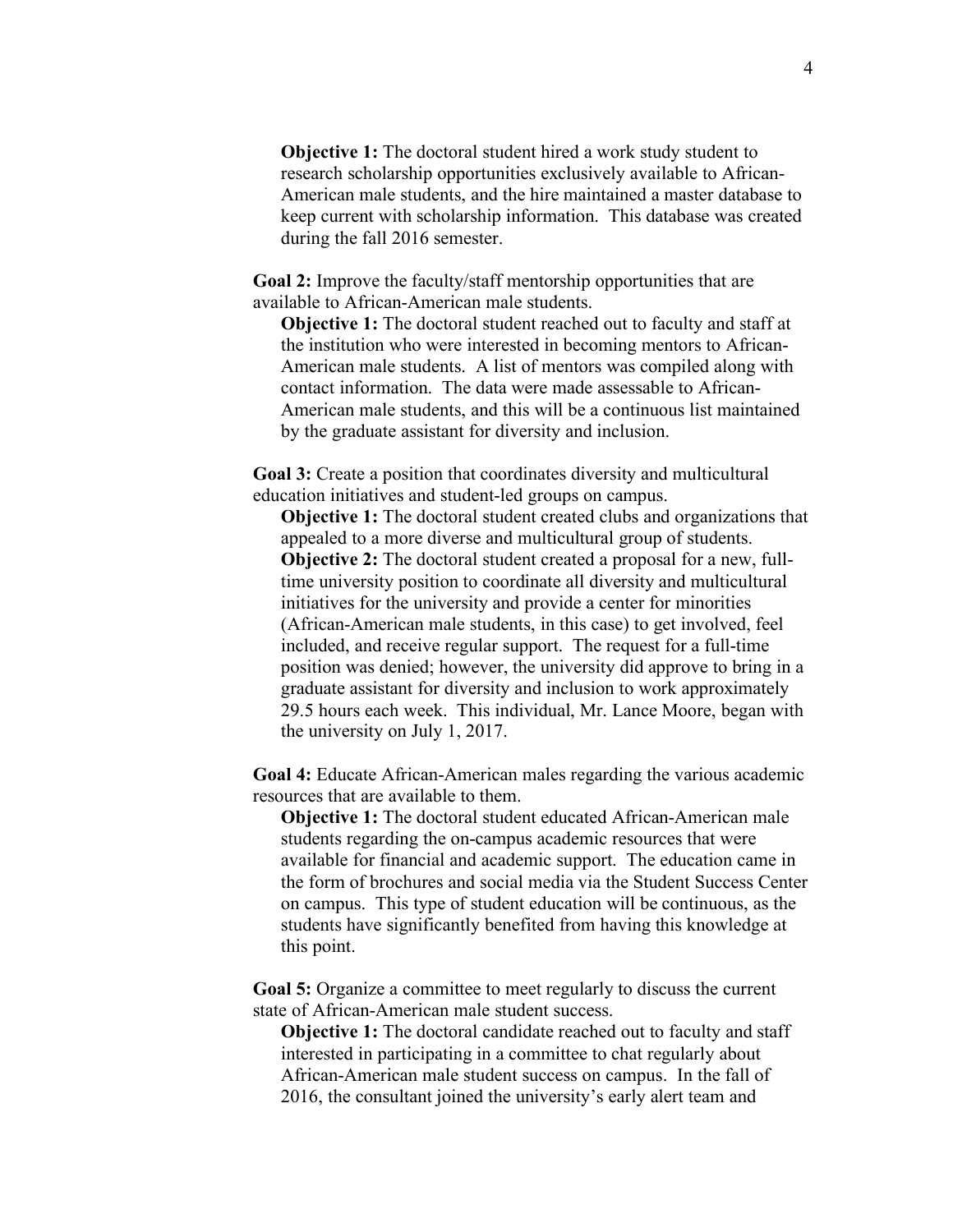participated for 1 academic year. The site advisor remains on the committee to this very day.

### **2.2.2 Success Criteria**

The success of this project is measured by the accomplishment of each project objective.

#### **2.2.3 Risks**

The risks in this project ran the gamut from inadequate staffing and resources to insufficient financial aid support. Throughout the duration of the project, the consultant self-identified an additional risk: The university was bringing in students who were academically underprepared to be successful. Although a medium-level risk at the time, this risk could easily escalate to major if it is not mitigated.

#### **2.3 Definitive Scope Statement**

The retention of African-American male students was an issue at Averett University, as it is with several other small, private, predominately White institutions. Over the past few years, the consultant sought to increase the retention of this particular group of students at Averett University in Danville, Virginia. The scope of the project focused on several areas to enhance the retention of this particular group of students. The areas of focus within this project included but were not limited to the following: financial support, mentorship, academic support, additional staffing for diversity programming, and community advocacy. Each of the abovementioned areas of focus directly related to student success at the university. The consultant worked closely with various other institutional constituents (Student Success Center, Department of First Year Experience, and the Department of Student Life) to achieve success.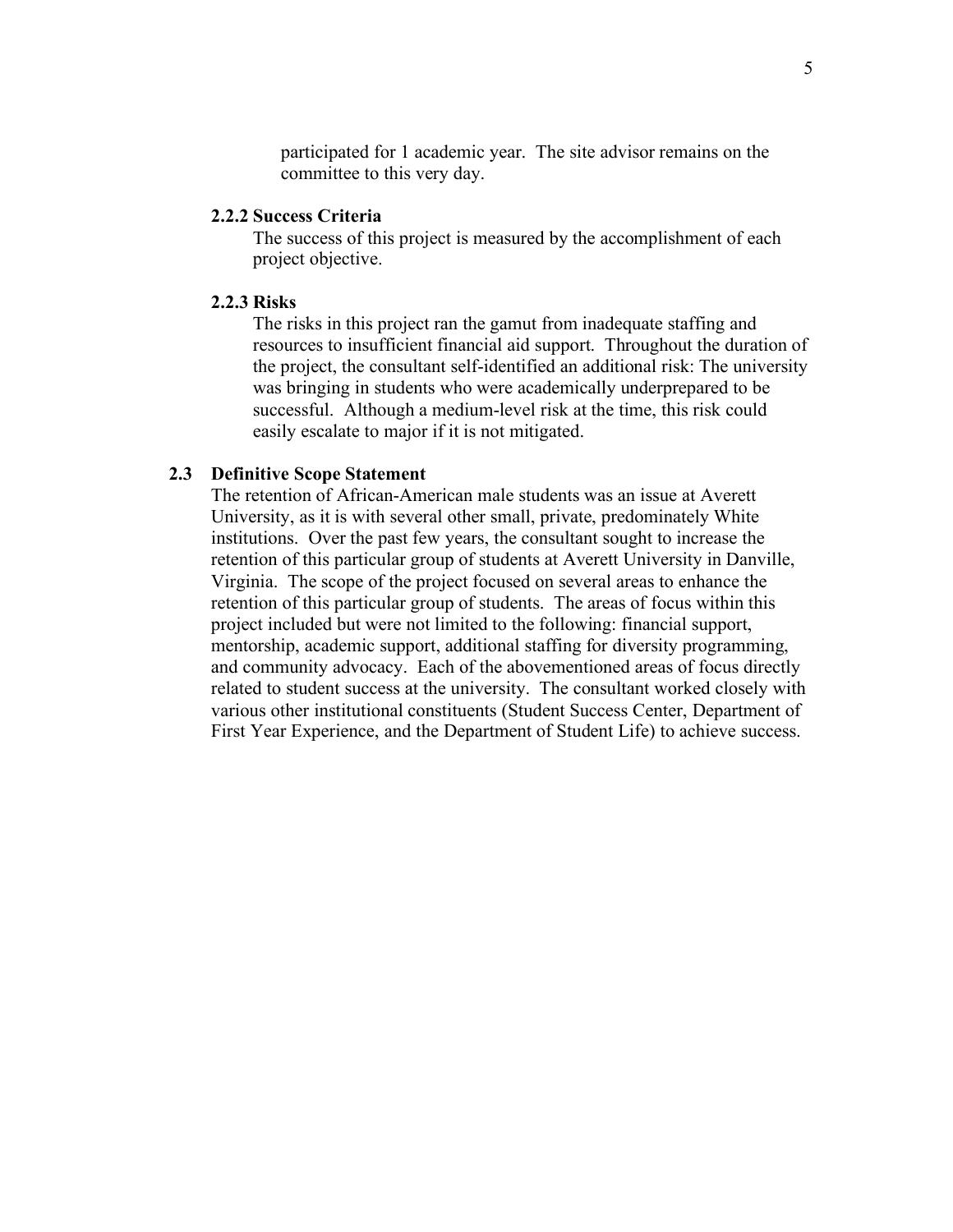### **3 Deliverables**

## **3.1 To Partnering Organization**

For this project, several deliverables were distributed to the institution in various different ways. Table 1 provides a list of detailed steps that were carried out by the doctoral student to accomplish the associated tasks.

## Table 1

## *Consultancy Project Deliverables with Associated Due Dates*

| <b>Deliverable</b>                                                  | <b>Date</b>  |
|---------------------------------------------------------------------|--------------|
| 1.) Approval with Site Advisor                                      | July 1, 2016 |
| a. Met with site advisor to discuss project goals, scope and        |              |
| gained approval to move forward.                                    |              |
| 2.) Identification of Financial Resources                           | Summer 2017  |
| Hired two student assistants to research scholarship<br>a.          | semester     |
| opportunities for African-American male students.                   | (estimated)  |
| 3.) Identification of Other Resources                               | Spring 2017  |
| Created a list of faculty, staff, and community partners<br>a.      | (estimated)  |
| affiliated with the university who were willing to serve as         |              |
| mentors for African-American male students.                         |              |
| 4.) Creation of a Black Student Union (BSU) and Brother4Brother     | Spring 2017  |
| $(B4B)$ .                                                           | semester     |
| Addressed the needs of diverse and multicultural students on<br>a.  | (estimated)  |
| campus via programming.                                             |              |
| 5.) Implement New Hire                                              | July 1, 2017 |
| Generated new hire paperwork to bring on a graduate<br>a.           |              |
| assistant for diversity and inclusion to the Student Life team      |              |
| to work with diversity and inclusive initiatives for the            |              |
| university.                                                         |              |
| 6.) Communication with other university departments                 | Summer 2017  |
| a. Partnered with the Student Success Center to create              | (estimated)  |
| educational material to educate African-American male               |              |
| students regarding educational and academic resources               |              |
| available on campus.                                                |              |
| 7.) Collaboration                                                   | August 2016  |
| Joined the university's early alert team to identify African-<br>a. |              |
| American male students with academic, social, family,               |              |
| and/or other personal issues early on in hopes of intervening       |              |
| earlier to keep the student on track.                               |              |

### **3.2 From Student**

There were no additional deliverables from the doctoral student.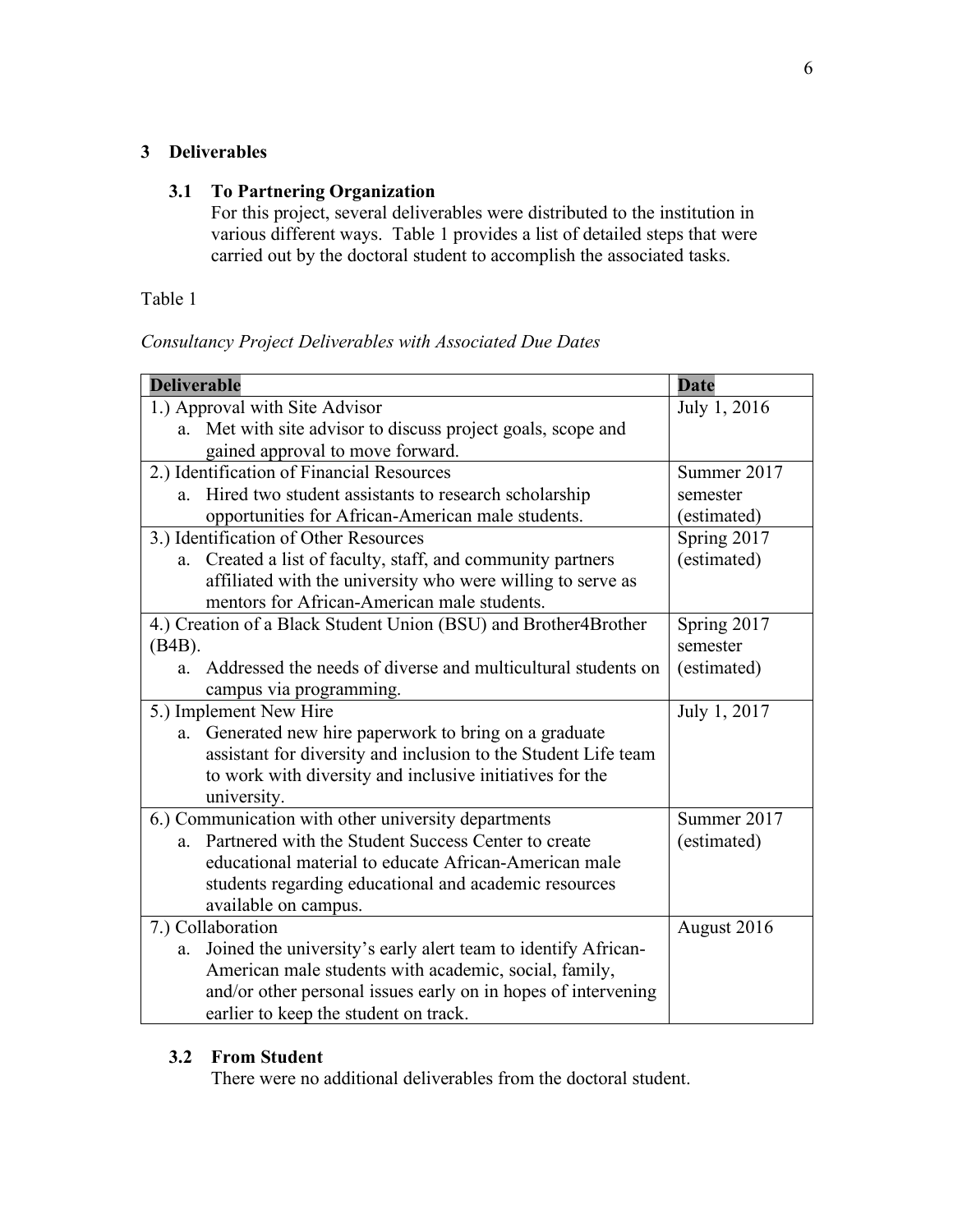### **4 Project Approach**

#### **4.1 Project Lifecycle Processes**

The retention of African-American male students at Averett University was an initiative that was supported by the faculty, staff, administration, and other university constituents. As an enrollment-driven institution, the goal was for the institution's enrollment to continuously increase overtime. This project focused specifically on the retention of African-American male students and programmatic and institutional initiatives that improved the plight of this group of students. Placing institutional focus on these initiatives affected retention in a positive way; however, the consultant must continuously work with campus partners in order to further accomplish the project goals.

## **4.2 Project Management Processes**

#### Table 2

|  | <b>Project Management Process</b> |
|--|-----------------------------------|
|  |                                   |

| Project         | Constituents        | Objectives              | Deliverables                 |
|-----------------|---------------------|-------------------------|------------------------------|
| <b>Staffing</b> | Site Advisor,       | Discovered lack of      | 1. Graduate Assistant        |
|                 | Consultant          | human resources         | for Diversity and            |
|                 |                     | devoted exclusively to  | <b>Inclusion Initiatives</b> |
|                 |                     | diversity and inclusion | position began on            |
|                 |                     | initiatives             | July 01, 2017                |
|                 |                     | 2. Made recommendation  |                              |
|                 |                     | and received approval   |                              |
|                 |                     | to hire graduate        |                              |
|                 |                     | assistant for diversity |                              |
|                 |                     | and inclusion           |                              |
| Education       | Student             | 1. Identified need to   | 1. Brochures and other       |
|                 | <b>Success</b>      | educate students        | educational materials        |
|                 | Center Staff,       | regarding financial and | were presented to            |
|                 | Consultant          | academic resources      | students to educate          |
|                 |                     | 2. Collaborated with    | them on academic             |
|                 |                     | colleagues to develop a | and financial                |
|                 |                     | way to educate students | resources.                   |
|                 |                     | regarding resources     |                              |
| Programming     | Students,           | 1. Identified African-  | 1. Black Student Union       |
|                 | <b>Student Life</b> | American students who   | (BSU) was a                  |
|                 | Staff,              | could benefit from      | deliverable created          |
|                 | Consultant          | programming initiatives | under this initiative,       |
|                 |                     | 2. Created programming  | as an avenue for             |
|                 |                     | activities and          | programming                  |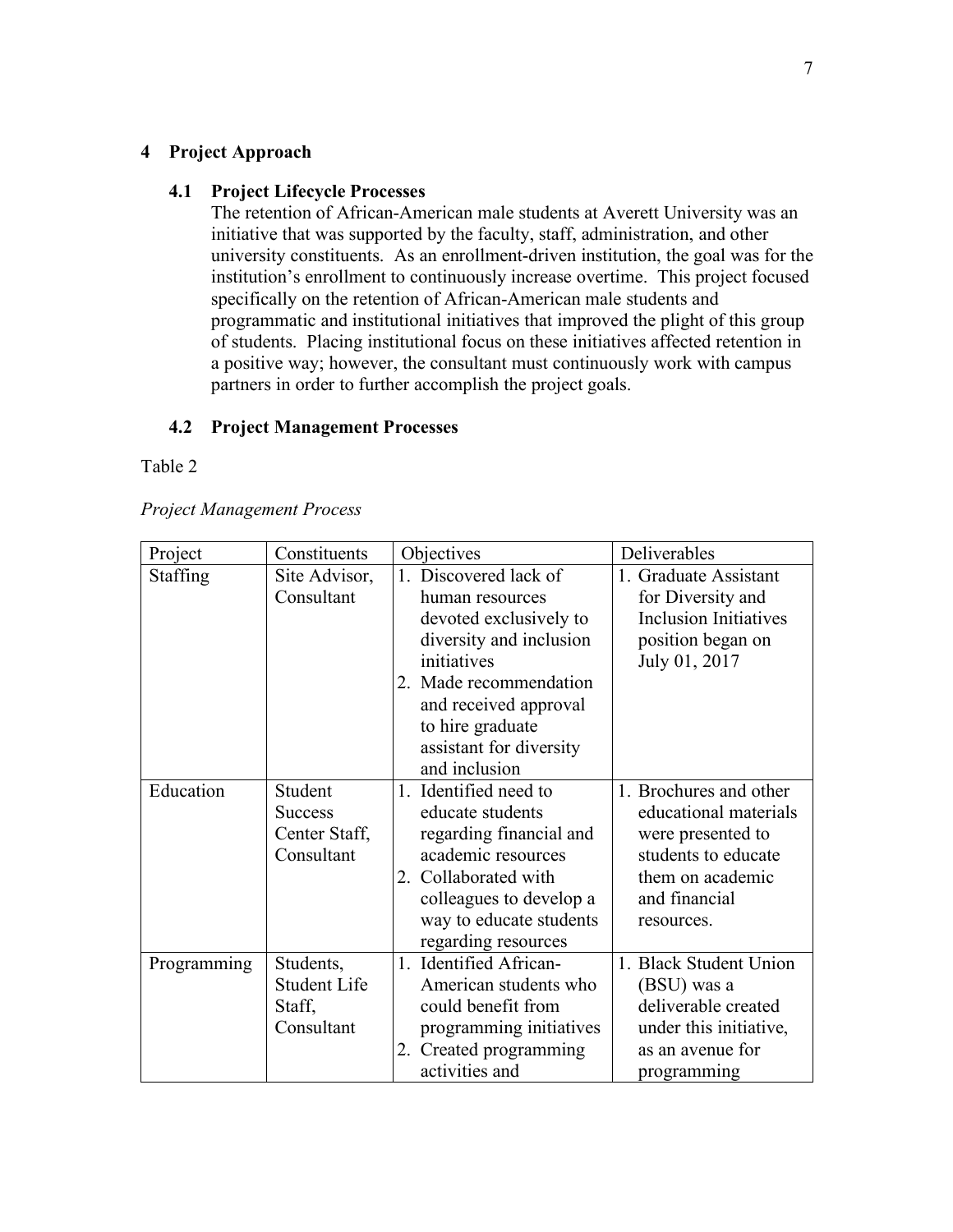|                             |                               | organizations to<br>facilitate such initiatives<br>3. Supported students by<br>promoting and<br>participating in their<br>programming initiatives                                                                                                           |                                                                                                                           |
|-----------------------------|-------------------------------|-------------------------------------------------------------------------------------------------------------------------------------------------------------------------------------------------------------------------------------------------------------|---------------------------------------------------------------------------------------------------------------------------|
| Mentorship $\&$<br>Guidance | Faculty, Staff,<br>Consultant | 1. Identified faculty/staff<br>who desired to serve as<br>mentors to African-<br>American male<br>students.<br>2. Generated a list of<br>interested faculty/staff<br>for students and the<br>doctoral student to<br>utilize for mentorship<br>opportunities | 1. The early alert team<br>is a continuous<br>resource that was<br>accomplished as a<br>direct result of this<br>project. |

### **4.3 Project Support Processes**

The doctoral student collaborated with a myriad of institutional constituents, including the site advisor, to accomplish the various stages of the consultancy project. If any issues arose, the site advisor was contacted immediately.

#### **4.4 Organization**

#### **4.4.1 Project Team**

There was no formal project team to accomplish the goals of the project. The consultant worked individually. The site advisor and the new graduate assistant for diversity and inclusion initiatives were kept in the loop and were consultant as often as needed. Both individuals were very helpful in providing information when needed, especially as the consultant moved off site. The faculty and staff members who volunteered their time to mentor and guide the African-American male students were very helpful as well.

#### **4.4.2 Mapping Between Averett University and Student**

There was certainly some mapping between the university and the doctoral student that had to occur to ensure success. Figure 1 illustrates the mapping between Averett University and the doctoral student.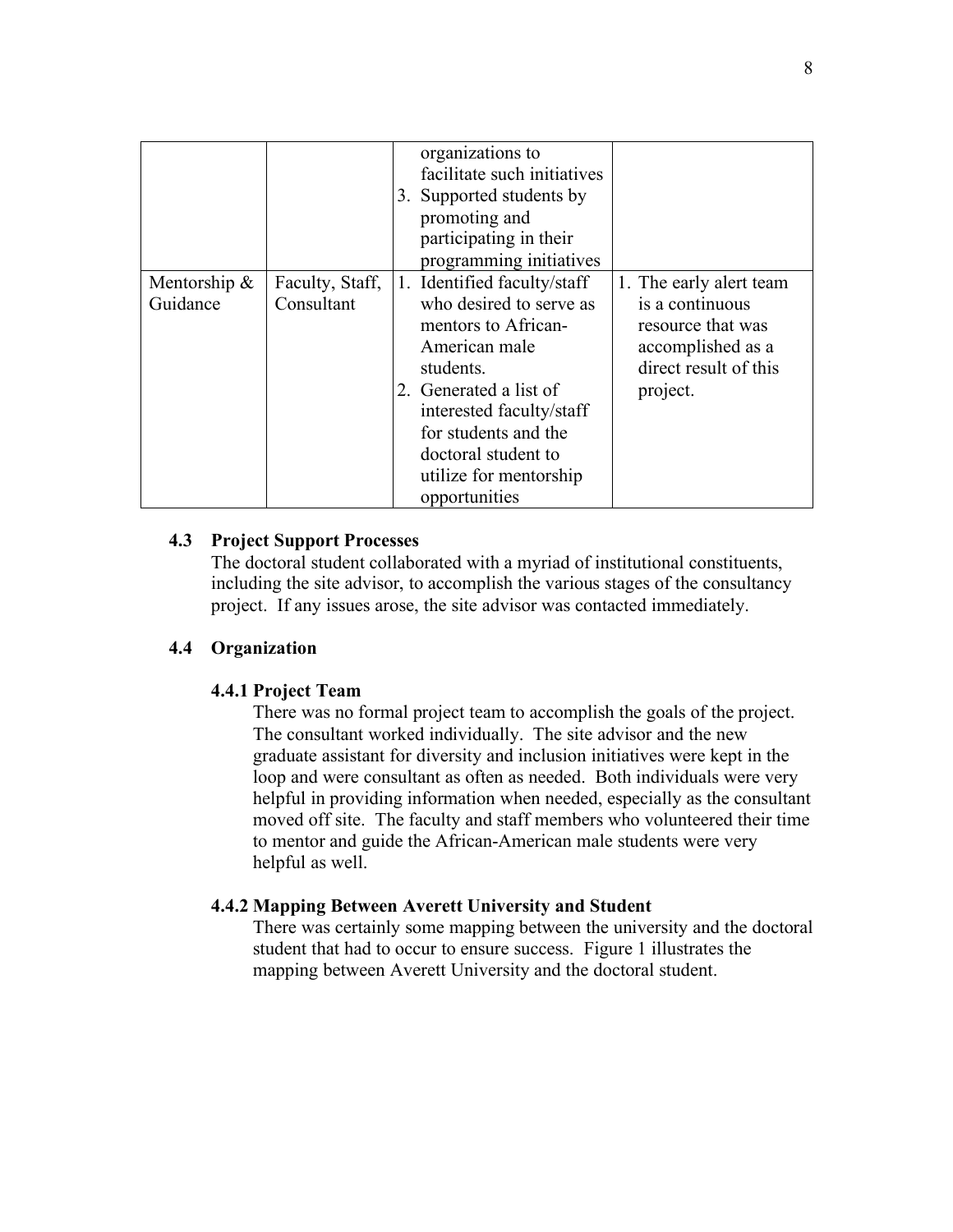

Figure 1. Mapping between Organization and Student.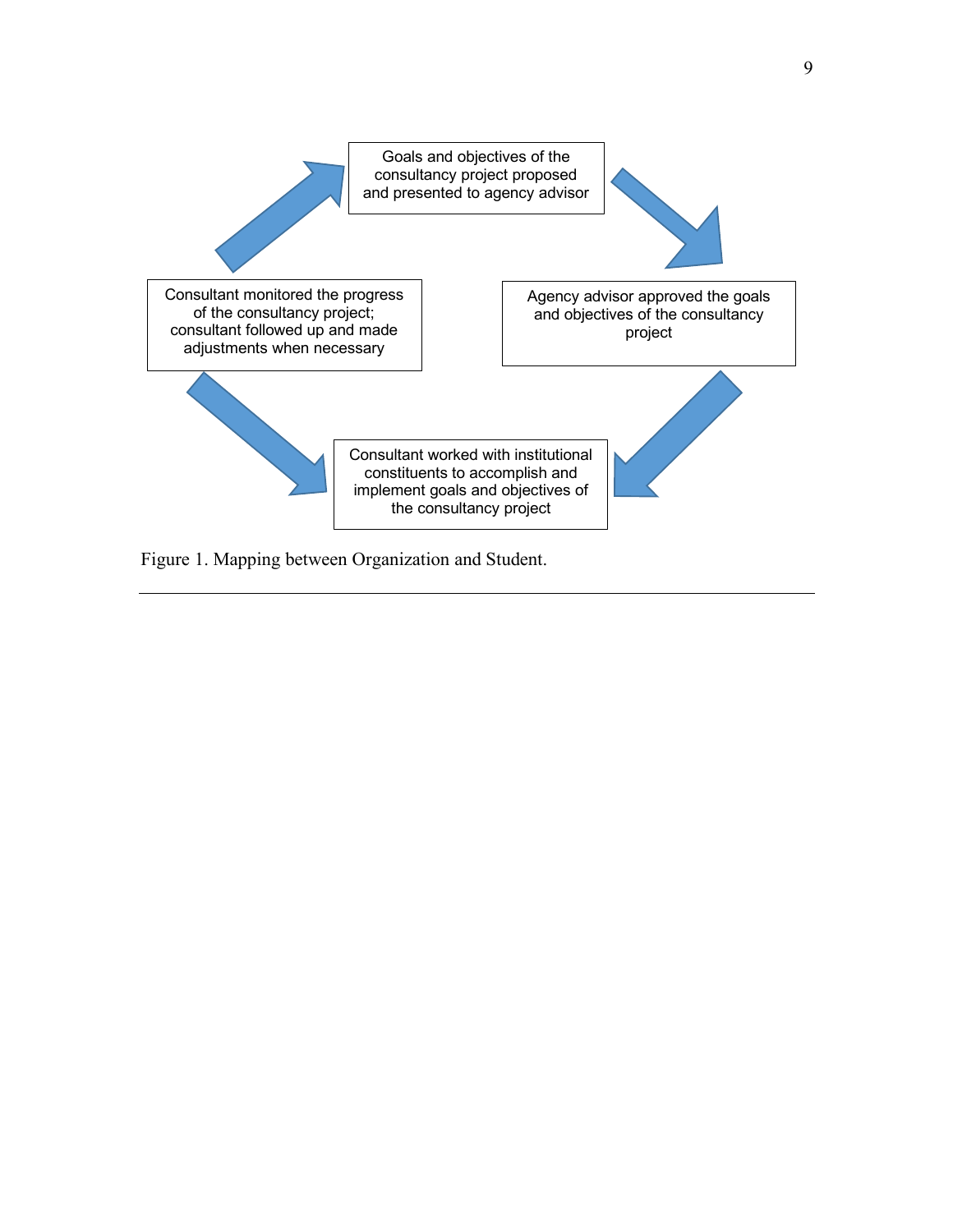## **5 Communications Plan**

As with any project, a communication plan was an essential component. Table 3 shows the communication plan between the doctoral student and the stakeholder for the duration of the project.

Table 3

*Communication Plan*

| Stakeholder         | Needed                 | Reason for                | When it was to  | How it was to   |
|---------------------|------------------------|---------------------------|-----------------|-----------------|
|                     |                        |                           |                 |                 |
|                     | Information            | Need                      | be received     | be delivered    |
| Averett             | • Goals and            | To understand             | Beginning of    | Via email       |
| University,         | objectives             | where the                 | project (July   | (final          |
| Division of         |                        | consultant is             | 2016)           | December        |
| <b>Student Life</b> |                        | going with the<br>project |                 | 2018)           |
|                     |                        |                           |                 |                 |
|                     | • Anticipated          | To provide the            | November        | Face-to-face    |
|                     | benefits               | expected                  | 2016            | meeting         |
|                     |                        | benefits                  |                 |                 |
|                     | $\bullet$ Risk         | To shed light             | April 2017      | Via assessment  |
|                     | Assessment             | on potential              |                 | instrument      |
|                     |                        | risks                     |                 |                 |
|                     |                        | To ensure and             | November        | Face-to-face    |
|                     | • Quality<br>Assurance | explain how               | 2017            | meeting         |
|                     | Plan                   | quality will be           |                 |                 |
|                     |                        | assured                   |                 |                 |
|                     |                        |                           |                 |                 |
|                     | • Budget               | To provide                | December        | Via proposal to |
|                     |                        | resources                 | 2017            | site advisor    |
|                     |                        | associated with           |                 |                 |
|                     |                        | the project               |                 |                 |
|                     |                        | To determine              | Continuously    | Via monthly     |
|                     | $\bullet$ Updates      | progress and              | throughout the  | updates         |
|                     |                        | area where                | duration of the |                 |
|                     |                        |                           |                 |                 |
|                     |                        | improvement is<br>needed  | project         |                 |
|                     |                        |                           |                 |                 |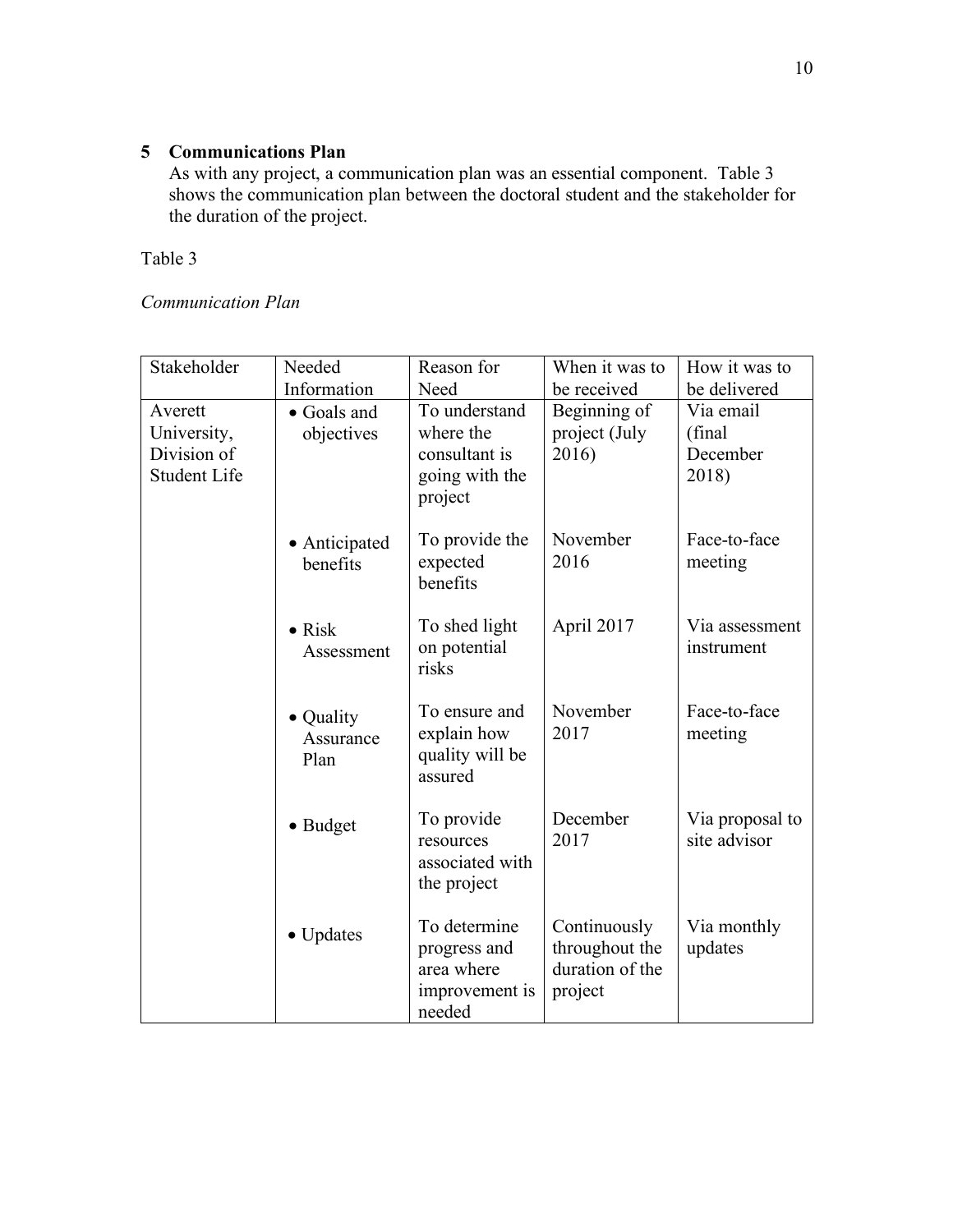## **6 Work Plan**

During this project, there were multiple tasks that the doctoral student took ownership of to accomplish the project goals. The work breakdown structure shows exactly what the doctoral student did to operationalize the project objectives. The doctoral student used appropriate resources to assist in achieving the project outcomes.

## **6.1 Work Breakdown Structure**

- 1. Created a scholarship database to provide scholarship information to African-American male students to help them financially
	- a. To reach this goal, the doctoral student hired a work study student to research scholarship opportunities exclusively available to African-American male students. Once the scholarship opportunities were identified, a master database was compiled and kept current with scholarship information. (Completion Date: August 1, 2017)
- 2. Improved the faculty/staff mentorship opportunities available to African-American male students
	- a. To reach this goal, the doctoral student reached out to faculty and staff at the institution who were interested in becoming mentors to African-American students. A list of mentors was compiled along with their respective contact information. The data were made assessable to the African-American male students. (Completion Date: December 14, 2018)
- 3. Created a position that coordinates diversity and multicultural education initiatives and student-led groups on campus
	- a. The doctoral student worked to create clubs and organizations that appealed to a more diverse and multicultural group of students. (Completion Date: March 20, 2017)
	- b. The doctoral student worked to create a proposal for a new university position. The position was to coordinate all diversity and multicultural affairs for the university and provide a center for minorities (African-American male students, in this case) to get involved, feel included, and receive regular support. (Completion Date: July 01, 2017)
- 4. Educated African-American males regarding the various academic resources that are available to them
	- a. The doctoral student educated African-American male students regarding the on-campus academic resources that are available for academic support. The education came in the forms of educational seminars on campus, brochures, and social media. (Completion Date: May 1, 2018)
- 5. Organized a committee to meet regularly to discuss the current state of African-American male student success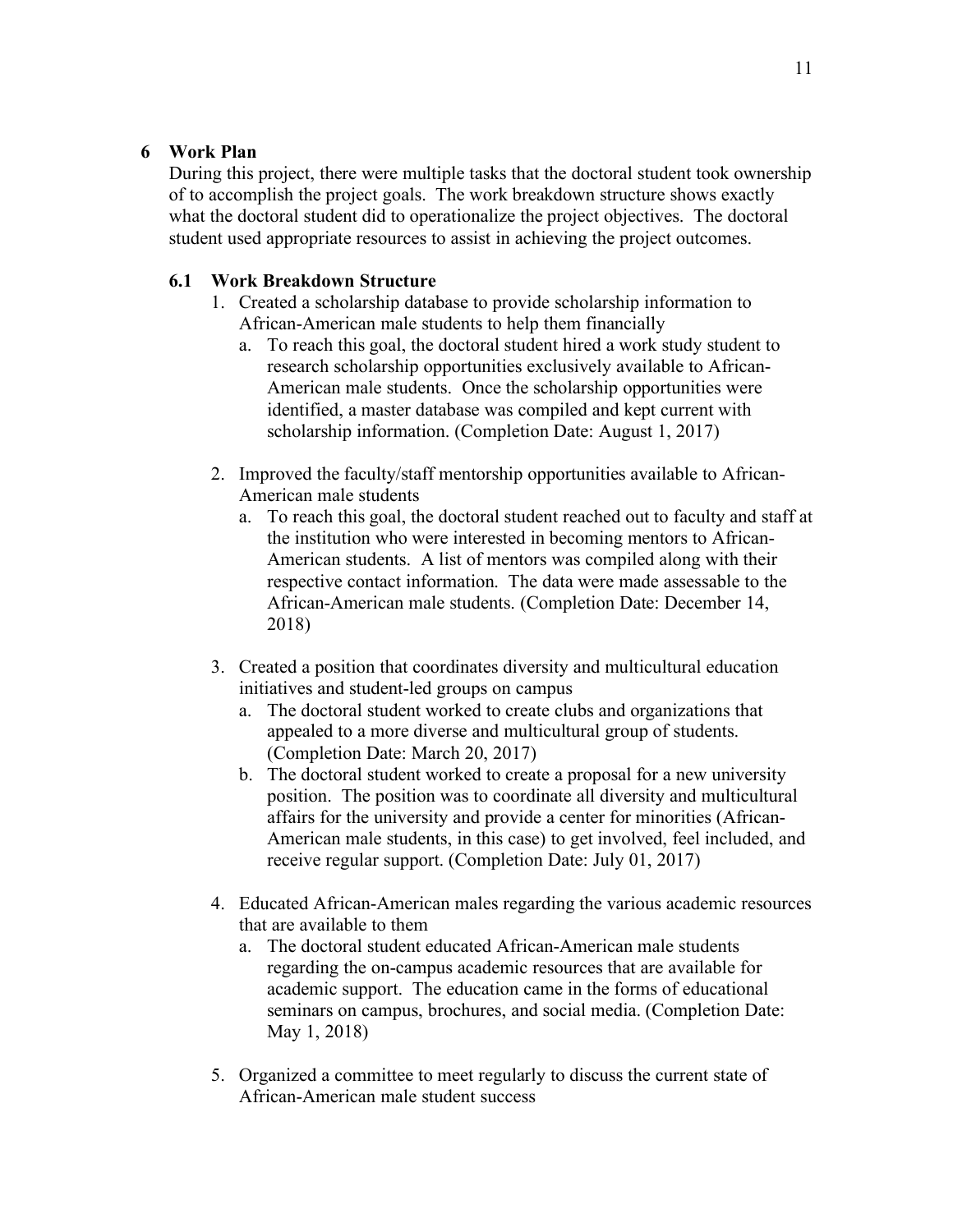a. The doctoral student reached out to faculty and staff interested in establishing a committee to chat regularly about African-American male student success. (Completion Date: December 1, 2016)

### **6.2 Resources**

- See Appendix A: Black Student Union (BSU) of Averett University Constitution
- See Appendix B: Brother4Brother Constitution . . . Averett University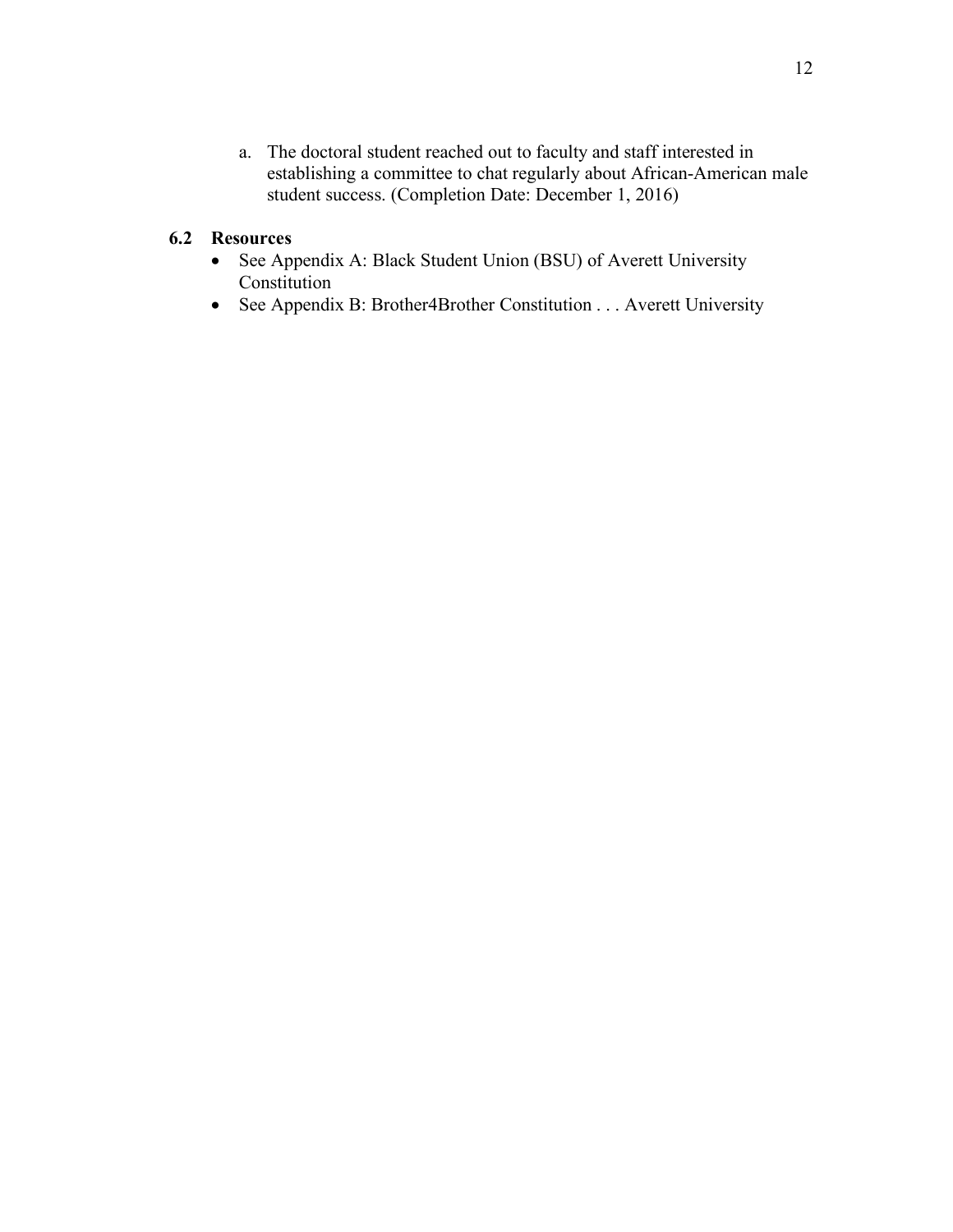## **7 Milestones**

The consultancy project began in the spring of 2016. Table 4 illustrates the list of milestones accomplished and the tracking information associated with each milestone.

Table 4

## *Milestones*

| <b>Milestone</b> | <b>Title</b>                                       | <b>Forecast</b> |
|------------------|----------------------------------------------------|-----------------|
| <b>Number</b>    |                                                    | date            |
|                  | Introduction, Background, Statement of Problem and | $21-Sep-16$     |
|                  | Purpose of Project                                 |                 |
| $\overline{2}$   | Initial Goals and Objectives of the Project        | $22$ -Sep-16    |
| $\overline{3}$   | Definition of the Scope of the Project             | $22-Sep-16$     |
| $\overline{4}$   | Benefits of the Project                            | $26-Nov-16$     |
| 5                | Project Risk Assessment and Mitigation Plan        | $30-Apr-17$     |
| 6                | Project Assumptions, Goals, Objectives and         | $12$ -May- $17$ |
|                  | Restrictions                                       |                 |
| $\overline{7}$   | Detailed Project Timeline                          | $1-Dec-17$      |
| 8                | Project Budget                                     | $1$ -Dec-17     |
| 9                | <b>Quality Assurance Plan</b>                      | $1-May-18$      |
| 10               | Overall Performance, Reflection and Summary of Key | $22$ -Jul-18    |
|                  | Facts                                              |                 |
| 11               | <b>Executive Summary of Project</b>                | $1-Oct-18$      |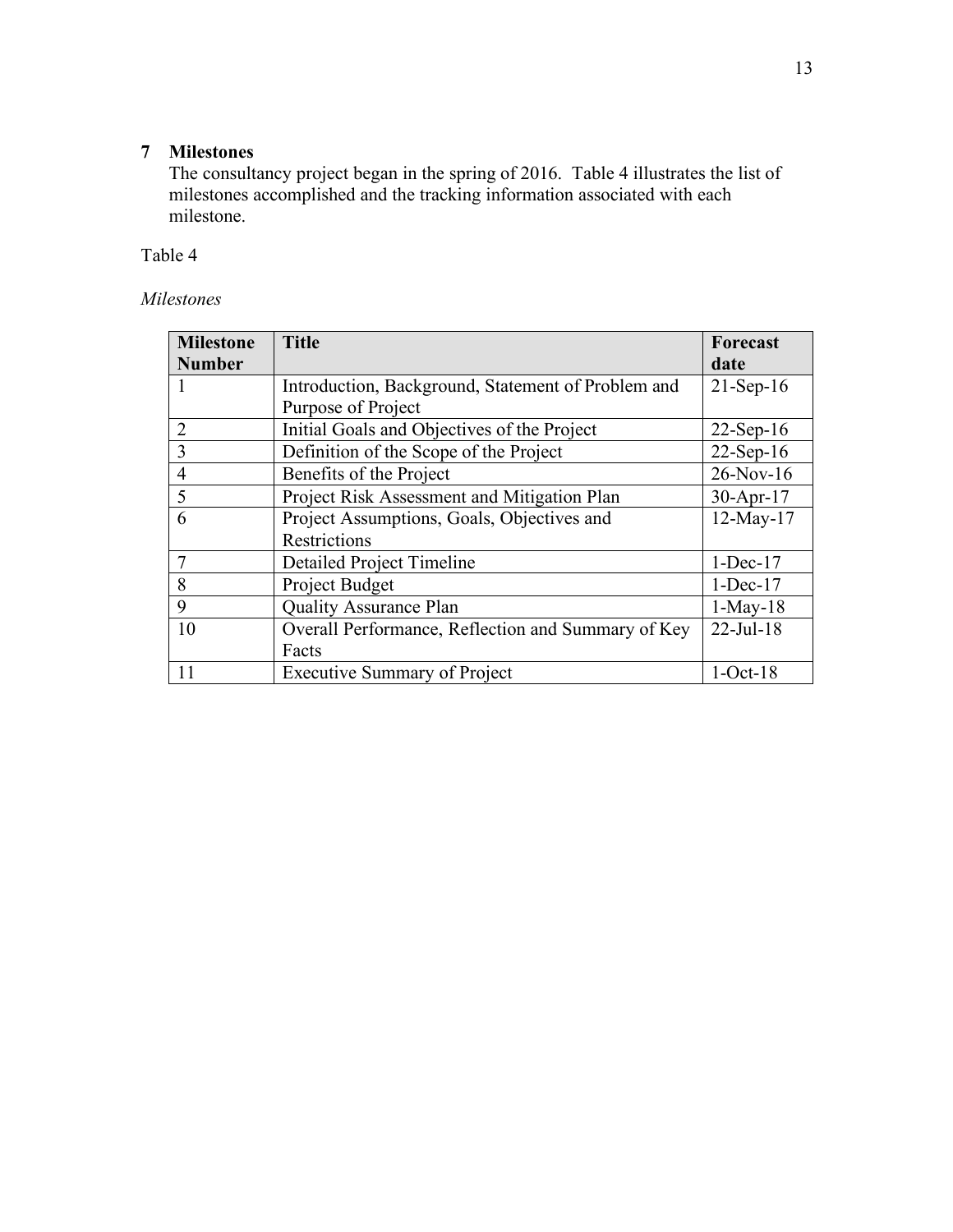## **8 Metrics and Results**

Collecting raw data was essential to understanding the central problem within this consultancy project. Table 5 illustrates the raw data collected from the African-American male students who left the university during or at the conclusion of the fall 2015 semester with a documented rationale. Involvement in clubs, organizations, and the student conduct process are also documented within this table.

### Table 5

| Date of<br><b>Separation</b> | <b>Prefix</b> | <b>Reason</b>                                   | Club/Org       | Conduct        | <b>Number</b>   |
|------------------------------|---------------|-------------------------------------------------|----------------|----------------|-----------------|
| 12/09/2015                   | Mr.           | No Info                                         | No             | N <sub>o</sub> |                 |
| 12/09/2015                   | Mr.           | Low grades, money                               | Football       | N <sub>o</sub> | $\overline{2}$  |
| 10/02/2015                   | Mr.           | <b>Medical Withdrawal</b>                       | Football       | N <sub>o</sub> | $\overline{3}$  |
| 12/09/2015                   | Mr.           | Leave of absence                                | Football       | N <sub>o</sub> | $\overline{4}$  |
| 12/09/2015                   | Mr.           | No Info                                         | N <sub>o</sub> | N <sub>o</sub> | $\overline{5}$  |
| 12/09/2015                   | Mr.           | No Info                                         | Football       | N <sub>o</sub> | $\overline{6}$  |
| 12/09/2015                   | Mr.           | Wanting to be close to home                     | Football       | N <sub>o</sub> | $\overline{7}$  |
| 12/09/2015                   | Mr.           | Came to play football but<br>was injured        | Football       | N <sub>o</sub> | $\overline{8}$  |
| 12/09/2015                   | Mr.           | <b>Army</b>                                     | Football       | N <sub>o</sub> | 9               |
| 12/09/2015                   | Mr.           | No Info                                         | N <sub>o</sub> | N <sub>o</sub> | 10              |
| 12/09/2015                   | Mr.           | <b>Transferring to school closer</b><br>to home | N <sub>o</sub> | N <sub>o</sub> | 11              |
| 12/09/2015                   | Mr.           | Low grades                                      | <b>No</b>      | N <sub>o</sub> | 12              |
| 12/09/2015                   | Mr.           | <b>Family Issues</b>                            | <b>No</b>      | N <sub>o</sub> | 13              |
| 12/09/2015                   | Mr.           | <b>Stopped attending classes</b>                | Theater        | N <sub>o</sub> | 14              |
| 12/09/2015                   | Mr.           | Transferring to school in GA                    | N <sub>0</sub> | N <sub>o</sub> | 15              |
| 12/09/2015                   | Mr.           | Was bored at university                         | Football       | N <sub>o</sub> | 16              |
| 12/09/2015                   | Mr.           | Needs to go home and help<br>parents            | Football       | N <sub>o</sub> | 17              |
| 09/14/2015                   | Mr.           | No Info                                         | N <sub>o</sub> | No Info        | $\overline{18}$ |
| 12/09/2015                   | Mr.           | No Info                                         | No             | N <sub>o</sub> | 19              |
| 10/01/2015                   | Mr.           | No Info                                         | No             | N <sub>o</sub> | $\overline{20}$ |
| 12/09/2015                   | Mr.           | Went to school in CA                            | N <sub>o</sub> | N <sub>o</sub> | $\overline{21}$ |
| 12/09/2015                   | Mr.           | Grades, money                                   | Football       | Yes            | $\overline{22}$ |
| 12/09/2015                   | Mr.           | Mom sick, dad lost job                          | Football       | N <sub>o</sub> | $\overline{23}$ |
| 12/09/2015                   | Mr.           | Did not like it at university                   | N <sub>o</sub> | N <sub>o</sub> | 24              |
| 12/09/2015                   | Mr.           | Did not like it at university                   | Football       | N <sub>o</sub> | 25              |
| 12/09/2015                   | Mr.           | Low grades, not happy here                      | No             | N <sub>o</sub> | 26              |

#### *Metrics and Results*

(L. Villarose, personal communication, July 27, 2016).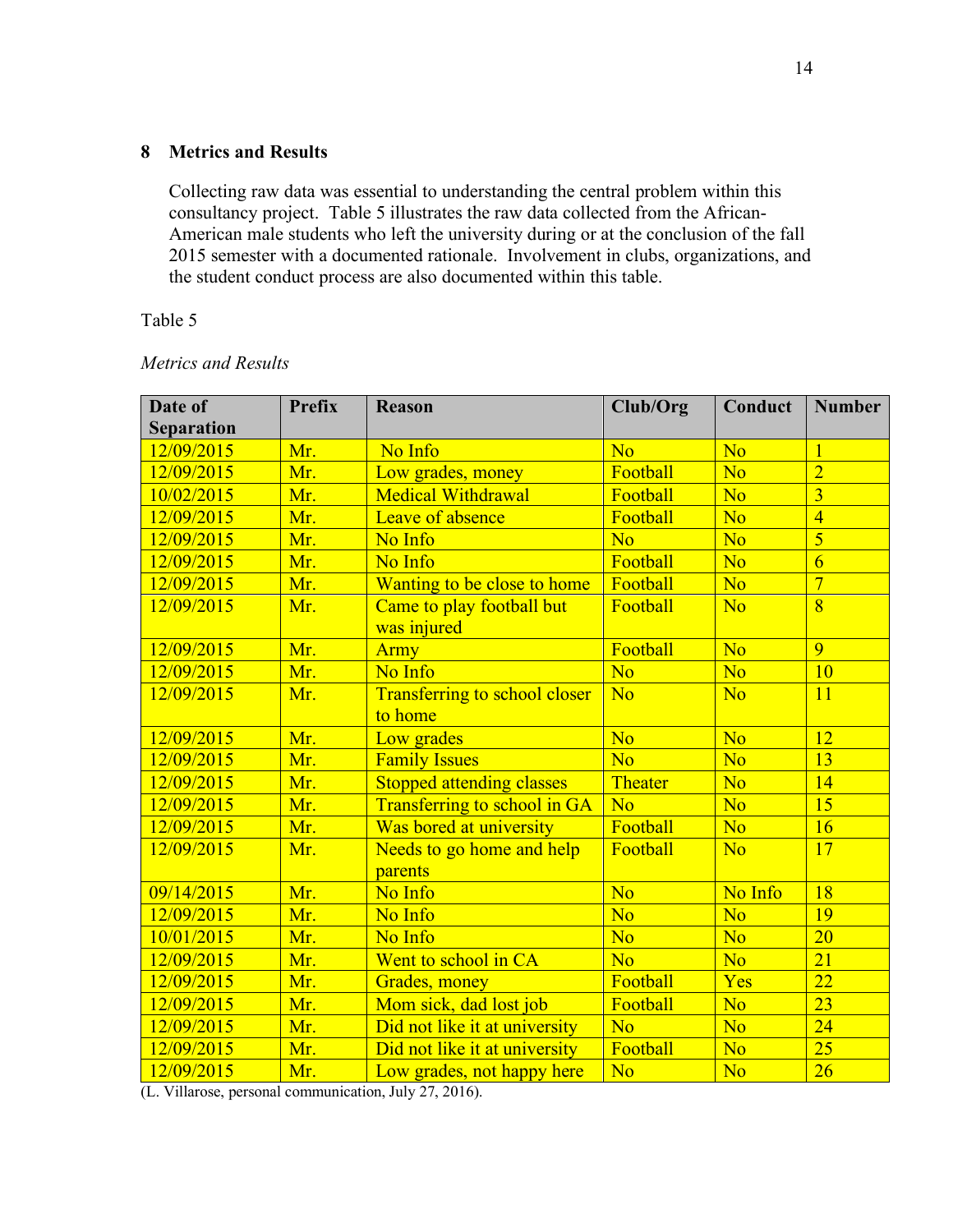#### **Analysis**

Approximately 22% of the African-American males who left the university reported that they had low grades or stopped attending classes (Villarose, 2016). This is an issue that is directly tied to retention; because if students are not performing well academically or not going to class, they will not be successful. At Averett University, there are some resources that students can utilize to overcome academic obstacles. Such resources include the Student Success Center, which is a 24-hour study lounge with computer access and printer capability. This center is used regularly by a large number of students. The library is also open late to provide students with a quiet place to study. Books and various other academic resources are available in the library free of charge for student usage.

Roughly 17% of African-American male students left the university in the fall 2015 semester because they were bored with the institution and/or not happy with the institution. In this instance, the consultant can work to determine what the institution can do within reason to please the students and make them happier. Seventeen percent of the African-American male students who left the institution in the fall 2015 semester also indicated that they had left to take care of family issues at home. Most of the family issues had to deal with helping a parent or both.

Thirteen percent of the African-American male students who left the university during the time period transferred to other institutions. The institutions to which these respective individuals transferred range in distance from closer to home all the way to California. Nine percent of the students reported that they left Averett University for financial reasons, while another 9% were injured or hurt and were granted medical withdrawals. This information will undoubtedly assist the consultant in improving the organization.

One student reported that he took a leave of absence from the university with hopes of returning. Another student provided that he left Averett University to pursue a career with the United States Army. Homesickness, although not a common theme reported, affected one African-American male student who left the institution because he simply wanted to be closer to home. Of the African-American male students who left the university in the fall of 2015, 48% were not involved in anything on campus, while another 48% were members of the Averett University football team. Violation of the university's code of conduct was not a common theme among the students who separated from the university during this time, as only one of the students who separated had been charged for violating the code of conduct at least on one occurrence.

#### **Discussion**

According to Villarose (2016), unsatisfactory academic performance was the most reported reason contributing to African-American male students separating from the university during the fall 2015 semester. As the doctoral student, I wholeheartedly agree with that assessment. I chose this topic because I am truly passionate about the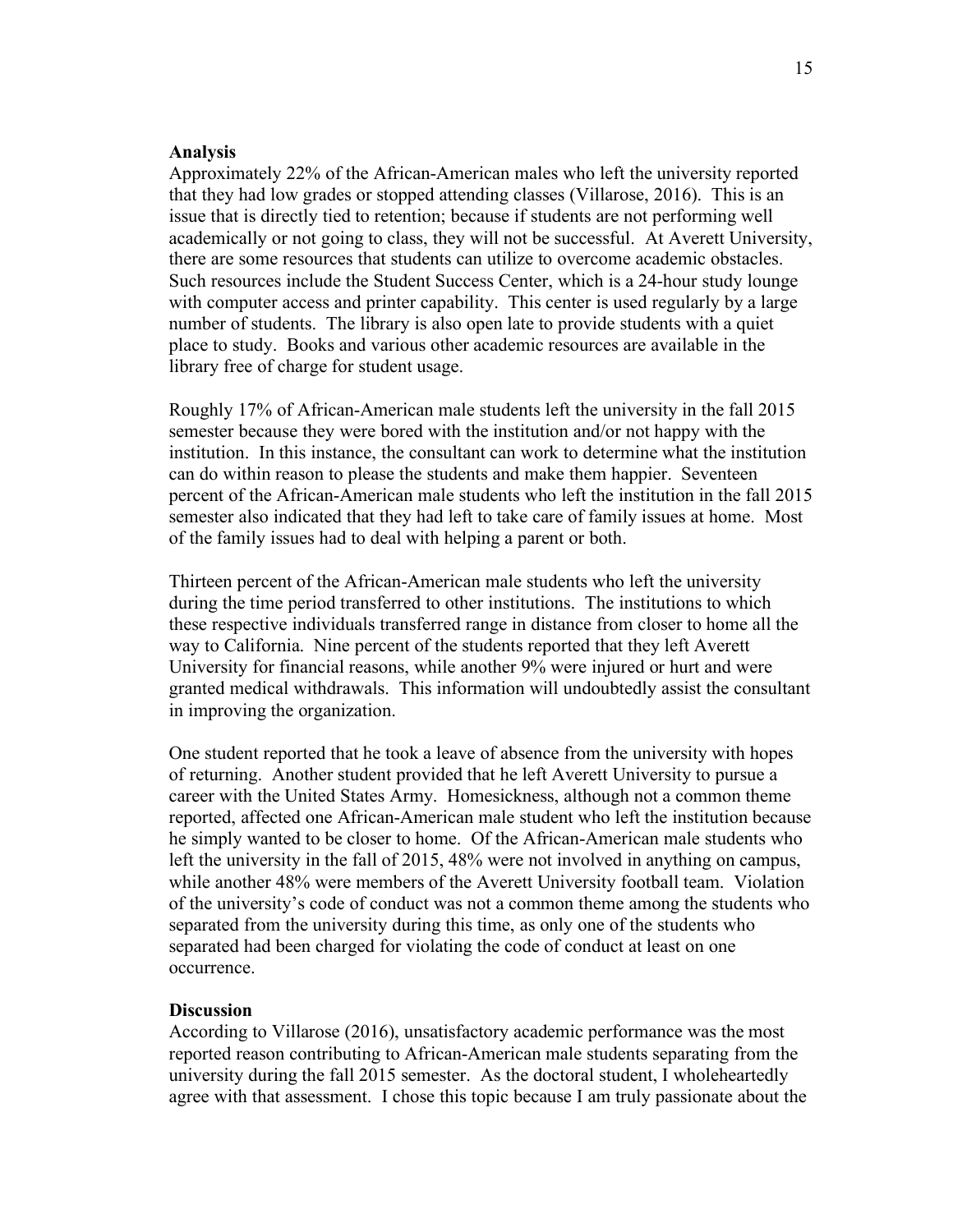retention of students at small colleges and universities, particularly African-American male students. This project has been a necessary project for Averett University. With all the moving parts, the project was a little difficult to implement in terms of working from a distance; however, collaboration and motivation were certainly two facets that kept the project consultant and other constituents on task. The project assumptions, objectives, and goals were satisfied to the best of the consultant's ability within the allocated timeframe.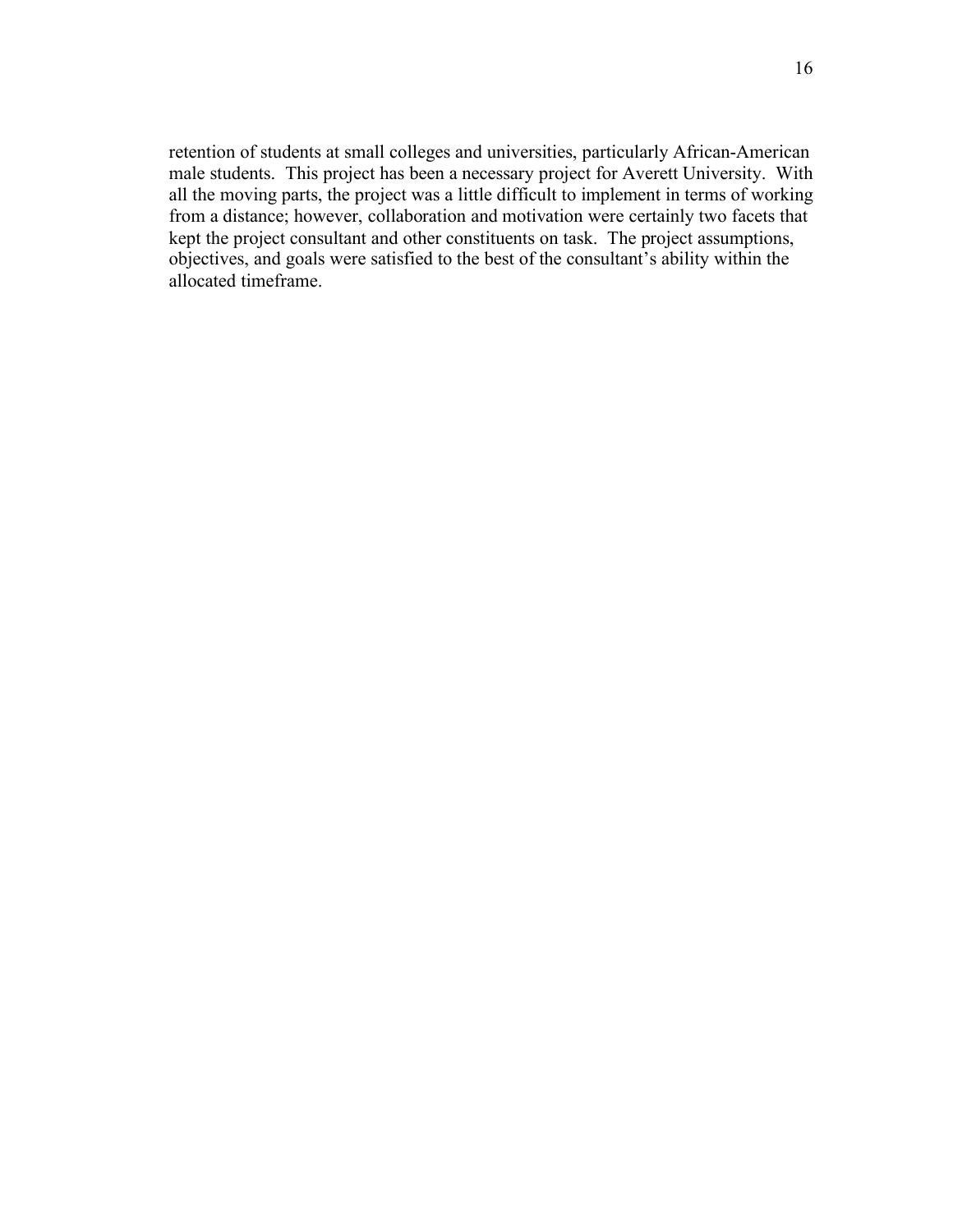## **9 Risks, Constraints, Assumptions**

## **9.1 Risks**

As with anything, there were certain risks associated with this project. Table 6 displays a detailed description of the risks, mitigation plan, contingency plan, impact, and likeliness of occurrence.

Table 6

*Risks*

| <b>Risk</b><br><b>Description</b>                                                                                        | Mitigation Plan (what to do to<br>avoid the risk occurring)                                                                                                                                                                                                                                                                                                           | <b>Contingency Plan</b><br>(what to do if the<br>risk occurs)                                                                                                                                                                                   | Impact<br>(what the<br>impact<br>will be to<br>the<br>project if<br>the risk<br>occurs) | Likelihood<br>of<br>loccurrence<br>(e.g., % or<br>high/<br>medium/<br>low) |
|--------------------------------------------------------------------------------------------------------------------------|-----------------------------------------------------------------------------------------------------------------------------------------------------------------------------------------------------------------------------------------------------------------------------------------------------------------------------------------------------------------------|-------------------------------------------------------------------------------------------------------------------------------------------------------------------------------------------------------------------------------------------------|-----------------------------------------------------------------------------------------|----------------------------------------------------------------------------|
| <b>Bringing in</b><br>students who<br>are<br>academically<br>underprepared<br>for success                                | The Office of Undergraduate<br>Admissions needs to be more<br>intentional in recruiting students<br>who are better prepared to do<br>college-level work. This involves<br>examining high school transcripts<br>and other standardized testing<br>scores in more detail. High<br>schools need to do a better job of<br>preparing students academically<br>for college. | Educate all students<br>as soon as possible,<br>upon entry to the<br>university regarding<br>resources available to<br>assist them. Offer<br>remedial courses to<br>bring students up to<br>an appropriate level<br>of academic<br>preparation. | Medium                                                                                  | Likely                                                                     |
| Not providing<br>financial aid<br>awareness<br>training and<br>support to first<br>generation<br>parents and<br>students | First generation college students<br>and their parents need more<br>exposure to the financial aid<br>process.<br>A more in-depth explanation of<br>basic borrowing, how financial<br>aid is awarded and an individual<br>explanation of the award package<br>can be very beneficial to parents<br>and students who are first<br>generation.                           | Begin a series of<br>financial aid<br>awareness workshops<br>for first generation<br>college students and<br>parents                                                                                                                            | Medium                                                                                  | Likely                                                                     |
| Inadequate<br>faculty/staff to<br>support<br>retention<br>initiatives at<br>the university                               | As the university continues to<br>grow, adding more faculty and<br>staff will provide the opportunity<br>for more follow up with students<br>of concern and students at risk.<br>The more faculty and staff<br>employed at the university, the<br>more "boots on the ground" to<br>work with students and ultimately<br>retain them.                                  | Incentivize faculty<br>and staff who<br>actively support<br>retention initiatives at<br>the university (extra<br>vacation time, days<br>off, etc.,)                                                                                             | Medium                                                                                  | Likely                                                                     |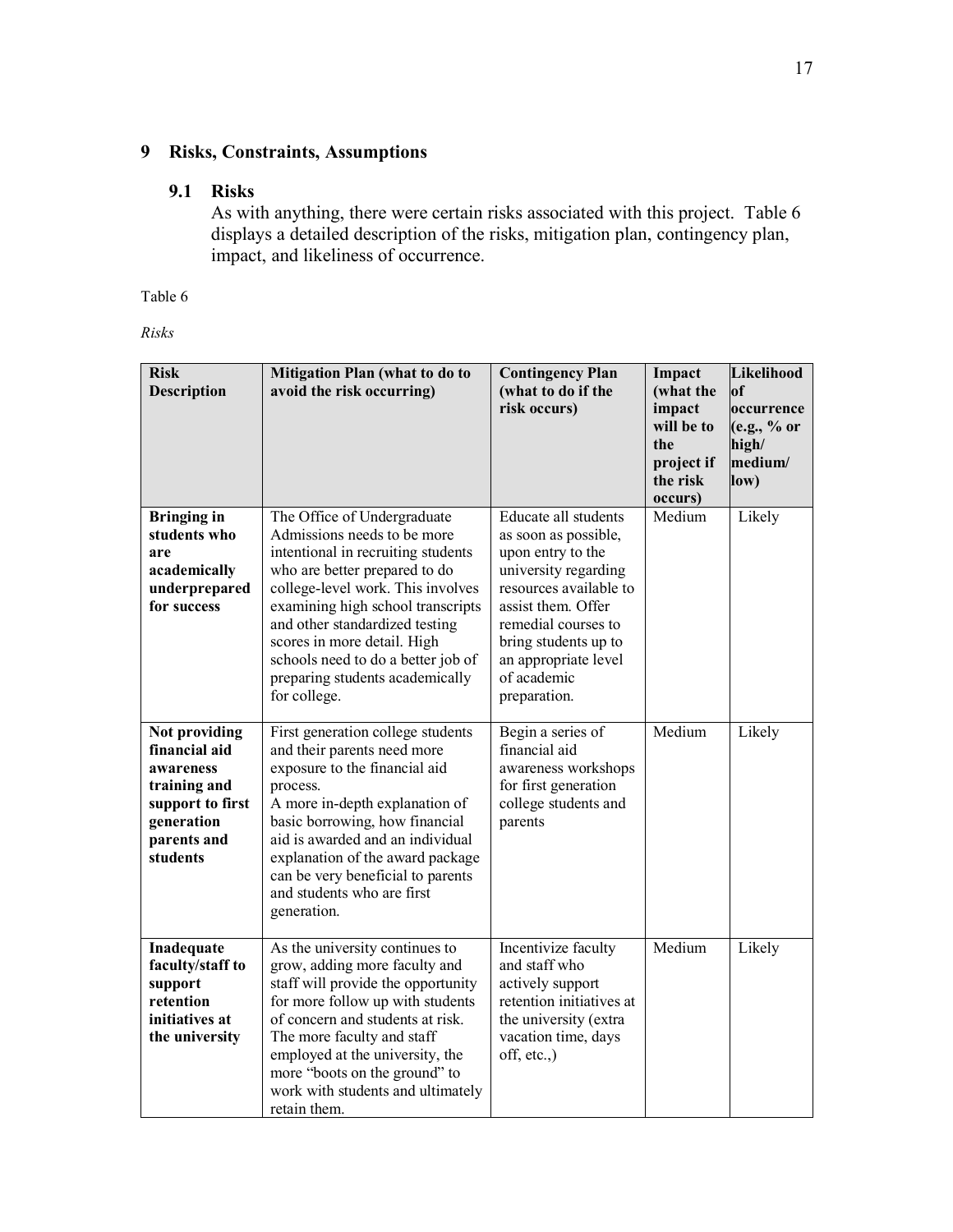| <b>Hiring</b><br>adequate<br>faculty/staff of<br>color within<br>the<br>organization to<br>support<br>students of<br>color           | African-American male students<br>along with other students of color<br>need to have more access to<br>faculty/staff mentors of color just<br>as their counterparts.<br>The Department of Human<br>Resources has been intentional in<br>trying to recruit faculty and staff<br>of color into the university<br>system.<br>The geographic location of the<br>university is a major barrier to<br>recruiting faculty/staff of color. | Pay faculty/staff of<br>color more, knowing<br>that in addition to<br>their regular job, they<br>will inadvertently<br>serve students of<br>color as mentors                                                                                                                                      | High | Unlikely |
|--------------------------------------------------------------------------------------------------------------------------------------|------------------------------------------------------------------------------------------------------------------------------------------------------------------------------------------------------------------------------------------------------------------------------------------------------------------------------------------------------------------------------------------------------------------------------------|---------------------------------------------------------------------------------------------------------------------------------------------------------------------------------------------------------------------------------------------------------------------------------------------------|------|----------|
| Training<br>provided for<br>faculty/staff to<br>assist with and<br>supporting<br>African-<br>American male<br>students               | Training needs to be provided to<br>all faculty and staff members that<br>focuses on understanding and<br>supporting African-American<br>male students of color.<br>At the point, this training is<br>unlikely but the consultant hopes<br>to eventually engage faculty/staff<br>in this much-needed training.                                                                                                                     | Train new faculty and<br>staff, as they enter the<br>university, to support<br>African-American<br>students                                                                                                                                                                                       | Low  | Unlikely |
| <b>Establishing a</b><br>protocol to<br>retain students<br>who separate<br>from athletics<br>and students<br>who are not<br>athletes | The university is working on<br>developing a protocol to attract<br>and retain non-athletes.<br>The consultant is working with<br>the university to develop a<br>contingency plan to keep athletes<br>who separate from their team<br>involved within the university<br>community and retained.                                                                                                                                    | Intervene with<br>students who separate<br>from athletics quickly<br>to encourage<br>involvement in other<br>campus clubs and<br>organizations;<br>Continue to support<br>students in other<br>ways and provide<br>ways to show other<br>campus offerings<br>aside from Athletic<br>participation | High | Likely   |

### **9.2 Constraints**

- The Office of Enrollment Management has been very helpful in providing resources and other important data to the consultant which have assisted with the project goals; however, there is a limit on what the office can provide in an attempt to respect the confidentiality of students.
- There were some limits to funding which did not allow for the organization to bring on a full-time professional; however, the organization allocated some funding to hire a graduate assistant for diversity and inclusion initiatives. This person will work 29.5 hours per week, in the newly established role.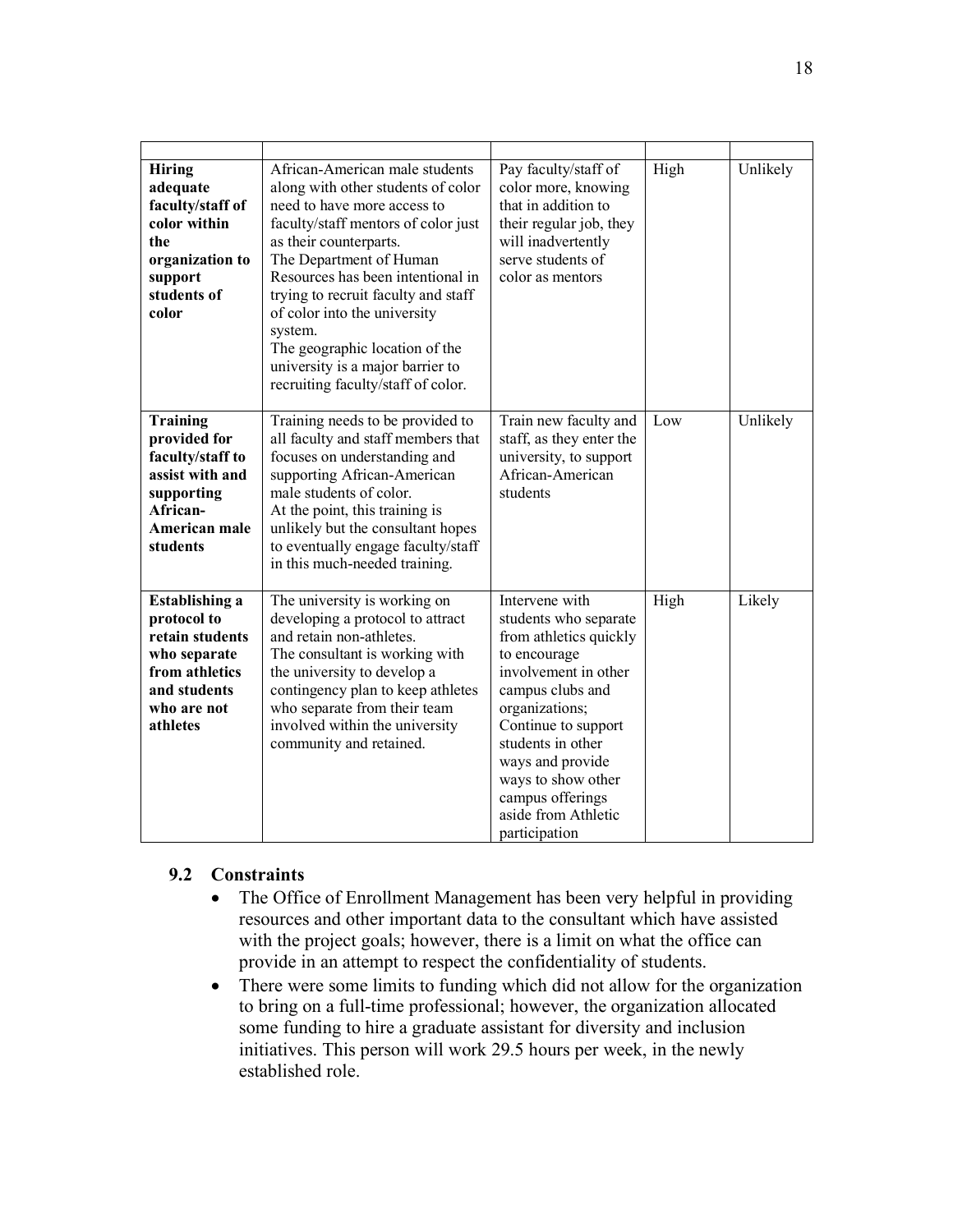• The consultant, an African-American male, had several years of experience in college student development and could potentially be biased; however, the consultant worked diligently to put his previous experiences aside and tackle the consultancy from an objective standpoint.

## **9.3 Assumptions**

- The retention of African-American male students was an initiative that was widely supported by faculty, staff, administration, and other university constituents.
- As a small, private institution, the organization was somewhat limited in what it could offer financially to support the consultancy project.
- With the consultant's creativity, the university grew from this work; however, the outcome of this consultancy project will continue after the consultant leaves the institution and will need continuous assessment by the designee (Dean of Students) to determine long-term productivity.
- The consultant and the university constituents believe that the overall satisfaction and experience of the African-American male students improved as a result of this project.
- The goals, objectives, and assumptions of the consultancy have continued to expand throughout the consultancy.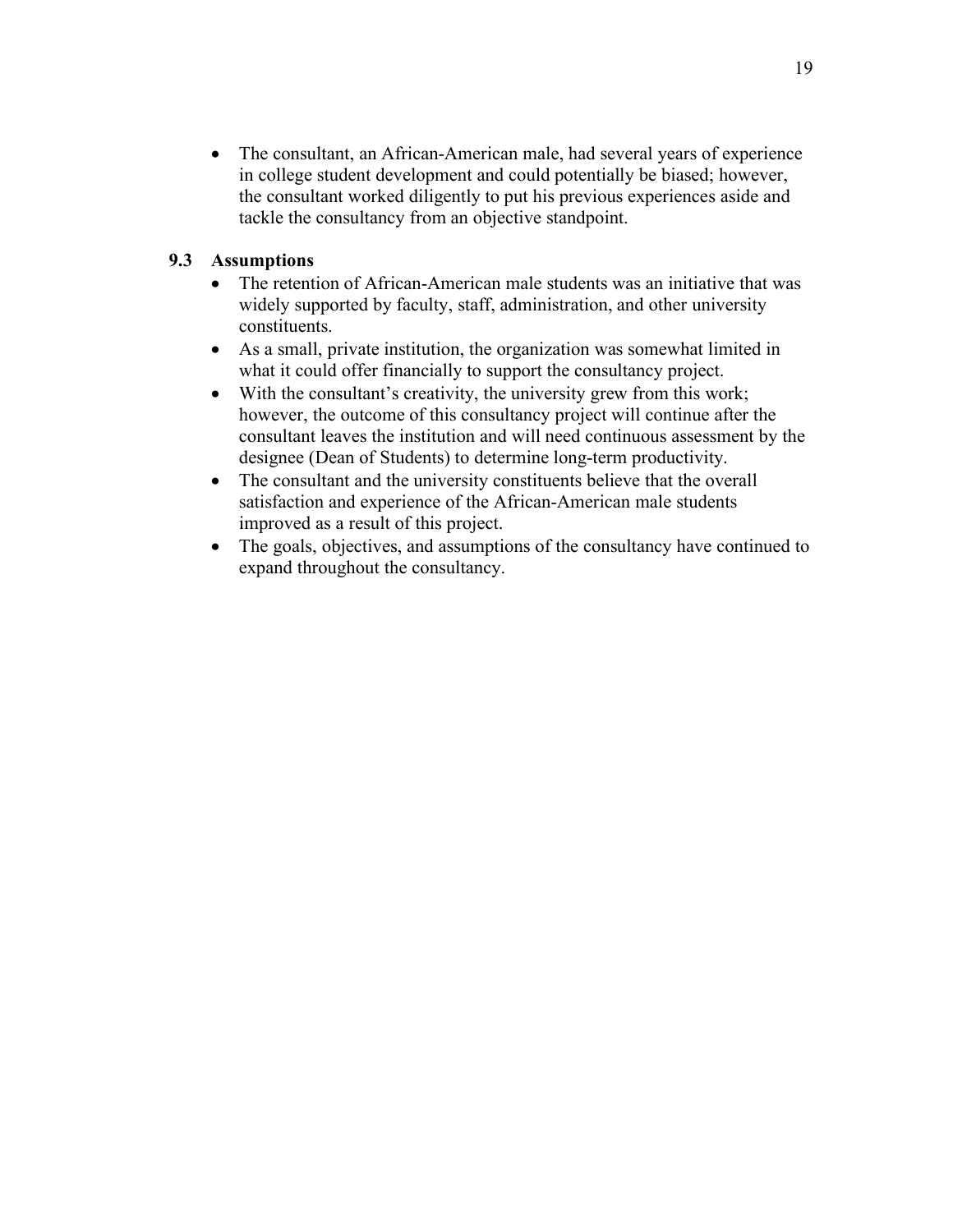### **10 Financial Plan**

A financial plan is an essential part of any initiative. Table 7 shows the essential plan associated with this project over the 3-year period.

Table 7

*Financial Plan*

|                                                      | Funding Need/          |
|------------------------------------------------------|------------------------|
| Year 1 (2015-2016)                                   | Allotted               |
| Academic Performance and Attendance                  | \$0.00                 |
| Sense of Belonging and Support                       | \$0.00                 |
| Financial Aid Guidance and Awareness                 | \$52,000.00            |
| <b>TOTAL</b>                                         | \$52,000.00            |
| Year 2 (2016-2017)                                   |                        |
| Academic Performance and Attendance                  | \$21,000.00            |
| Sense of Belonging and Support                       | \$29,500.00            |
| <b>Financial Aid Guidance and Awareness</b>          | \$3,500.00             |
| <b>TOTAL</b>                                         | \$34,000.00            |
| Year 3 (2017-2018)                                   |                        |
| Academic Performance and Attendance                  | \$500.00               |
| Sense of Belonging and Support                       | \$10,500.00            |
| <b>Financial Aid Guidance and Awareness</b>          | \$9,000.00             |
| <b>TOTAL</b>                                         | \$20,000.00            |
| <b>Grand Total</b>                                   | \$106,000.00           |
| Additional Funding needed as project grows           | \$10,000.00 (per year) |
| <b>Total Estimated Budget for Year 4 (2018-2019)</b> | \$116,633.00           |

This was a moderately expensive project; however, the university saved money in the long run simply by not losing as many students. The investment was costly on the front end, but there will definitely be a substantial return on investment that will help grow the university's endowment in years to come. It is noteworthy to indicate that the only item not included within the estimated budget was the assessment instrument. This instrument can easily be added in once the consultant reaches this part of the project.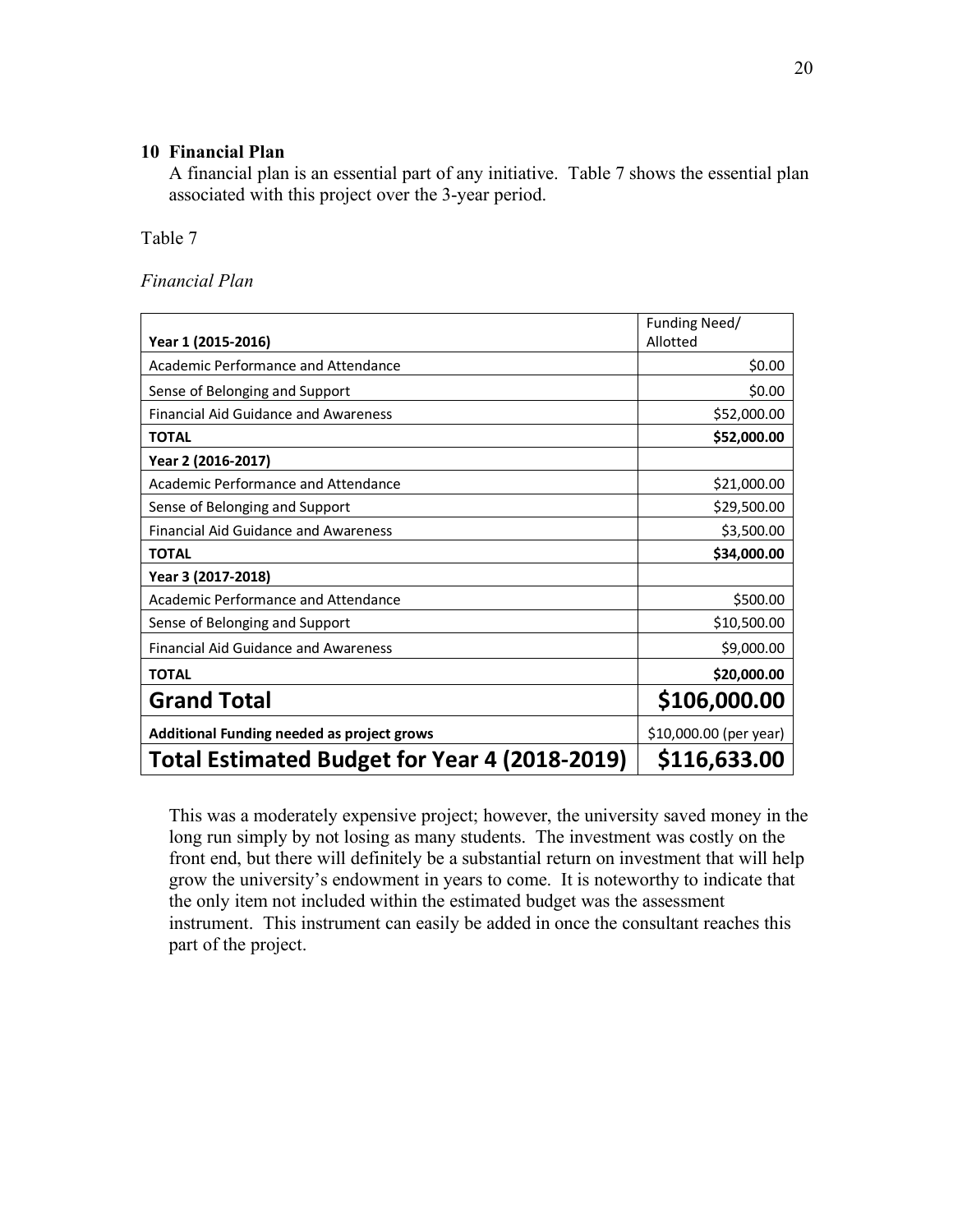## **11 Quality Assurance Plan**

A quality assurance plan is a critical component to any project. Table 8 demonstrates the quality assurance plan associated with the project with strategies utilized to achieve the associated goals.

Table 8

*Quality Assurance Plan*

|                                          | Goals                                                                                                                                                                           | Objective(s)                                                                                                                                                                                                                                                                                                                                                                          | <b>Strategies</b>                                                                                                                                                                                                                      | <b>Activities</b>                                                                                                                                                                                                                                                                                                                                                          |
|------------------------------------------|---------------------------------------------------------------------------------------------------------------------------------------------------------------------------------|---------------------------------------------------------------------------------------------------------------------------------------------------------------------------------------------------------------------------------------------------------------------------------------------------------------------------------------------------------------------------------------|----------------------------------------------------------------------------------------------------------------------------------------------------------------------------------------------------------------------------------------|----------------------------------------------------------------------------------------------------------------------------------------------------------------------------------------------------------------------------------------------------------------------------------------------------------------------------------------------------------------------------|
| Scholarship<br>database<br>Mentorship    | Created a<br>scholarship<br>database that<br>provided<br>scholarship<br>information to<br>African-<br>American male<br>students to help<br>them<br>financially.<br>Improved the | To reach this goal, the<br>doctoral student hired<br>a work study student to<br>research scholarship<br>opportunities<br>exclusively available<br>to African-American<br>male students. Once<br>the scholarship<br>opportunities have<br>been identified, a<br>master database will be<br>compiled and kept<br>current with<br>scholarship<br>information.<br>To reach this goal, the | 1. Include detailed<br>criteria about<br>scholarship<br>qualifications<br>within database<br>and encourage<br>target audience<br>to apply<br>whenever<br>necessary<br>2. Share database<br>with financial<br>aid office<br>1. Identify | 1. Review and<br>update database<br>on a monthly<br>basis to reflect<br>the most current<br>information<br>2. Identify strong<br>student workers<br>to train new<br>student workers<br>on the process<br>of seeking<br>scholarship<br>information<br>3. Keep Financial<br>Aid Office, as<br>well as other<br>offices updates<br>as often as<br>possible<br>1. Assemble the |
| <b>Opportunities</b>                     | faculty/staff<br>mentorship<br>opportunities<br>that are<br>available to<br>African-<br>American male<br>students.                                                              | doctoral student<br>reached out to faculty<br>and staff at the<br>institution who were<br>interested in becoming<br>mentors to African-<br>American students. A<br>list of mentors was<br>compiled along with<br>their respective contact<br>information. The data<br>was made assessable to<br>the African-American<br>male student.                                                 | interested<br>mentors and<br>mentees<br>2. Create<br>opportunities<br>for mentorship<br>to occur<br>3. Involve as many<br>African-<br>American<br>students, faculty<br>and staff, as<br>possible                                       | two teams to<br>meet on a re-<br>occurring basis<br>2. Create<br>opportunities<br>for dialogue in<br>the separate<br>groups<br>3. Circulate any<br>"woots" or<br>"woes"<br>necessary to<br>improve the<br>entire<br>mentorship<br>process                                                                                                                                  |
|                                          | <b>Goals</b>                                                                                                                                                                    | Objective(s)                                                                                                                                                                                                                                                                                                                                                                          | <b>Strategies</b>                                                                                                                                                                                                                      | <b>Activities</b>                                                                                                                                                                                                                                                                                                                                                          |
| Create<br>Diversity and<br>Multicultural | $\overline{C}$ reated a<br>position that<br>coordinates                                                                                                                         | The doctoral student<br>$\mathbf{1}$<br>worked to create<br>clubs and                                                                                                                                                                                                                                                                                                                 | 1. Advertise for<br>the diversity and<br>inclusion                                                                                                                                                                                     | 1. Create and<br>advise the<br>Brother for                                                                                                                                                                                                                                                                                                                                 |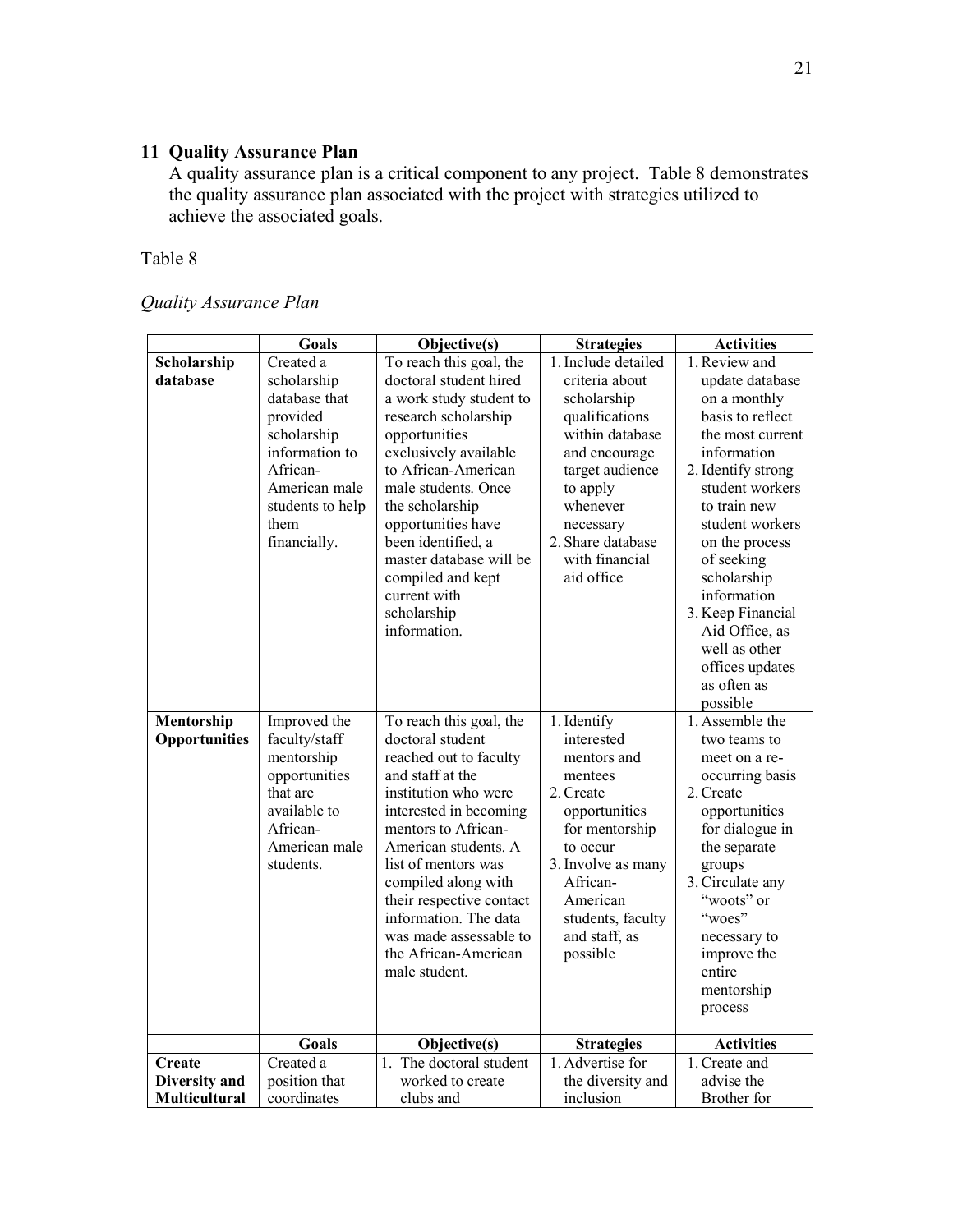| <b>Education</b><br>position | diversity and<br>multicultural<br>education<br>initiatives and<br>student-led<br>groups on<br>campus. | organizations that<br>appeal to a more<br>diverse and<br>multicultural group<br>of students.<br>2. The doctoral student<br>worked to create a<br>proposal for a new                                                                                                                             | graduate<br>assistant<br>position<br>2. Implement a<br>program to<br>assist with the<br>retention of<br>African-                             | <b>Brother</b><br>program at<br>Averett<br>University<br>2. Identify a<br>second person<br>to co-advise the<br>organization                                                                                                                                                                  |
|------------------------------|-------------------------------------------------------------------------------------------------------|-------------------------------------------------------------------------------------------------------------------------------------------------------------------------------------------------------------------------------------------------------------------------------------------------|----------------------------------------------------------------------------------------------------------------------------------------------|----------------------------------------------------------------------------------------------------------------------------------------------------------------------------------------------------------------------------------------------------------------------------------------------|
|                              |                                                                                                       | university position.<br>The position<br>coordinates all<br>diversity and<br>multicultural affairs<br>for the university<br>and provides a<br>center for minorities<br>(African-American<br>male students, in<br>this case) to get<br>involved, feel<br>included and receive<br>regular support. | American males<br>3. Progressively<br>advance<br>graduate<br>assistantship<br>into a full-time<br>position and<br>eventually a<br>department | that has passion<br>for working<br>with the group<br>of students in<br>need<br>3. Assemble<br>interested<br>students<br>4. Plan programs<br>on campus to<br>get the targeted<br>students<br>involved<br>5. Assess and<br>share the<br>success of the<br>program<br>6. Advocate for<br>growth |
|                              |                                                                                                       |                                                                                                                                                                                                                                                                                                 |                                                                                                                                              |                                                                                                                                                                                                                                                                                              |
|                              |                                                                                                       |                                                                                                                                                                                                                                                                                                 |                                                                                                                                              |                                                                                                                                                                                                                                                                                              |
|                              | Goals                                                                                                 | Objective(s)                                                                                                                                                                                                                                                                                    | <b>Strategies</b>                                                                                                                            | <b>Activities</b>                                                                                                                                                                                                                                                                            |
| <b>Education on</b>          | Educated                                                                                              | The doctoral student                                                                                                                                                                                                                                                                            | 1. Identify                                                                                                                                  | 1. Identify spaces                                                                                                                                                                                                                                                                           |
| Academic                     | African-                                                                                              | educated African-                                                                                                                                                                                                                                                                               | academic areas                                                                                                                               | in the Student                                                                                                                                                                                                                                                                               |
| <b>Resources</b>             | American                                                                                              | American male                                                                                                                                                                                                                                                                                   | where students                                                                                                                               | <b>Success Center</b>                                                                                                                                                                                                                                                                        |
|                              | males regarding                                                                                       | students regarding the                                                                                                                                                                                                                                                                          | may be weak<br>2. Create                                                                                                                     | for students to                                                                                                                                                                                                                                                                              |
|                              | the various<br>academic                                                                               | on campus academic<br>resources that are                                                                                                                                                                                                                                                        |                                                                                                                                              | be able to get<br>information the                                                                                                                                                                                                                                                            |
|                              | resources that                                                                                        | available for academic                                                                                                                                                                                                                                                                          | opportunities<br>for students to                                                                                                             | offered                                                                                                                                                                                                                                                                                      |
|                              | are available to                                                                                      | support. The education                                                                                                                                                                                                                                                                          | become                                                                                                                                       | resources                                                                                                                                                                                                                                                                                    |
|                              | them.                                                                                                 | will continue in the                                                                                                                                                                                                                                                                            | educated about                                                                                                                               | 2. Engage faculty                                                                                                                                                                                                                                                                            |
|                              |                                                                                                       | forms of educational                                                                                                                                                                                                                                                                            | campus                                                                                                                                       | more in the                                                                                                                                                                                                                                                                                  |
|                              |                                                                                                       | seminars on campus,                                                                                                                                                                                                                                                                             | resources                                                                                                                                    | process of                                                                                                                                                                                                                                                                                   |
|                              |                                                                                                       | brochures and social<br>media.                                                                                                                                                                                                                                                                  | 3. Identify faculty<br>and staff                                                                                                             | educating<br>students about                                                                                                                                                                                                                                                                  |
|                              |                                                                                                       |                                                                                                                                                                                                                                                                                                 | members to                                                                                                                                   | educational                                                                                                                                                                                                                                                                                  |
|                              |                                                                                                       |                                                                                                                                                                                                                                                                                                 | champion                                                                                                                                     | resources                                                                                                                                                                                                                                                                                    |
|                              |                                                                                                       |                                                                                                                                                                                                                                                                                                 | academic                                                                                                                                     | 3. Extend the                                                                                                                                                                                                                                                                                |
|                              |                                                                                                       |                                                                                                                                                                                                                                                                                                 | initiatives                                                                                                                                  | hours of the                                                                                                                                                                                                                                                                                 |
|                              |                                                                                                       |                                                                                                                                                                                                                                                                                                 | 4. Create surveys                                                                                                                            | <b>Student Success</b>                                                                                                                                                                                                                                                                       |
|                              |                                                                                                       |                                                                                                                                                                                                                                                                                                 | to determine<br>progression at                                                                                                               | Center, to<br>potentially                                                                                                                                                                                                                                                                    |
|                              |                                                                                                       |                                                                                                                                                                                                                                                                                                 | the conclusion                                                                                                                               | gather more                                                                                                                                                                                                                                                                                  |
|                              |                                                                                                       |                                                                                                                                                                                                                                                                                                 | of the next                                                                                                                                  | students to                                                                                                                                                                                                                                                                                  |
|                              |                                                                                                       |                                                                                                                                                                                                                                                                                                 | semester                                                                                                                                     | actually receive                                                                                                                                                                                                                                                                             |
|                              |                                                                                                       |                                                                                                                                                                                                                                                                                                 |                                                                                                                                              | the information<br>4. Encourage                                                                                                                                                                                                                                                              |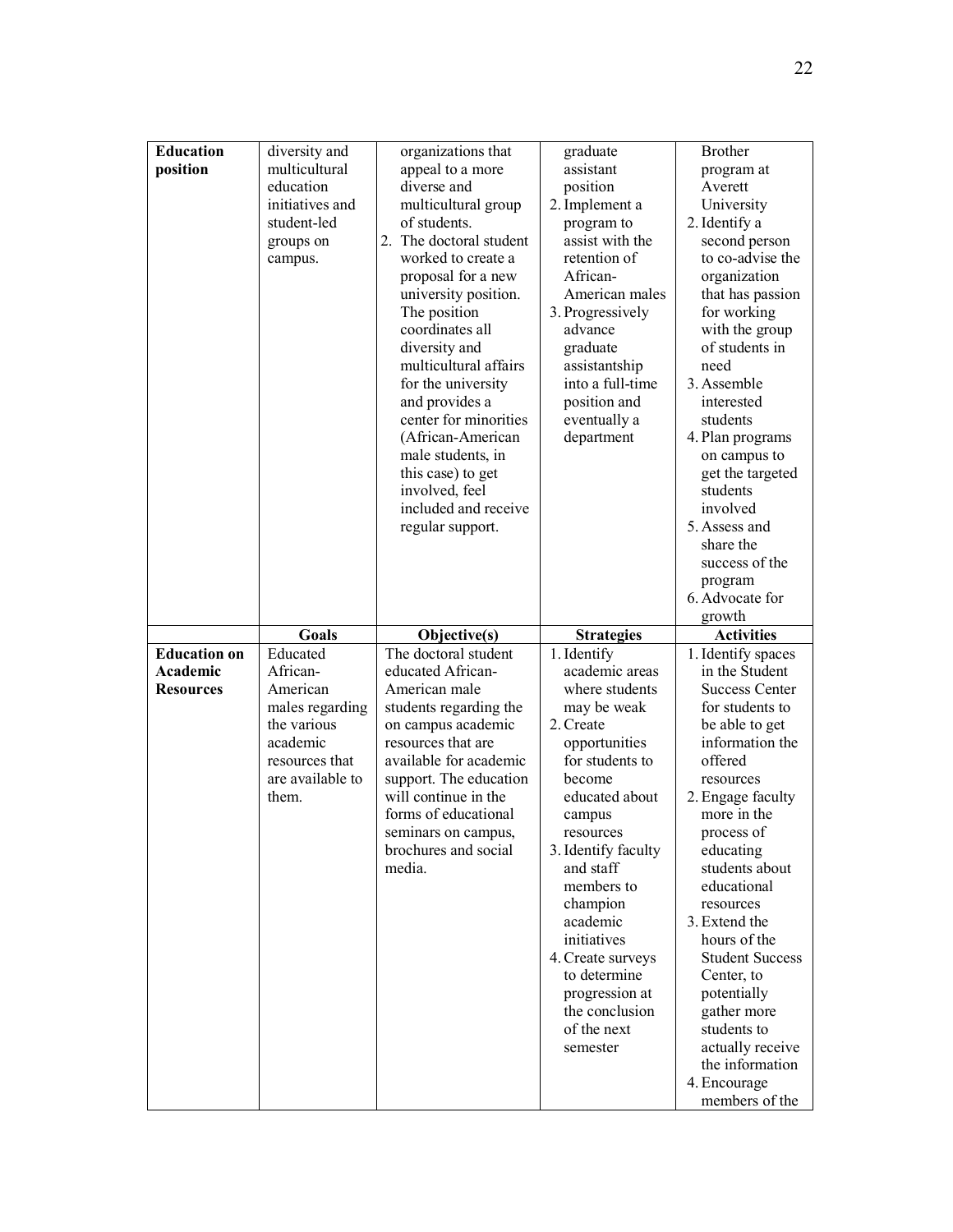|                                                                                            |                                                                                                                                      |                                                                                                                                                                                  |                                                                                                                                                                                                                                            | student success<br>center to go to<br>classes, to<br>inform students<br>of services<br>5. Encourage<br>student life staff<br>to program in<br>programming<br>spaces and<br>residence hall<br>spaces to get the<br>word out                                                                                                                              |
|--------------------------------------------------------------------------------------------|--------------------------------------------------------------------------------------------------------------------------------------|----------------------------------------------------------------------------------------------------------------------------------------------------------------------------------|--------------------------------------------------------------------------------------------------------------------------------------------------------------------------------------------------------------------------------------------|---------------------------------------------------------------------------------------------------------------------------------------------------------------------------------------------------------------------------------------------------------------------------------------------------------------------------------------------------------|
| <b>Establishment</b><br>of an African-<br>American<br>male student<br>success<br>committee | Organized a<br>committee to<br>meet regularly<br>to discuss the<br>current state of<br>African-<br>American male<br>student success. | The doctoral student<br>reached out to faculty<br>and staff interested in<br>establishing a<br>committee to chat<br>regularly about<br>African-American<br>male student success. | 1. Identify<br>faculty/staff<br>who would<br>serve as great<br>members of the<br>committee<br>2. Identify a<br>day/time to<br>meet weekly or<br>biweekly<br>3. Address issues<br>discussed with<br>appropriate<br>persons across<br>campus | 1. Identify issues<br>more immediate<br>involving<br>African-<br>American male<br>students, in<br>hopes of<br>coming up with<br>a solution more<br>quickly<br>2. Strengthen<br>relationship<br>between faculty<br>and staff to<br>better meet the<br>needs of<br>students<br>3. Act in the best<br>interest of<br>African-<br>American male<br>students |

The consultant designed the consultancy project to a shine light on the various factors that affect the retention among African-American male students enrolled at Averett University in Danville, Virginia. The project also addressed the fact that it is significantly cheaper to keep African-American male students at the university than to recruit and new ones. The consultant discovered that there is a culture shift in the recruitment processes that could improve upon the retention of this very important group of students. Within the project, the significant areas of concern were as follows: academic performance and attendance, sense of belonging and support, and financial aid understanding and awareness. The plan to address these issues and concerns will be reviewed regularly and updated whenever needed. The consultant is aware that additional issues unbeknownst to the consultant may arise at a later point; however, the goal is to remedy the current issues so Averett University is in a better position to handle additional issues that may arise at a later date.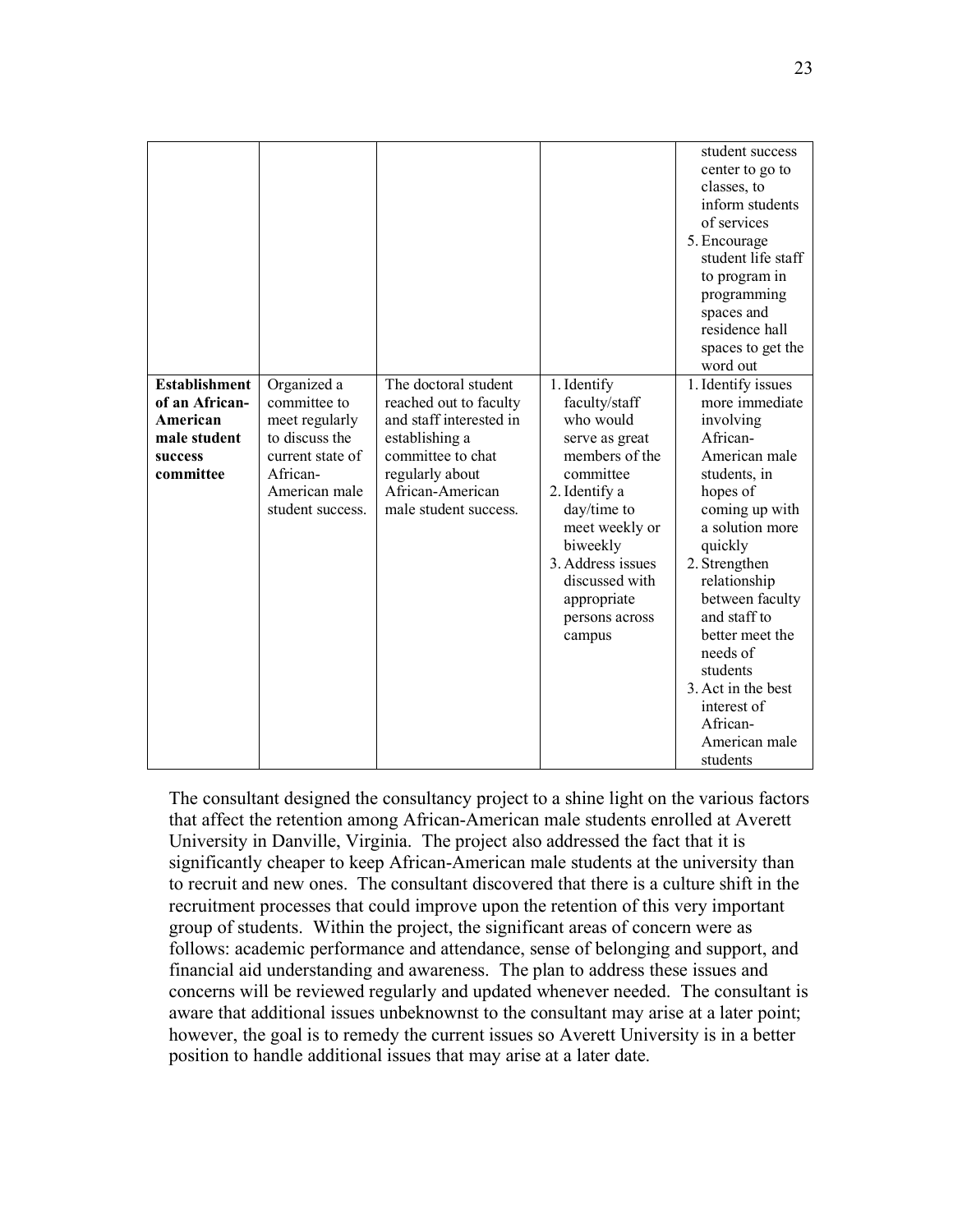

*Figure 2.* Quality Assurance Diagram

Figure 2 displays the quality assurance plan that is associated with the effectiveness of this consultancy. As indicated, issues and/or concerns are likely to be recognized and a plan will certainly need to be put in place to address such items. After the plan in executed, continuous assessment will be in order to show if the plan is actually working or not. The goal is to have the quality assurance plan become a part of the department's culture, especially as the dynamic of the African-American males change from year to year.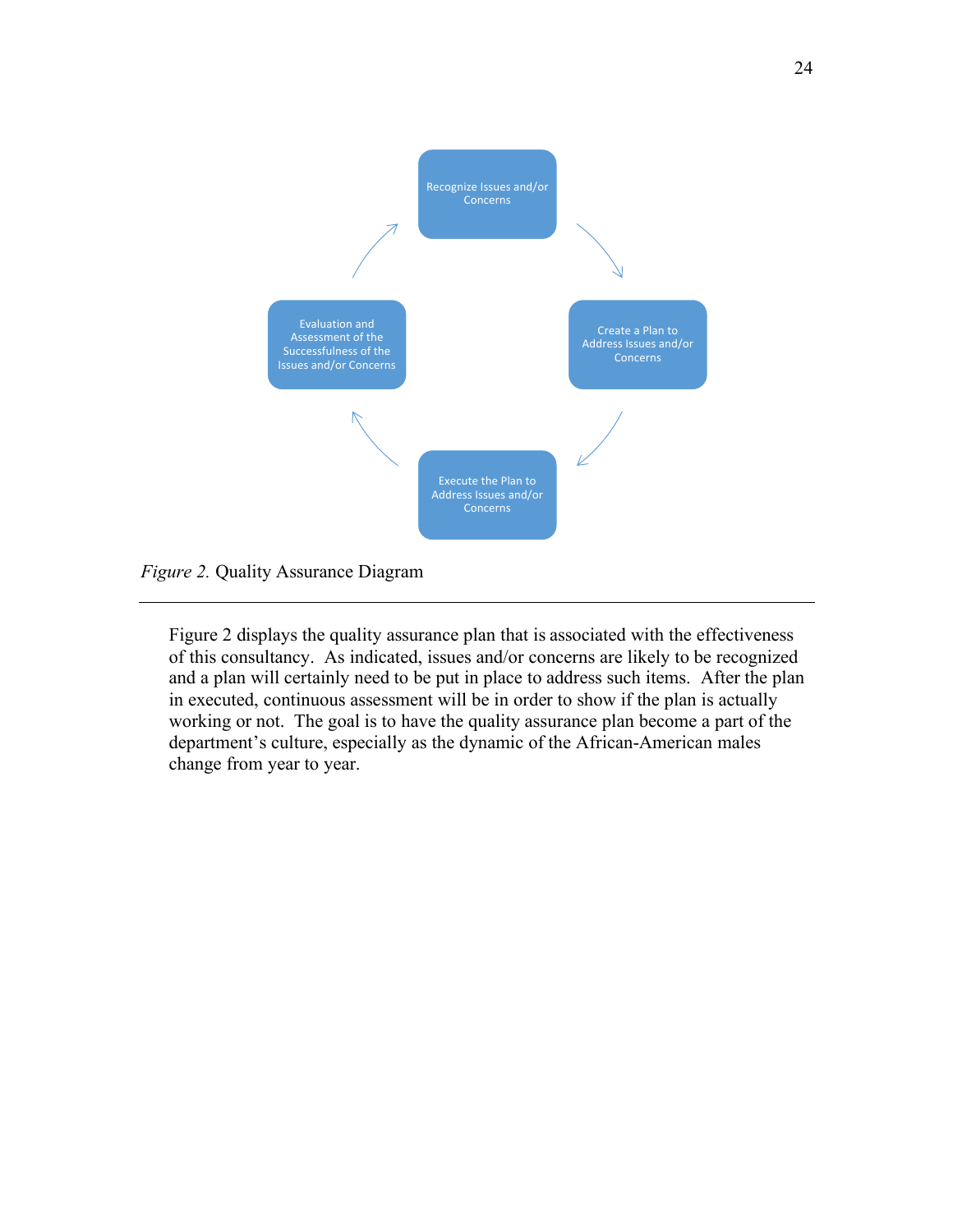#### **References**

- Averett University. (2016). *About Averett University.* Retrieved from http://www.averett.edu/about-us/
- Ehrenberg, R. (2001). Tuition rising: Why college costs so much. *Exploring the Future of Higher Education*, 87-100.
- Schein, E. H. (2010). *Organizational culture and leadership* (4th ed.). San Francisco, CA: Jossey-Bass Publications.
- U.S. News & World Report Education. (2016). *National liberal arts colleges: Freshmen least most likely to return.* Retrieved from http://colleges.usnews.rankingsandreviews.com/ best-colleges/rankings/nationalliberal-arts-colleges/freshmen-least-most-likely-return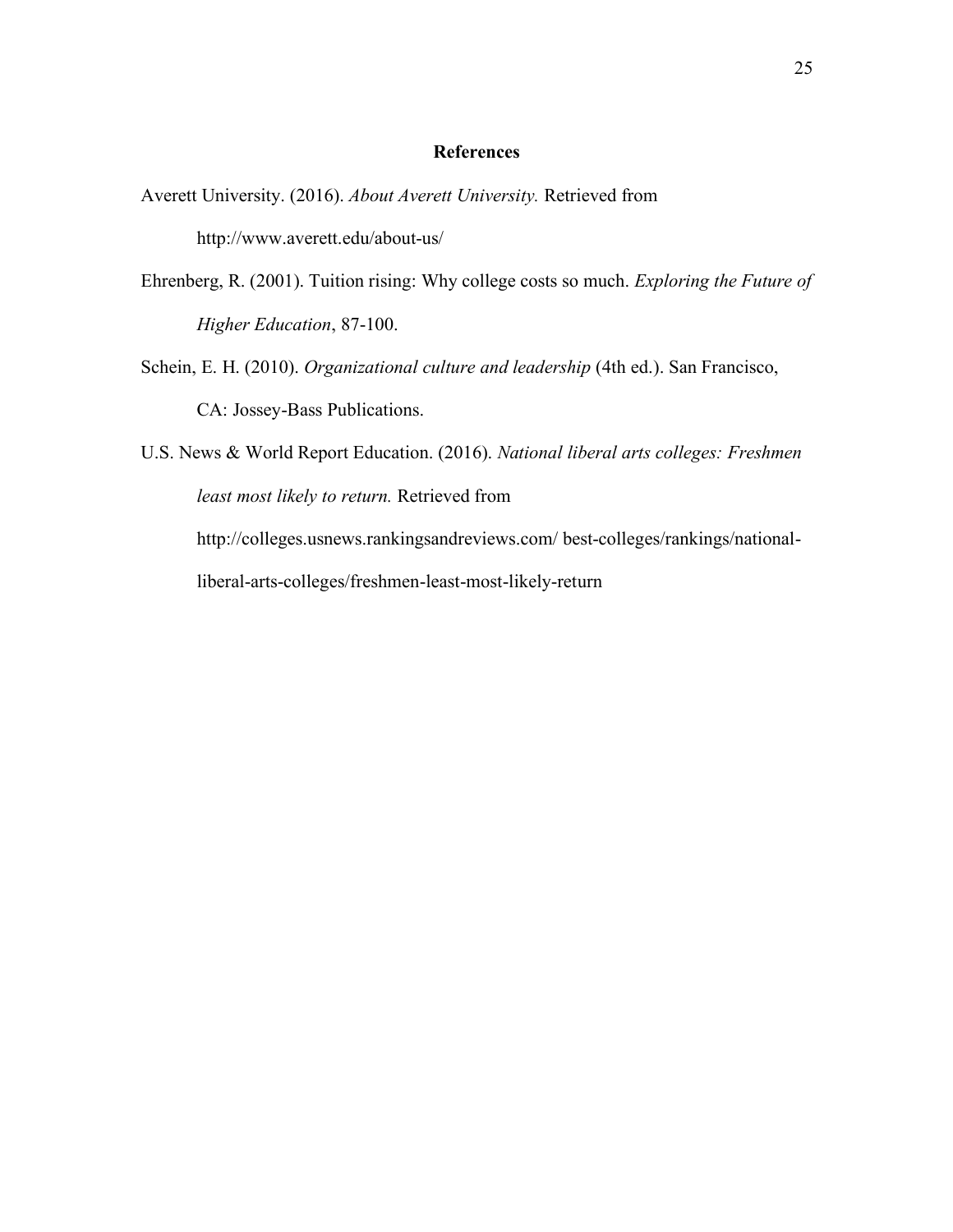**Appendix A – Black Student Union of Averett University Constitution**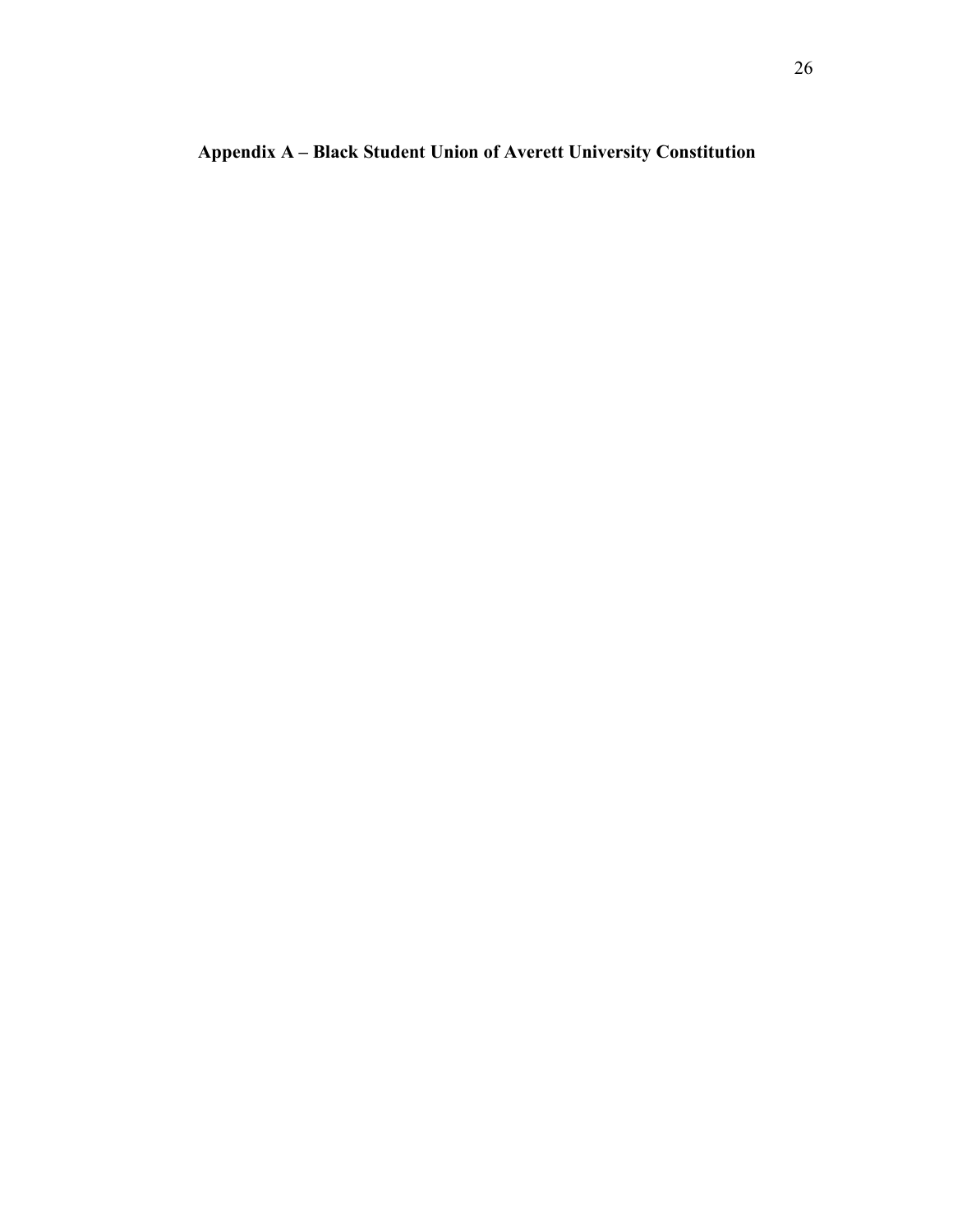## Black Student Union of Averett University Constitution

## Preamble

The Black Student Union (BSU) and all members here and after will adhere to the rules and regulations set forth by the constitution of the Black Student Union of Averett University. In recognition of, and pursuant to, the highest aspirations of social and cultural heritage and awareness, the black student Union constitution seeks to outline and preserve the individual and collective rights of its members. The constitution, all amendments to the constitution, and the bylaws shall be the governing rules to be followed by the Executive Board, the advisor, the various committees, and the general body. The provisions of the constitution, its amendments, and the bylaws hereto, and the laws, and the actions, and the organization which it establishes presently, or hereafter enacted, shall be subject to the agreement of the standing advisor.

## Article I: Identification

Section 1: Name

The name of this organization shall be the Black Student Union at Averett University, hereafter referred to as "BSU". This name shall be used only in conjunction with the official business and activities of the organization.

## Article II: Purpose

Section 1: Purpose

The purpose of this organization is to encourage and uplift people that are in the black community and educate students. Black Student Union will also aid in the growth and development of the Averett University community through series of culturally, socially, and academically focused programs and events through education relevant to the perspectives of the minority population. We will also do community service, campus involvement, and professional development, thus allowing our members to overcome challenges faced and to succeed on all facets of life.

## Article III: Membership

### Section 1: Membership

Any individual who is a student of Averett University may be a member of the BSU. Any individual seeking to be an officer in this club must be an Averett University student. To remain a member in the good standing, one must be dedicated and willing to work.

### Membership Expectations:

• All members are required to pay dues which consists of \$10 a semester.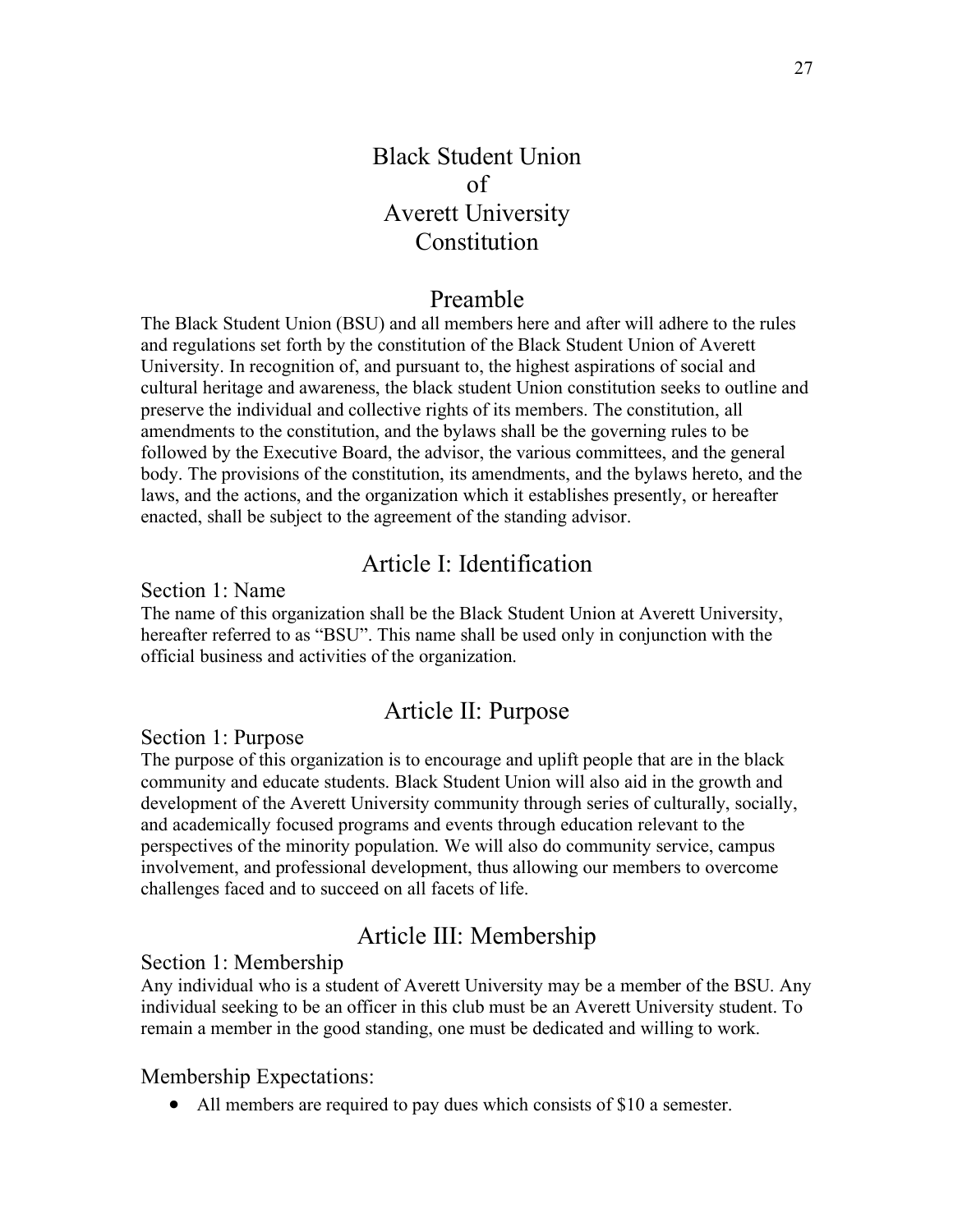- All members are required to maintain a Cumulative GPA of 2.0
- All members are required to attend meetings regularly.

## Removal of Membership:

Dismissal from the organization can occur at any time for any of the members (including the advisor, the Executive Committee, and general membership) by vote of the entire Executive Committee. Grounds for probation and impeachment are:

- Failure to fulfill duties and responsibilities of office.
- Misuse of BSU funds or property.
- Conduct which disgraces the BSU.
- Academic conduct begins to decrease (GPA lower then 2.3).
- Not showing professionalism on BSU trips.
- Failure to pay dues will result in non-eligibility of membership and nonparticipation in events held specifically for BSU members.

## Dues:

Dues are \$10 a semester or \$20 for the entire year. These dues will help aid the club in the events, trips, and other projects set forth by BSU.

## Article V: Officers

Section 1: The officers of this organization shall consist of President, Vice President, Secretary, Treasurer, and Public Relation Manager/Communications.

Section 2: The officer position of the black student union shall be held for one academic school year term to be voted on in the spring.

Section 3: Executive Board members must be in good academic and disciplinary standing with Averett University.

Section 4: The advisor shall be a non-voting member.

Section 5: Only Averett University students can hold an officer position.

## Article VI: Duty of Officers

Section 1: Executive Board members must be in good academic and disciplinary standing with Averett University.

Section 2: The president's responsibilities include:

- Preside over all formal, informal, and executive meetings.
- Call meetings or Executive and general body when necessary.
- Acts as BSU representative and spokesperson or appoint alternate.
- Be responsible and held accountable for the BSU budget in coordination with the treasurer.
- Confer with the advisor on business matters.
- Give advice to Executive in the discharge of responsibilities and duties.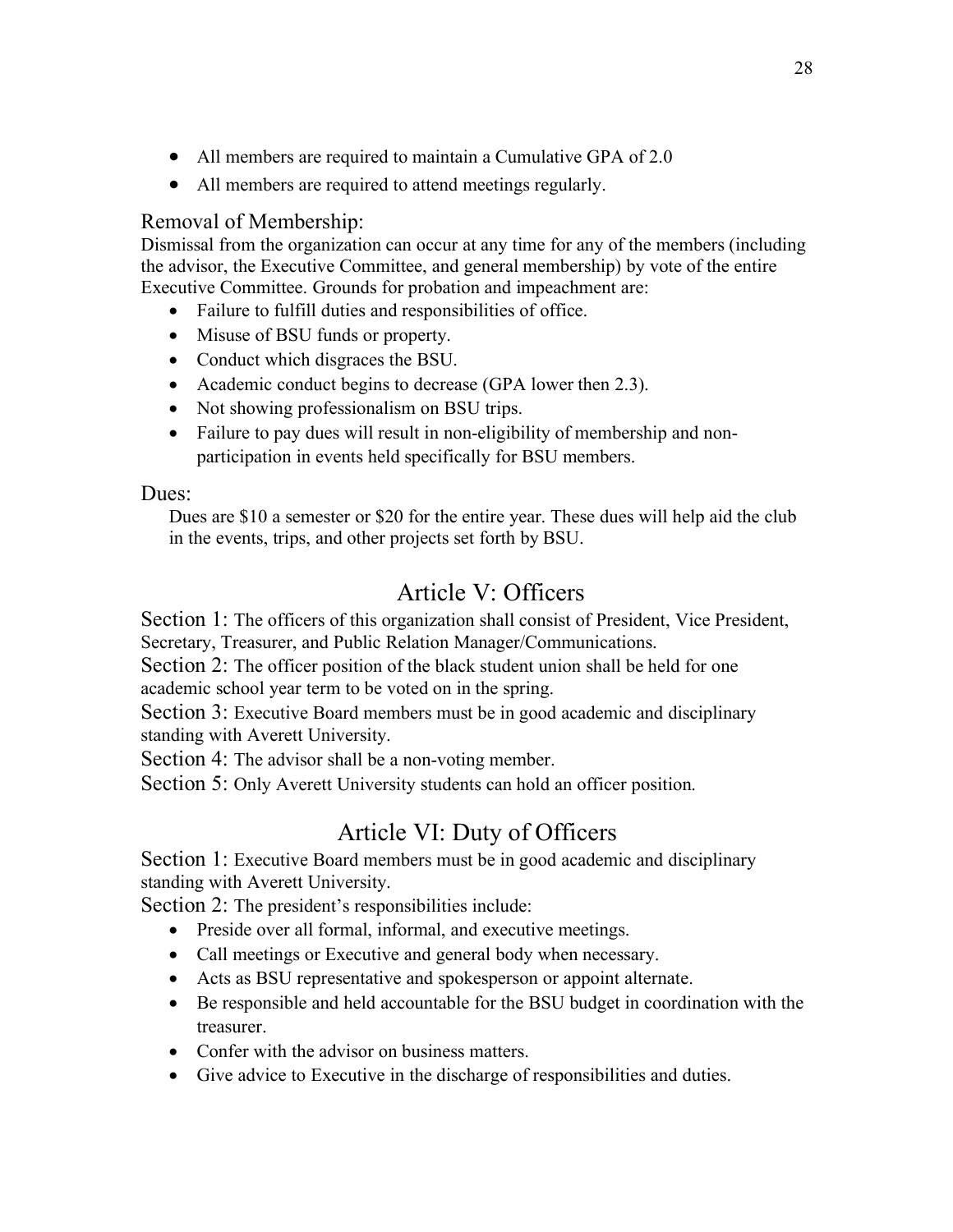- Provide for orderly transfer of all documents at all the end of his/her term to the advisor and newly elected BSU officers.
- Uphold the purpose of BSU.

Section 3: The Vice Presidents responsibilities include:

- Enforce due observance of this constitution.
- Preside in the absence or inability of the President.
- Represent the BSU in all internal functions.
- Succeed the President in the event of registration or impeachment.

Section 4: The Secretary's responsibilities include:

- Maintain an accurate and permanent record of the minutes of the Executive Committee and general body meetings (formal and informal).
- Give notice of the BSU meetings to all members (write what's going on).
- Take and maintain a record of attendance at all Executive Council and General Body meetings.
- Tallying votes from Executive Committee and the general members.
- Monitor Group Me app.

Section 5: The Treasure's responsibilities include:

- Maintain an accurate account of all BSU financial transactions.
- Present a written report of all financial transactions to the Executive Committee.
- Produce and be held accountable for the BSU budget in coordination with the President.

Section 6: The Public Relations Manager's responsibilities include:

- Responsible for getting the events of the BSU to the student body, faculty, and staff, when applicable.
- Maintaining all forms of social media for BSU.
- Be well versed in the history of BSU.
- Maintain visual records of events.

## Article VII: Officer Election and Removal

Section 1: The officer position of the black student union shall be for one academic school year term to be voted on in the spring.

Section 2: Officer elections will consist of the following process:

Nomination Process: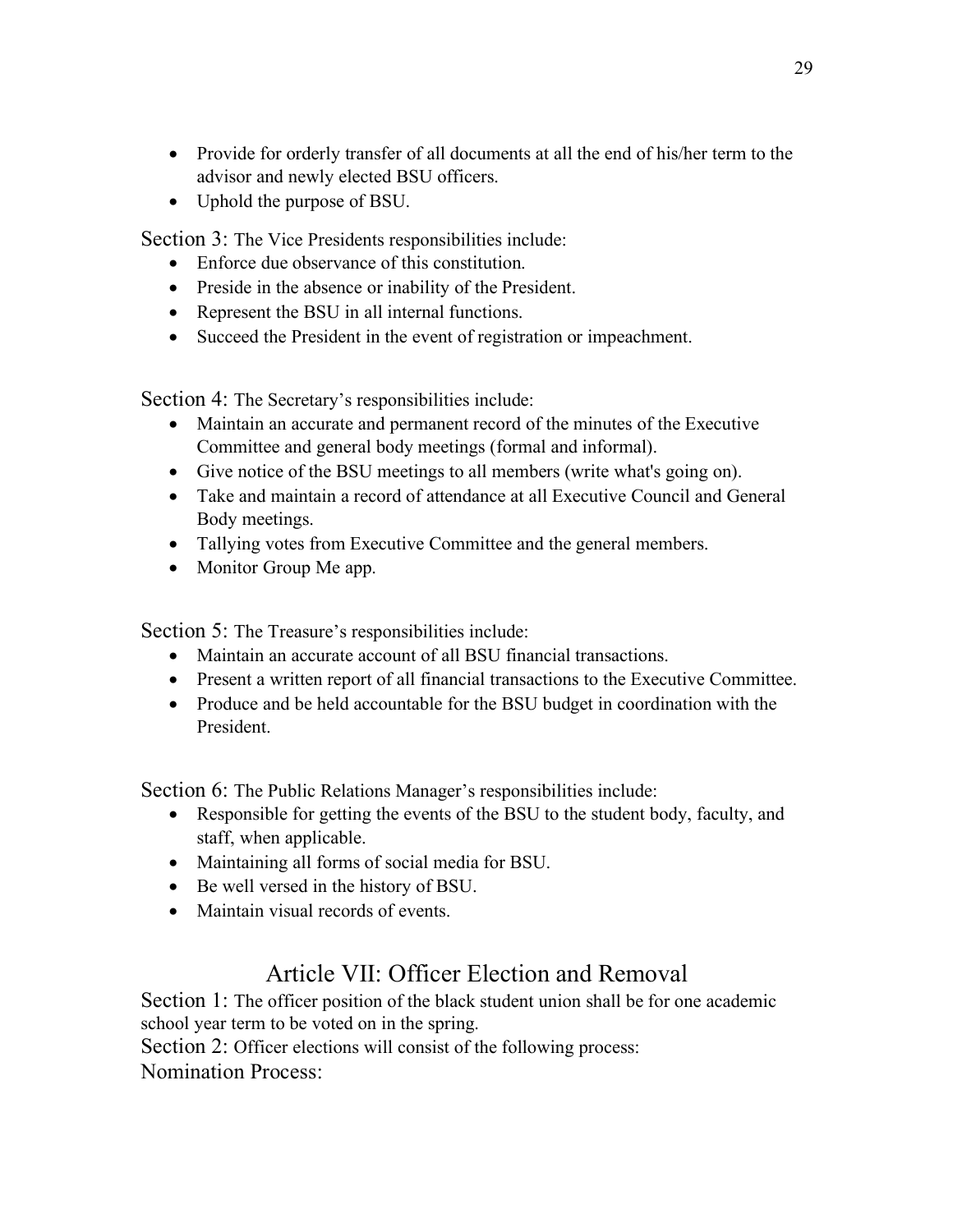• Each member attempting to run for office will be available for nomination by filling out a cabinet application form sent out by the E-Board.

Elections:

- In each spring semester elections will be held for all E-Board positions.
- All elections should be on a ballot made by the current secretary.
- Each Member will be allowed one chance to stand before all Black Student Union on the given day and explain why they would be the best candidate for the position available.
- To win the election,  $\frac{3}{4}$  of the members have to agree unless it's unanimous.

Section 3: In the event an officer is judged to be deficient in his/her duties (as determined by a unanimous agreement of the remaining executive officers and advisor), he/she may be removed by a two-thirds vote of the active organization membership. The advisor shall oversee the process of removal from office.

Section 4: In the event of Black Student Union needing to fill a vacancy spot the procedures shall be as following:

- Hold a meeting with all BSU members to inform the members that a position will be opening.
- Members interested will fill out an application provided by the current secretary.
- Those members will be voted on by E-Board primarily but would have to get a 3/4 majority vote by the members.

## Article VIII: Elections and Voting

Section 1: Voting

- Only active members will be eligible to vote for candidates running for office.
- Members running can vote for themselves if they please.
- Members are only allowed one vote per position.

## Section 2: Officer Removal

Officers will be removed from office if they're not upholding the Black Student Union standards:

- Failure to fulfill duties and responsibilities of office.
- Misuse of BSU funds or property.
- Conduct which disgraces the BSU.
- Academic conduct begins to decrease (GPA lower then 2.5).
- Not showing professionalism on BSU trips.

## Article X: Role of Advisor

Section 1:

• Advisors for Black Student Union will be chosen by the current E-Board.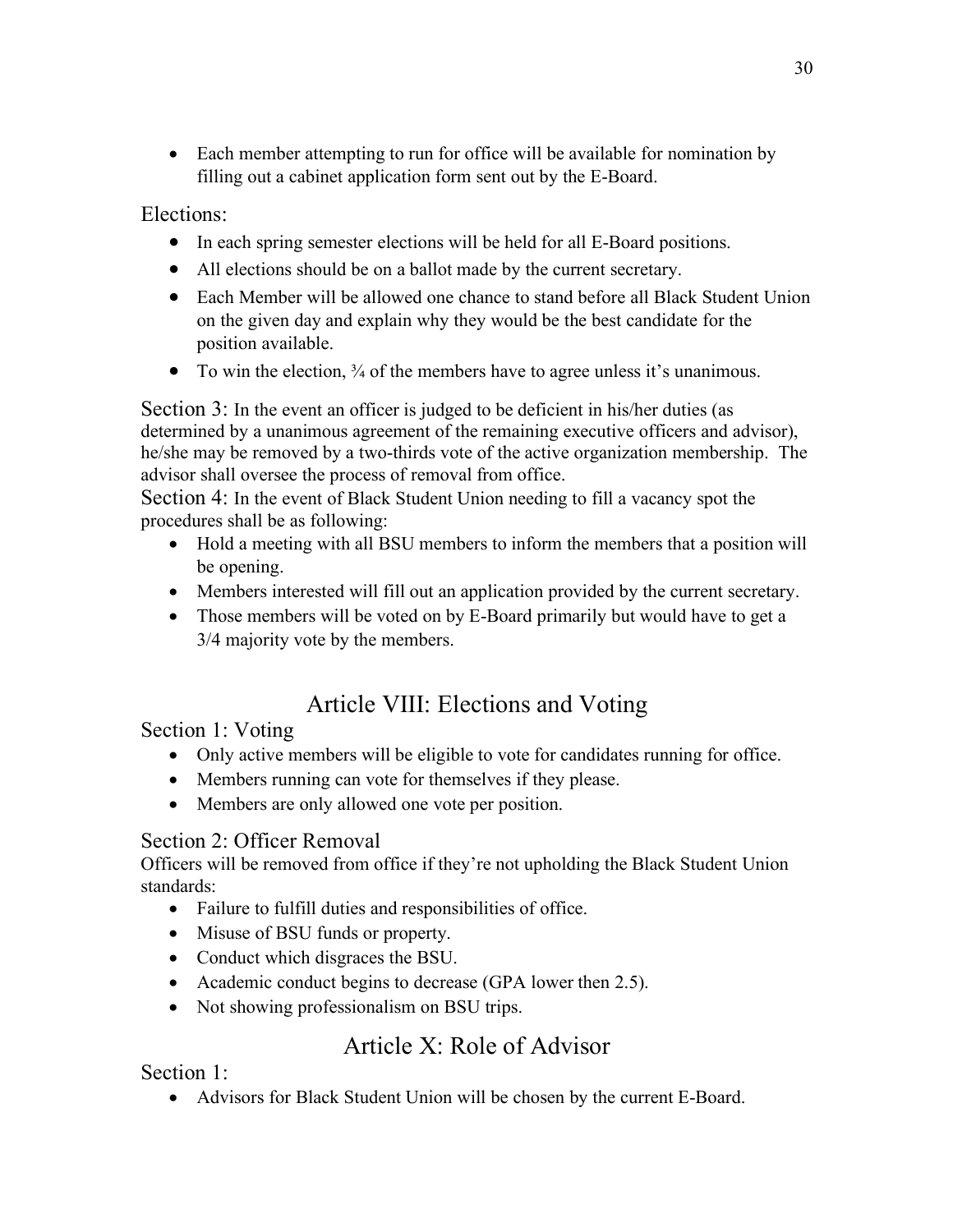- Advisors shall be chosen in the spring to ensure a steady advisor through the next academic year.
- The advisor of Black Student Union shall be a current staff or faculty member of the institution.
- Expectations for Advisors will be handed personally to Advisors by President and Vice-President and can be renewed or subject to change each year.

Section 2:

- If an advisor change is necessary, the E-Board will meet and vote to remove the current advisor.
- The E-Board will meet with the current advisor to inform them on the decision made by the E-Board.
- The E-Board will find and vote on a new advisor to advise Black Student Union.

## Article XI: Meeting Procedures

Section 1:

- BSU will hold regular meetings weekly that will be estimated to be an hour long.
- The day, time, and location of the meetings will be determined each semester by the E-Board.
- All members will be informed of the meetings by email and GroupMe at least an hour before every meeting. The secretary will send out both, an email and message in the GroupMe to remind members of the meetings.
- Weekly meetings will be ran by the E-Board member selected by the president in the previous E-Board meeting.

## Article XII: Finances

Section 1:

- All BSU funds will be managed only by the President and Treasurer.
- The Treasurer will:
	- 1. Maintain an accurate account of all BSU financial transactions.
	- 2. Present a written report of all financial transactions to the Executive Committee.
	- 3. Produce and be held accountable for the BSU budget in coordination with the President.

## Article XIII: Supremacy Clause

Section 1:

• Black Student Union agrees to follow all Averett University, State, and Federal laws and policies.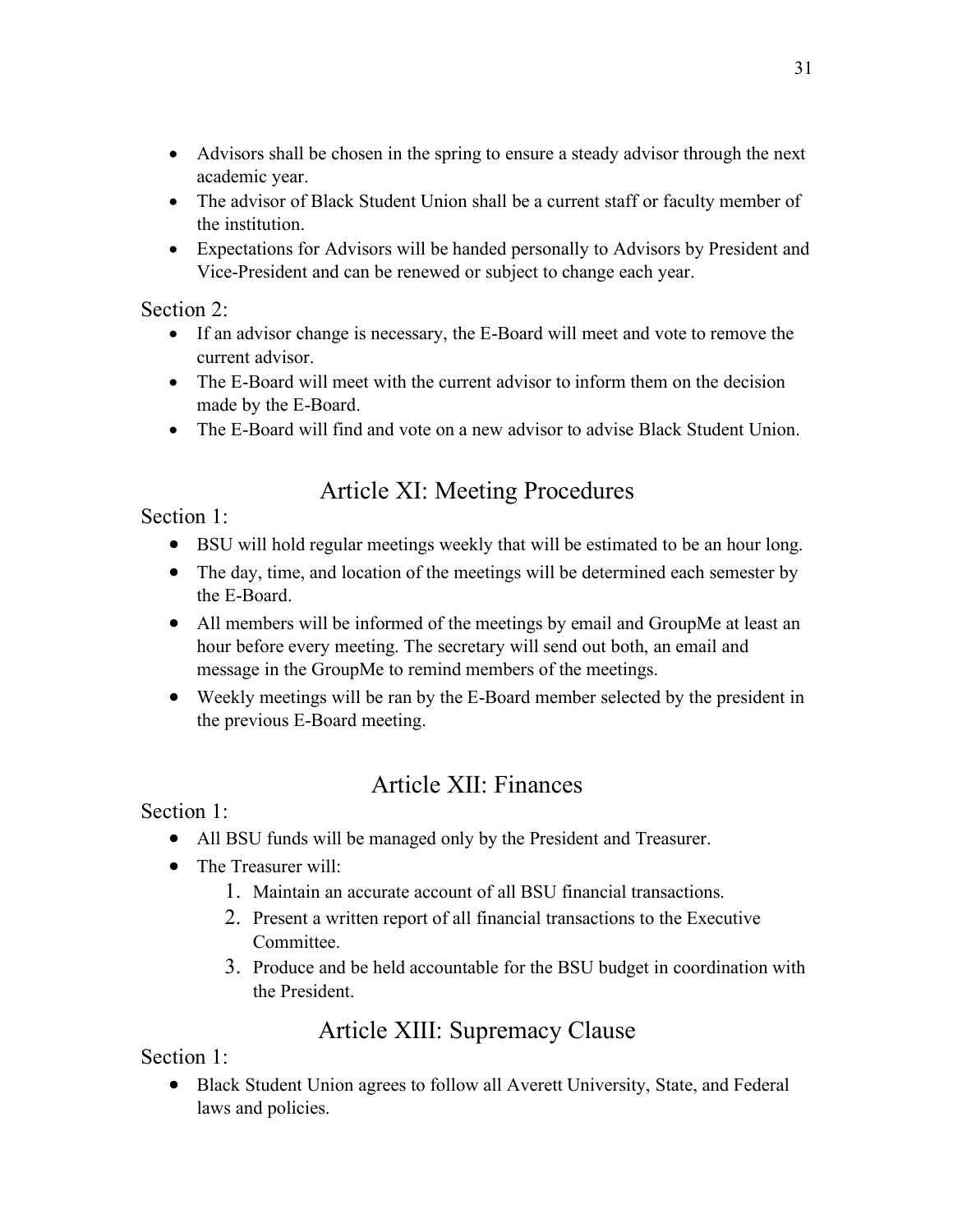## Article XIV: Non-Discrimination Clause

Section 1:

• Black Student Union states that no student will be excluded from membership or participation on the basis of his or her race, color, religious status or historic religious affiliation, sex, national origin, age, political affiliation, veteran status, disability, sexual orientation, gender identity and expression, or unless exempt under Title IX, gender.

## Article XV: Amendments & Ratifications

Section 1: The Constitution may be amended by a two-thirds majority vote by all BSU members:

• The executive committee, advisors, and the general BSU member population.

## Article XVI: Training

Section 1: Before taking on a new officer position, the E-Board will complete:

- Two days of mandatory training, in which the E-Board will learn the history of BSU and the exact duties of their jobs.
- Each E-Board member, on the final day of training, must take an oath of their position and do a collaborative oath of unity.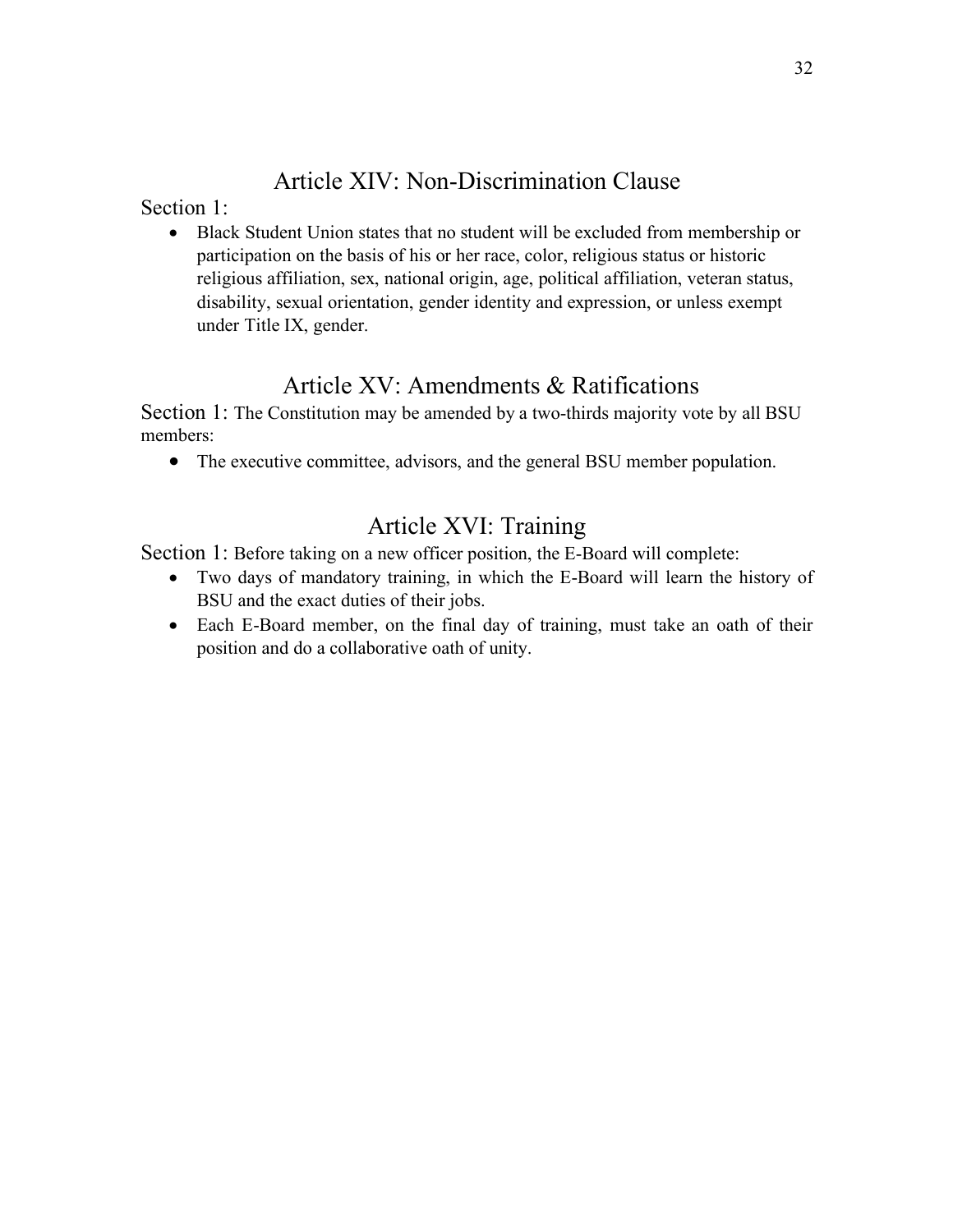## **Appendix B – Brother4Brother Constitution: Averett University**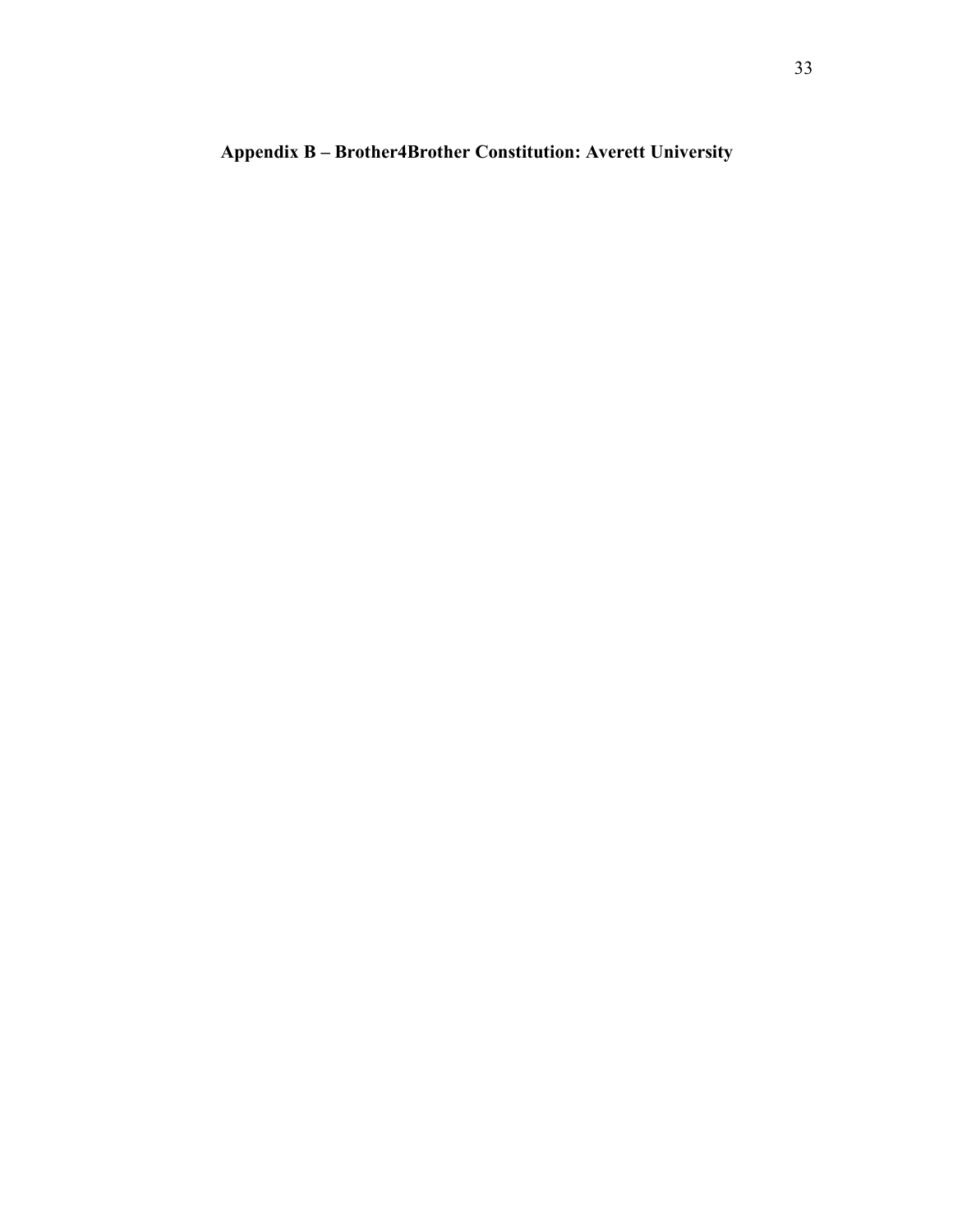## **Brother4Brother Constitution** Averett University

#### **Article I: Name**

Section 1: The name of this organization shall be Brother4Brother.

#### **Article II: Purpose**

Section 1: The purpose of the Brother4Brother club or organization is to have a successfocused program in which young men learn to conduct themselves in a mature manner, discover ways to engage themselves in the Averett community and beyond, and develop the skills and attitude required to be successful – both at Averett and in their chosen career.

#### **Article III: Membership**

Section 1: Membership is open to all Averett University students

B4B mentors must remain in good academic standing, as defined by the University's academic policies. Additionally, mentors must remain in good judicial standing with the Office of the Dean of Students.

Mentors are required to meet weekly with all mentees assigned. The weekly meeting can be either one-on-one or in a group setting. Mentor/mentee meetings can be academic, social, or service-oriented. Mentors are also required to meet monthly with a B4B advisor.

Mentors are expected to assist with recruitment of mentees for the B4B program. This includes, but is not limited to, manning recruitment tables at club fair, visiting classes for presentations, updating social media, and personal outreach.

Mentors who fail to meet any of the expectations of the B4B program will be required to meet with a B4B advisor for corrective action. Mentors who continue to fall short of requirements will face disciplinary action, up to, and including, removal from the mentoring position.

## Expectations of Mentees

The success of the mentoring process is based on the effort given by both mentor and mentee. To have a successful mentoring partnership, the mentee must be present and willing to listen to the guidance offered by his mentor and take steps to improve his success.

Mentees are expected to attend all scheduled meetings with their mentors. If the mentee cannot attend a scheduled meeting, a courtesy call to the mentor is expected.

Mentees should remain in good standing with the Office of the Dean of Students. If judicial sanctions are levied against a mentee, the mentor should be notified by the mentee and a plan must be developed to ensure the mentee does not again run afoul of the behavioral policies of the University.

Should a mentee not attend a meeting, nor give the mentor forewarning, the mentor will first contact the mentee to ensure the scheduled meeting will no longer be a conflict. Should the mentee miss a second time, the mentor will alert the B4B program coordinators and again reach out to the mentee to correct the issue. If a third mentor/mentee meeting is missed, the mentor will alert the program coordinators. A meeting to correct the situation will be scheduled with the program coordinator, and will include the mentor and mentee. If a mentee misses a fourth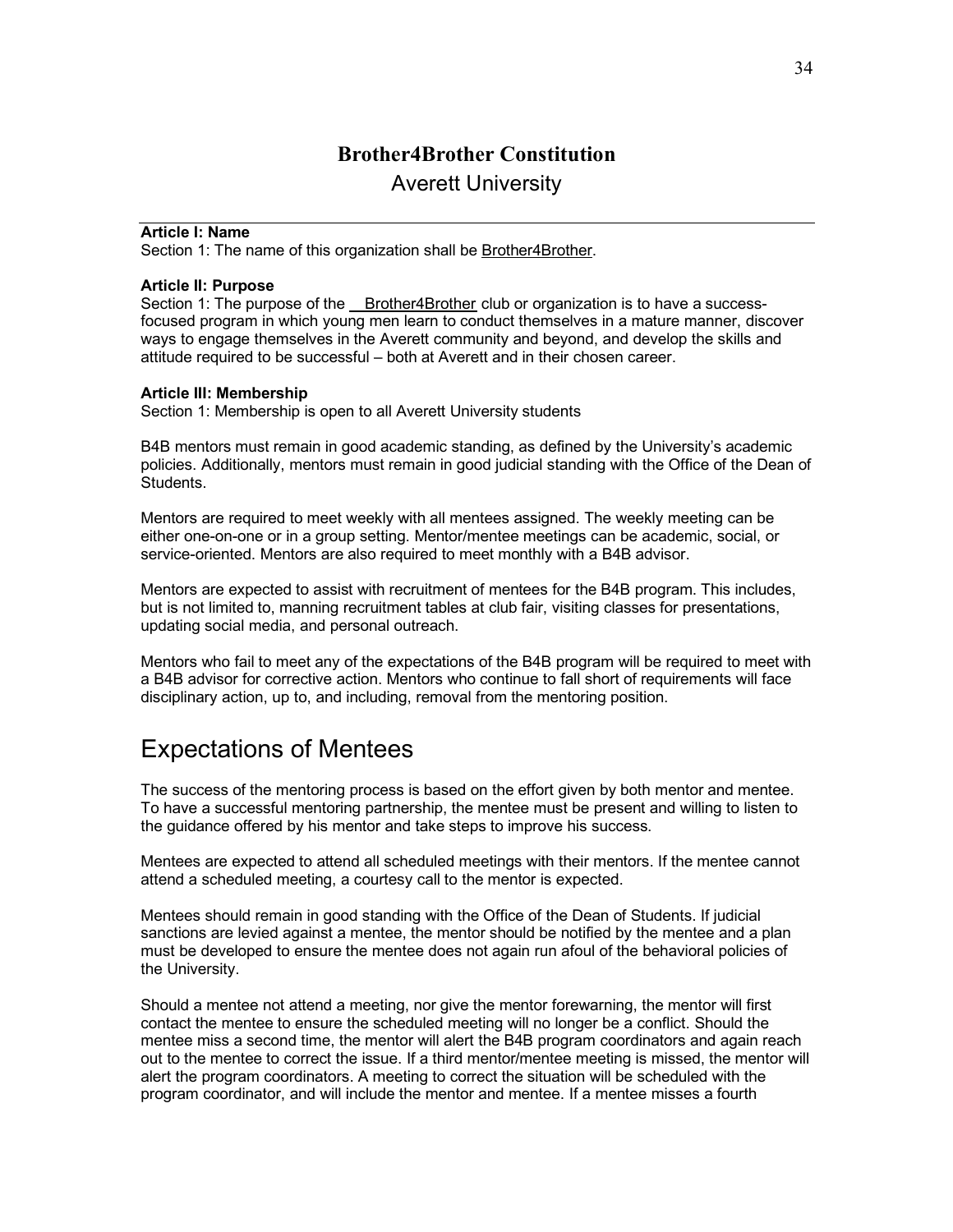scheduled mentor meeting without prior notice, he will no longer be considered a mentee in the B4B program and will not be allowed to participate in any of the B4B program activities.

• Active Members: Tyler Gray, Devin Merritt, Isaiah Grice, Xavier Aguliar, Justin Culp, Josh Davis, Nemo Lesesane, Myles Bennett, Anthony Cheeks, Isaiah Howard, Kejuan Shivers, and Romello Herbin.

#### **Article IV: Membership Fees**

Section 1: As a member of Brother4Brother we will not have any membership fees. Section 2: Members who are current on their dues payment shall be classified as "active" members.

#### **Article V: Officers**

Section 1: The Executive Board shall be the President, Vice President, and Events Coordinator. Section 2: The term of office for the E- Board shall be for one academic school year, unless a member early or is removed from office.

Section 3: Executive Board members must be in good academic and disciplinary standing with Averett University.

Section 4: The Advisor shall be a non-voting member.

Section 5: Only Averett University students are allowed to hold an officer position.

#### **Article VI: Duty of Officers**

Section 1: Only students in good academic and disciplinary standing may serve as officers. Section 2: The duties of the President shall be:

- A. The President shall be at all meetings including general and executive board.
- B. The President shall compromise all meeting agendas.
- C. The Presidents shall attend all Leadership Council meetings and inform Brother4Brother of the upcoming events.
- D. The President shall aid their sister group Sister4Sister in any help that they need.

Section 3: The duties of the Vice President shall be:

- A. The Vice President shall assist the President in all matters.
- B. The Vice President shall handle attendance at all formal and informal meetings.
- C. The Vice President shall stand in for the president to fulfill all responsibilities in case of absence

Section 4: The duties of the Events Coordinator shall be:

- A. The Events Coordinator shall be in charge of all social media.
- B. The Events Coordinator shall email all members with current events within group.
- C. The Events Coordinator shall be in control/plan all events for Brother4Brother.

#### **Article VII: Officer Election and Removal**

Section 1: Upperclassmen mentors serve as the de facto Board of Directors (Board) for B4B. No officers are elected; decisions concerning the B4B program are deliberated upon and agreed upon by a  $\frac{3}{4}$  majority of the mentors. The board develops the mission, vision, and goals for the program.

Section 2: In the event an officer is judged to be deficient in his/her duties (as determined by a unanimous agreement of the remaining executive officers and advisor), he/she may be removed by a two-thirds vote of the active organization membership. The advisor shall oversee the process of removal from office.

Section 4: Procedures for filling a vacancy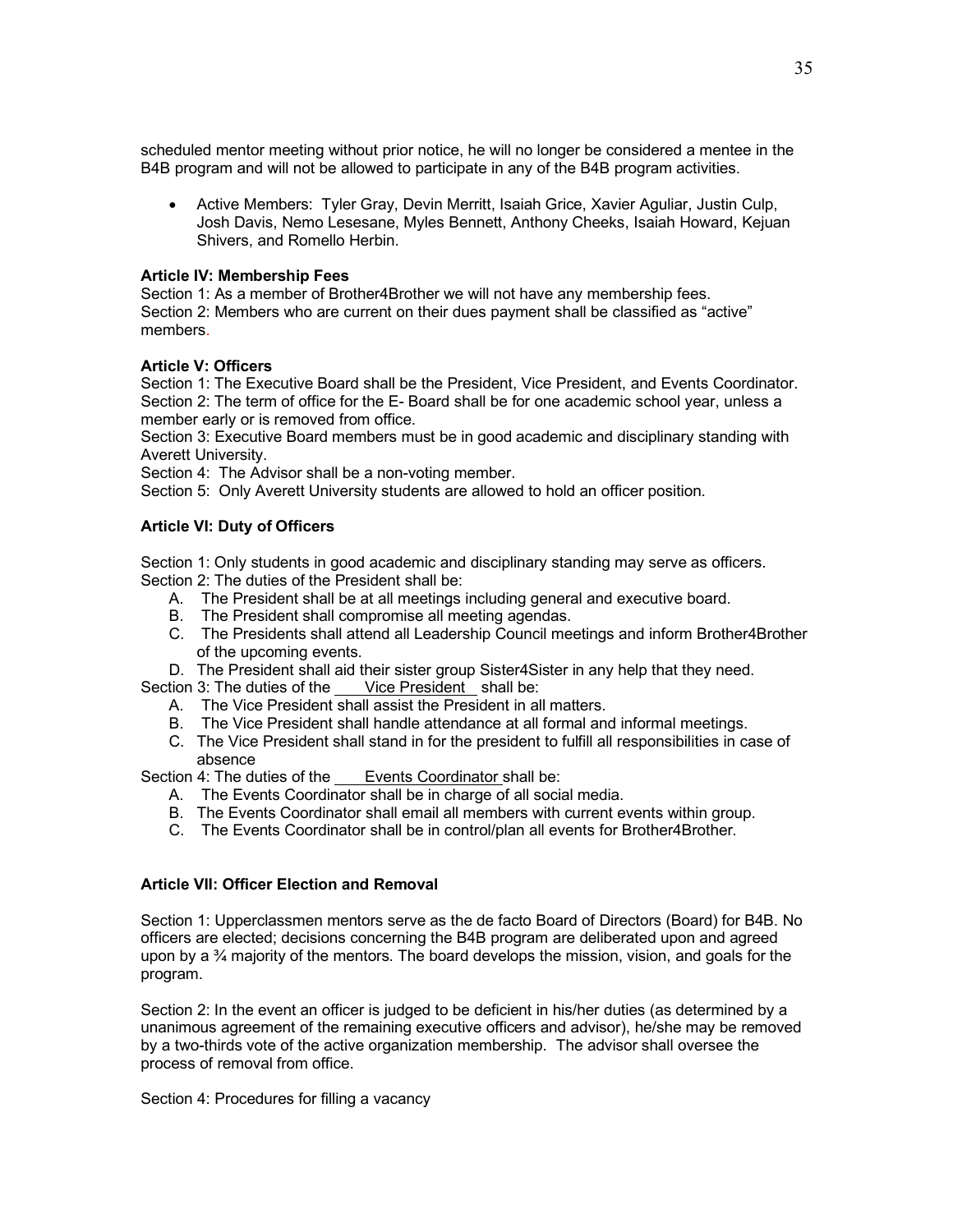A. The advisor will appoint member to fill this position.

#### **Article VIII: Elections & Voting**

- Brother4Brother will not have any voting of officers. Officers will be appointed by the advisor.
- Members however will be able to vote to change the consititution.

#### **Article IX: Committees**

• As of right now, we will not have any committees in Brother4Brother.

#### **Article X: Role of Advisor**

The program coordinators (Advisors) for B4B are current faculty members and staff of Averett University. The duties of the advisor(s) are (are) as follows:

- Recruit, train, and advise B4B mentors.
- Facilitate the monthly group mentor meetings.
- Coordinate B4B activities.
- Serve as liaison between B4B and the University administration.
- § Evaluate the B4B program, provide programmatic updates, and appraise the organization for University administration.
- Attend a majority of the B4B events.
- Manage budget.

### **Article XI: Meeting Procedure**

Section 1:

- All meetings will be held twice a month on Tuesday's in the Bishop Conference center.
- Within our meeting we will have a PowerPoint, inspirational videos, and group discussion on how to become better students and men.
- We need at least 60% of all members at every meeting when it comes to a group decision.

### **Article XII: Finances**

• All finances will be handled by the advisor of Brother4Brother. If there is a need for a fundraiser the money and ideas will run through the advisor before any action takes place.

### **Article XIII: Supremacy Clause**

• The Brother4Brother club agrees to follow all Averett University, State, and Federal laws and policies.

#### **Article XIV: Non-Discrimination Clause**

- Brother4Brother states that no student will be excluded from membership or participation on the basis of his or her race, color, religious status or historic religious affiliation, sex, national origin, age, political affiliation, veteran status, disability, sexual orientation, gender identity and expression, or unless exempt under Title IX, gender.
- The proposed club or organization must comply with University policies, including University policies on non-discrimination. Consistent with this requirement, the proposed club or organization must afford opportunities to members on the basis of personal merit and not on the basis of race, color, religion, sex, national origin, age, political affiliation, veteran status, disability, sexual orientation, or gender identity and expression. (Greek social fraternities and sororities are exempt from discrimination prohibitions on the basis of sex by federal law.) Student club or organizations that select their members on the basis of commitment to a set of beliefs (e.g., religious or political beliefs) may limit membership and participation in the club or organization to students who, upon individual inquiry, affirm that they support the club or